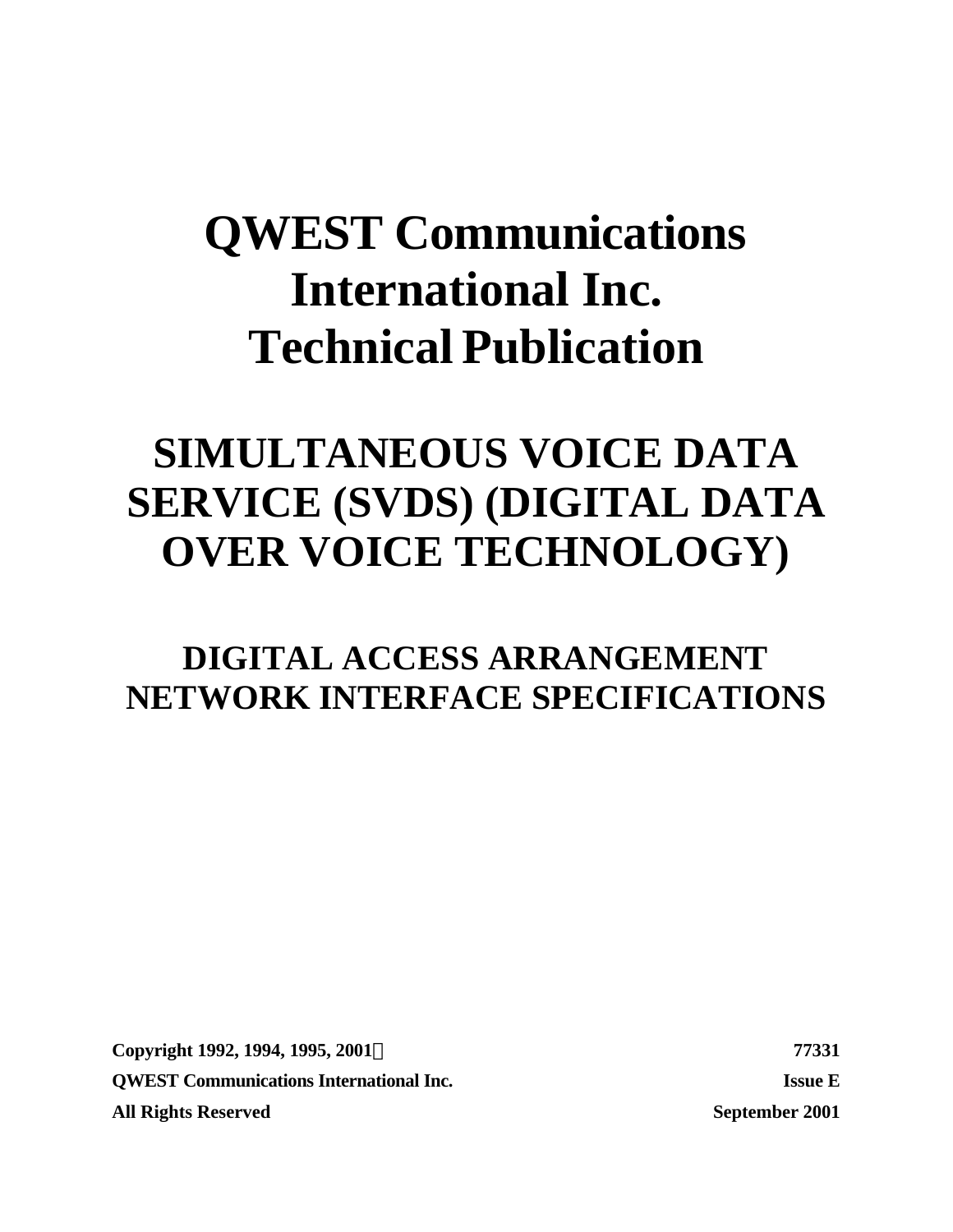### **NOTICE**

Technical Publication 77331 defines the network interface and operational requirements for Digital Data Over Voice (DDOV) transport technology deployed in QWEST as Simultaneous Voice and Data Service (SVDS). Availability of this channel service will be depended on both facility and tariff limitations. Consult the appropriate tariff to ascertain availability of SVDS.

SVDS is an end-to-end digital data transport service, which provides simultaneous voice and full duplex data transmission of up to 19.2 kbit/s over a single, non-loaded subscriber cable pair. This service operates in conjunction with switched voice services such as single line residential or business, Centrex, etc. The voice channel connects to the subscriber line side of a serving end office switch and the derived data channel extends dedicated digital transport on same cable pair used to deliver switched voice services. SVDS accommodates point-to-point, multipoint or subrate multiplexed user requirements.

QWEST Communications International Inc. reserves the right to revise this document for any reason, including but not limited to, conformity with standards promulgated by various governmental or regulatory agencies; utilization of advances in the state of the technical arts; or to reflect changes in the design of equipment, techniques, or procedures described or referred to herein.

Liability to anyone arising out of use or reliance upon any information set forth herein is expressly disclaimed, and no representation or warranties, expressed or implied, are made with respect to the accuracy or utility of any information set forth herein.

This document is not to be construed as a suggestion to any manufacture to modify or change any of its products, nor does this publication represent any commitment by QWEST Communications International Inc.to purchase any specific products . Further, conformance to this publication does not constitute a guarantee of a given supplier's equipment and/or its associated documentation.

Future issues of Technical Publication 77331 will be announced to the industry at least 45 days prior to the issuance date. This notice, which will come through our standard customer notification channels, will allow the customer time to comment on the proposed revisions.

Ordering information for QWEST Technical Publications can be obtained from the reference section of this document. If further information is required, please contact:

> QWEST Communications International Inc. Manager – New Services Planning 700 W. Mineral Ave. MN-F15.15 Littleton, CO 80120 (303) 707-7107 (303) 707-9497 Fax # E-mail: jhsmit2@qwest.com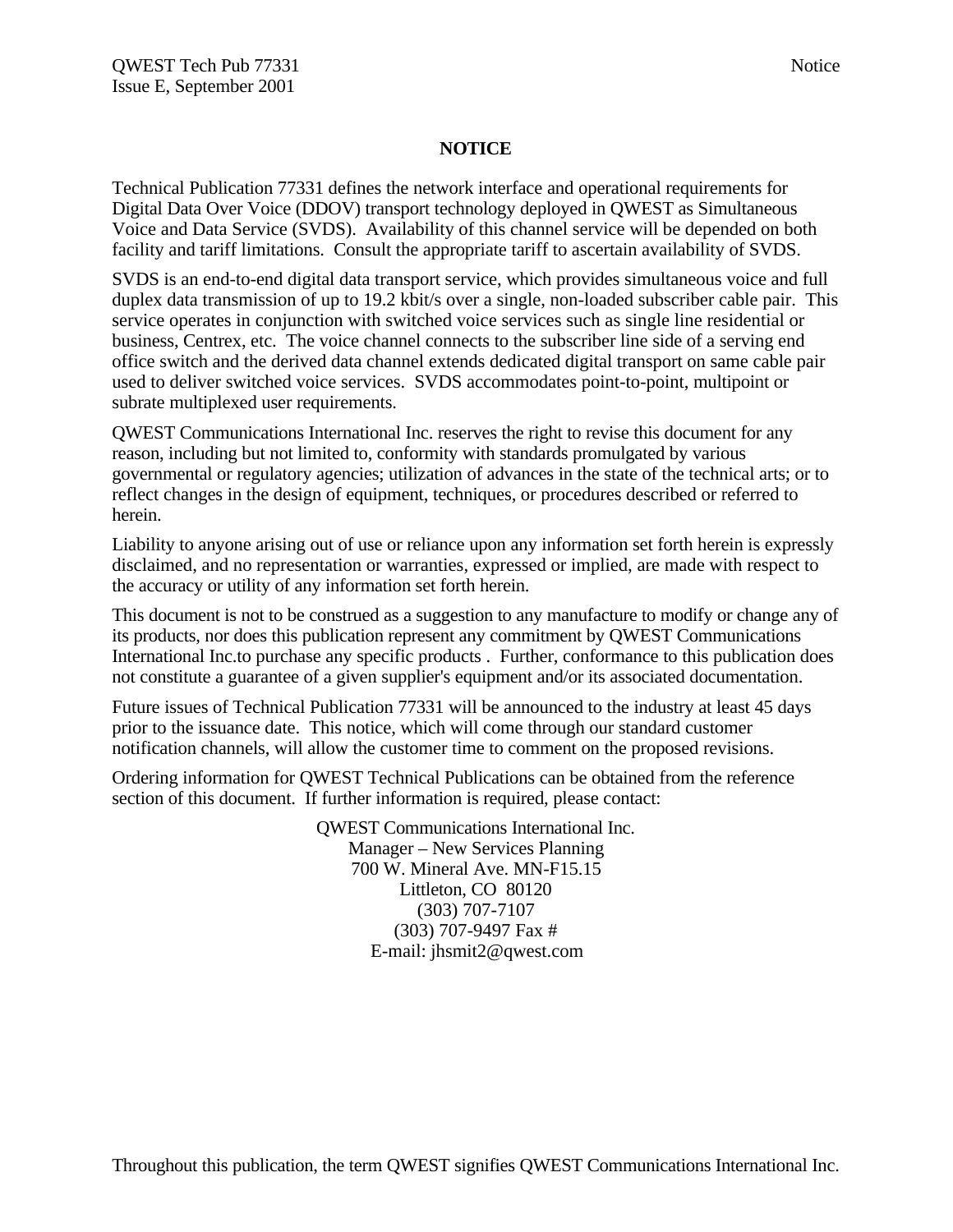### COMMENTS on PUB 77331

### PLEASE TEAR OUT AND SEND YOUR COMMENTS/SUGGESTIONS TO:

QWEST Corporation Manager – New Services Planning 700 W. Mineral Ave. MN-F15.15 Littleton, CO 80120 (303) 707-7107 (303) 707-9497 Fax # E-mail: jhsmit2@qwest.com

Information from you helps us to improve our Publications. Please take a few moments to answer the following questions and return to the above address.

Was this Publication valuable to you in understanding the technical parameters of our service?  $YES$  NO

| the technical parameters of our service:               |        | $1 \text{LQ}$ $1 \text{VQ}$ |  |
|--------------------------------------------------------|--------|-----------------------------|--|
| Was the information accurate and up-to-date?           | YES —  | NO.                         |  |
| Was the information easily understood?                 | YES 77 | NO.                         |  |
| Were the contents logically sequenced?                 | YES 77 | NO D                        |  |
| Were the tables and figures understandable and helpful |        | YES NO                      |  |
| Were the pages legible?                                | YES.   | N()                         |  |

If you answered NO to any of the questions and/or if you have any other comments or suggestions, please explain:

\_\_\_\_\_\_\_\_\_\_\_\_\_\_\_\_\_\_\_\_\_\_\_\_\_\_\_\_\_\_\_\_\_\_\_\_\_\_\_\_\_\_\_\_\_\_\_\_\_\_\_\_\_\_\_\_\_\_\_\_\_\_\_\_\_\_\_\_\_\_\_\_\_\_

 $\mathcal{L}_\text{max}$  , and the set of the set of the set of the set of the set of the set of the set of the set of the set of the set of the set of the set of the set of the set of the set of the set of the set of the set of the

\_\_\_\_\_\_\_\_\_\_\_\_\_\_\_\_\_\_\_\_\_\_\_\_\_\_\_\_\_\_\_\_\_\_\_\_\_\_\_\_\_\_\_\_\_\_\_\_\_\_\_\_\_\_\_\_\_\_\_\_\_\_\_\_\_\_\_\_\_\_\_\_\_\_ (Attach additional sheet, if necessary) Name \_\_\_\_\_\_\_\_\_\_\_\_\_\_\_\_\_\_\_\_\_\_\_\_\_\_\_\_\_\_\_\_\_\_\_\_\_\_\_\_\_\_ Date \_\_\_\_\_\_\_\_\_\_\_\_\_\_\_\_\_\_\_\_\_\_ Company  $\mathcal{L}_\text{max}$  and  $\mathcal{L}_\text{max}$  and  $\mathcal{L}_\text{max}$  and  $\mathcal{L}_\text{max}$  and  $\mathcal{L}_\text{max}$  and  $\mathcal{L}_\text{max}$ Address \_\_\_\_\_\_\_\_\_\_\_\_\_\_\_\_\_\_\_\_\_\_\_\_\_\_\_\_\_\_\_\_\_\_\_\_\_\_\_\_\_\_\_\_\_\_\_\_\_\_\_\_\_\_\_\_\_\_\_\_\_\_\_\_\_\_\_ Telephone Number  $\overline{\phantom{a}}$  , and the contribution of the contribution of the contribution of the contribution of the contribution of the contribution of the contribution of the contribution of the contribution of the contribution of the E-Mail \_\_\_\_\_\_\_\_\_\_\_\_\_\_\_\_\_\_\_\_\_\_\_\_\_\_\_\_\_\_\_\_\_\_\_\_\_\_\_\_\_\_\_\_\_\_\_\_\_\_\_\_\_\_\_\_\_\_\_\_\_\_\_\_\_\_\_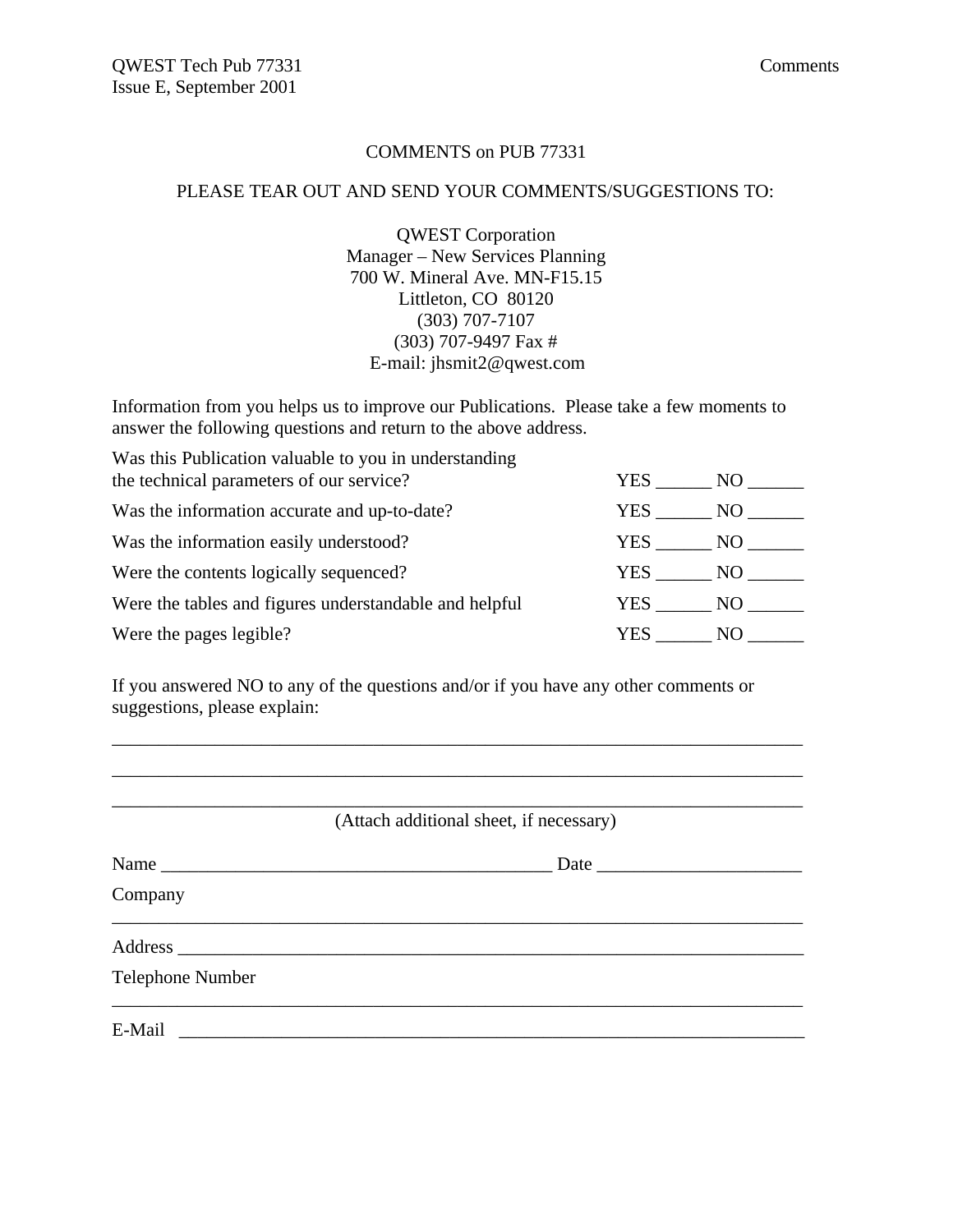# **CONTENTS**

|                  |     | <b>Chapter and Section</b> | Page |
|------------------|-----|----------------------------|------|
| 1.               |     |                            |      |
|                  | 1.1 |                            |      |
|                  | 1.2 |                            |      |
|                  | 1.3 |                            |      |
|                  | 1.4 |                            |      |
|                  | 1.5 |                            |      |
|                  | 1.6 |                            |      |
|                  | 1.7 |                            |      |
| 2.               |     |                            |      |
|                  | 2.1 |                            |      |
|                  |     | 2.1.1                      |      |
|                  |     | 2.1.2                      |      |
|                  |     | 2.1.3                      |      |
|                  |     | 2.1.4                      |      |
|                  | 2.2 |                            |      |
|                  |     | 2.2.1                      |      |
|                  |     | 2.2.2                      |      |
| 3.               |     |                            |      |
|                  | 3.1 |                            |      |
|                  | 3.2 |                            |      |
|                  | 3.3 |                            |      |
| $\overline{4}$ . |     |                            |      |
|                  | 4.1 |                            |      |
|                  |     | 4.1.1                      |      |
|                  |     | 4.1.2                      |      |
|                  | 4.2 |                            |      |
|                  |     | 4.2.1                      |      |
|                  |     | 4.2.2                      |      |
|                  |     | 4.2.3                      |      |
|                  |     | 4.2.4                      |      |
| 5.               |     |                            |      |
|                  | 5.1 |                            |      |
|                  | 5.2 |                            |      |
|                  | 5.3 |                            |      |
|                  | 5.4 |                            |      |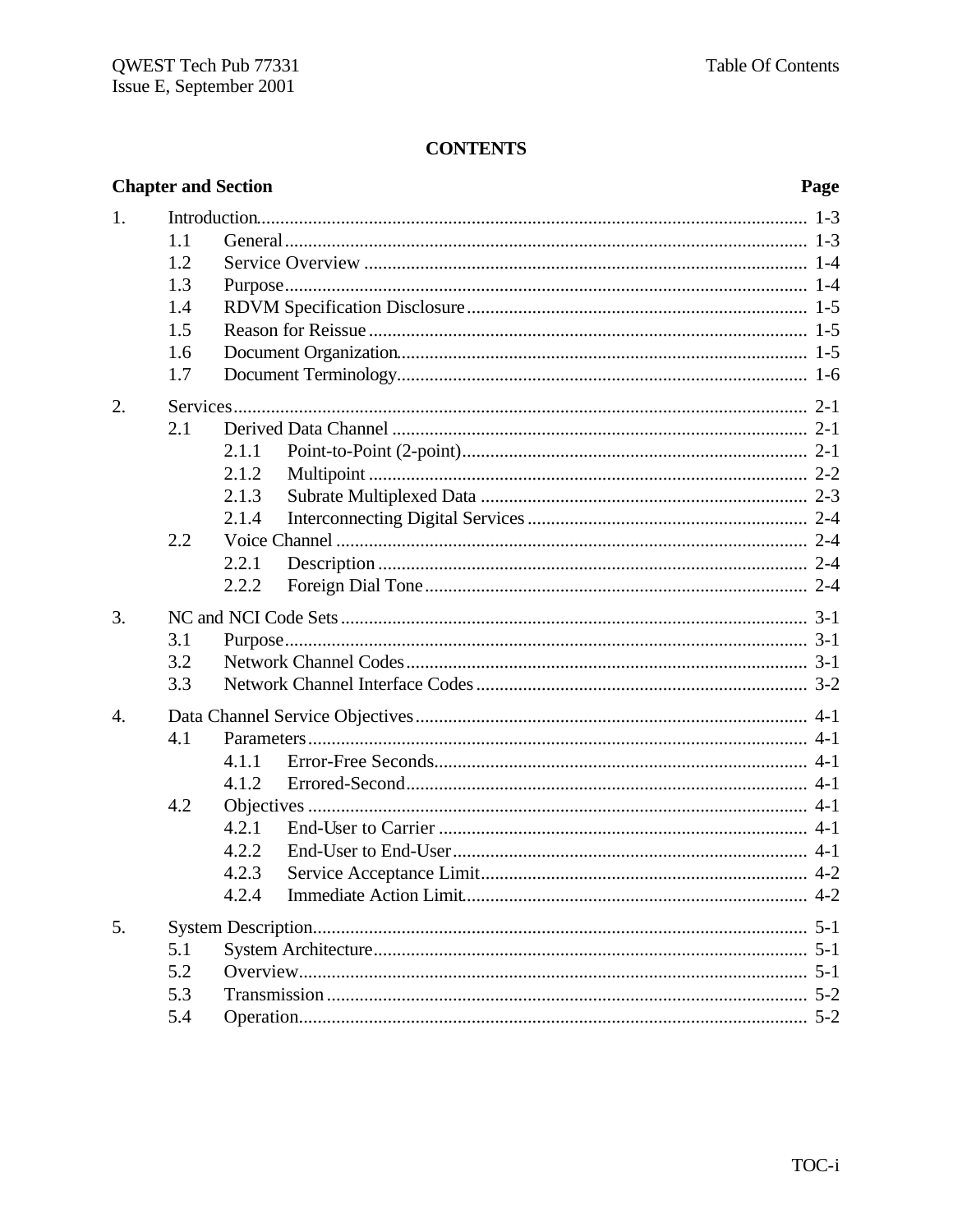# **CONTENTS** (Continued)

|    |     | <b>Chapter and Section</b> | Page |
|----|-----|----------------------------|------|
|    | 5.5 |                            |      |
|    |     | 5.5.1                      |      |
|    |     | 5.5.2                      |      |
|    |     | 5.5.3                      |      |
|    | 5.6 |                            |      |
|    |     | 5.6.1                      |      |
|    |     | 5.6.2                      |      |
| 6. |     |                            |      |
|    | 6.1 |                            |      |
|    | 6.2 |                            |      |
|    | 6.3 |                            |      |
|    | 6.4 |                            |      |
|    | 6.5 |                            |      |
|    | 6.6 |                            |      |
| 7. |     |                            |      |
|    | 7.1 |                            |      |
|    | 7.2 |                            |      |
|    | 7.3 |                            |      |
|    | 7.4 |                            |      |
|    |     | 7.4.1                      |      |
|    |     | 7.4.2                      |      |
|    |     | 7.4.3                      |      |
|    |     | 7.4.4                      |      |
|    |     | 7.4.5                      |      |
|    |     | 7.4.6                      |      |
|    |     | 7.4.7                      |      |
|    |     | 7.4.8                      |      |
|    |     | 7.4.9                      |      |
|    |     | 7.4.10                     |      |
|    | 7.5 |                            |      |
|    |     | 7.5.1                      |      |
|    |     | 7.5.2                      |      |
|    |     | 7.5.3                      |      |
|    |     | 7.5.4                      |      |
|    |     | 7.5.5                      |      |
|    |     | 7.5.6                      |      |
|    |     | 7.5.7                      |      |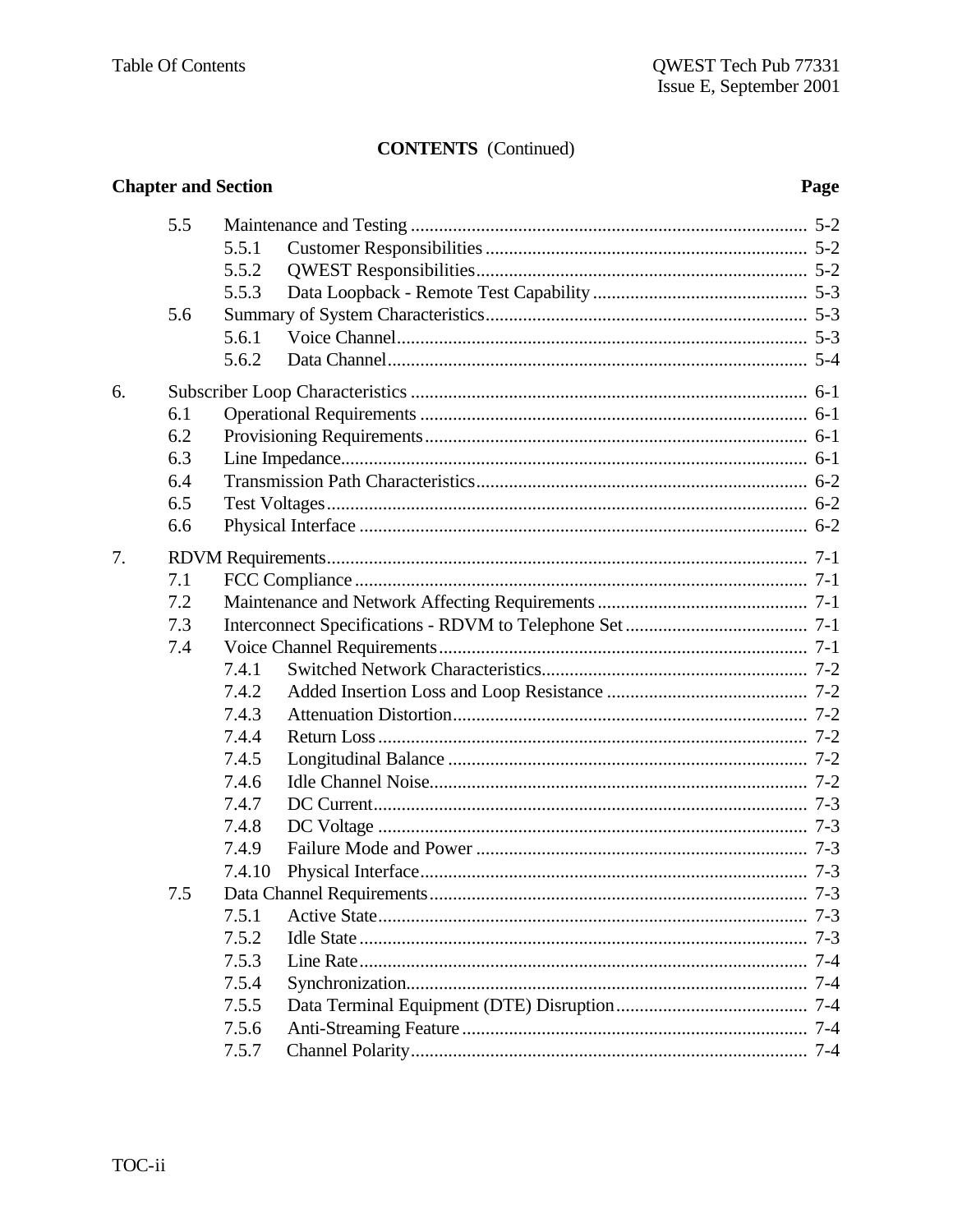# **CONTENTS** (Continued)

|    |     | <b>Chapter and Section</b> |                                                                 | Page |  |
|----|-----|----------------------------|-----------------------------------------------------------------|------|--|
|    |     | 7.5.8                      |                                                                 |      |  |
|    |     | 7.5.9                      |                                                                 |      |  |
|    |     | 7.5.10                     |                                                                 |      |  |
|    |     | 7.5.11                     |                                                                 |      |  |
|    | 7.6 |                            |                                                                 |      |  |
|    |     | 7.6.1                      |                                                                 |      |  |
|    |     | 7.6.2                      |                                                                 |      |  |
|    |     | 7.6.3                      |                                                                 |      |  |
|    | 7.7 |                            |                                                                 |      |  |
|    |     | 7.7.1                      |                                                                 |      |  |
|    |     | 7.7.2                      |                                                                 |      |  |
|    |     | 7.7.3                      |                                                                 |      |  |
|    | 7.8 |                            |                                                                 |      |  |
|    |     | 7.8.1                      |                                                                 |      |  |
|    |     | 7.8.2                      |                                                                 |      |  |
|    | 7.9 |                            |                                                                 |      |  |
|    |     | 7.9.1                      |                                                                 |      |  |
|    |     | 7.9.2                      |                                                                 |      |  |
|    |     | 7.9.3                      |                                                                 |      |  |
| 8. |     |                            |                                                                 |      |  |
|    | 8.1 |                            |                                                                 |      |  |
|    | 8.2 |                            | Recommended Data Interchange Circuits - DCE (RDVM)              |      |  |
|    |     |                            |                                                                 |      |  |
|    |     | 8.2.1                      |                                                                 |      |  |
|    |     | 8.2.2                      |                                                                 |      |  |
|    |     | 8.2.3                      |                                                                 |      |  |
|    |     | 8.2.4                      |                                                                 |      |  |
|    |     | 8.2.5                      |                                                                 |      |  |
|    |     | 8.2.6                      |                                                                 |      |  |
|    |     | 8.2.7                      |                                                                 |      |  |
|    |     | 8.2.8                      | Circuit SCB – Secondary Clear to Send as a Receive Channel  8-2 |      |  |
|    |     | 8.2.9                      |                                                                 |      |  |
|    | 8.3 |                            |                                                                 |      |  |
|    |     | 8.3.1                      |                                                                 |      |  |
|    |     | 8.3.2                      |                                                                 |      |  |
|    |     | 8.3.3                      |                                                                 |      |  |
|    |     | 8.3.4                      |                                                                 |      |  |
|    |     | 8.3.5                      | Circuit SCA - Secondary Request To Send                         |      |  |
|    |     |                            |                                                                 |      |  |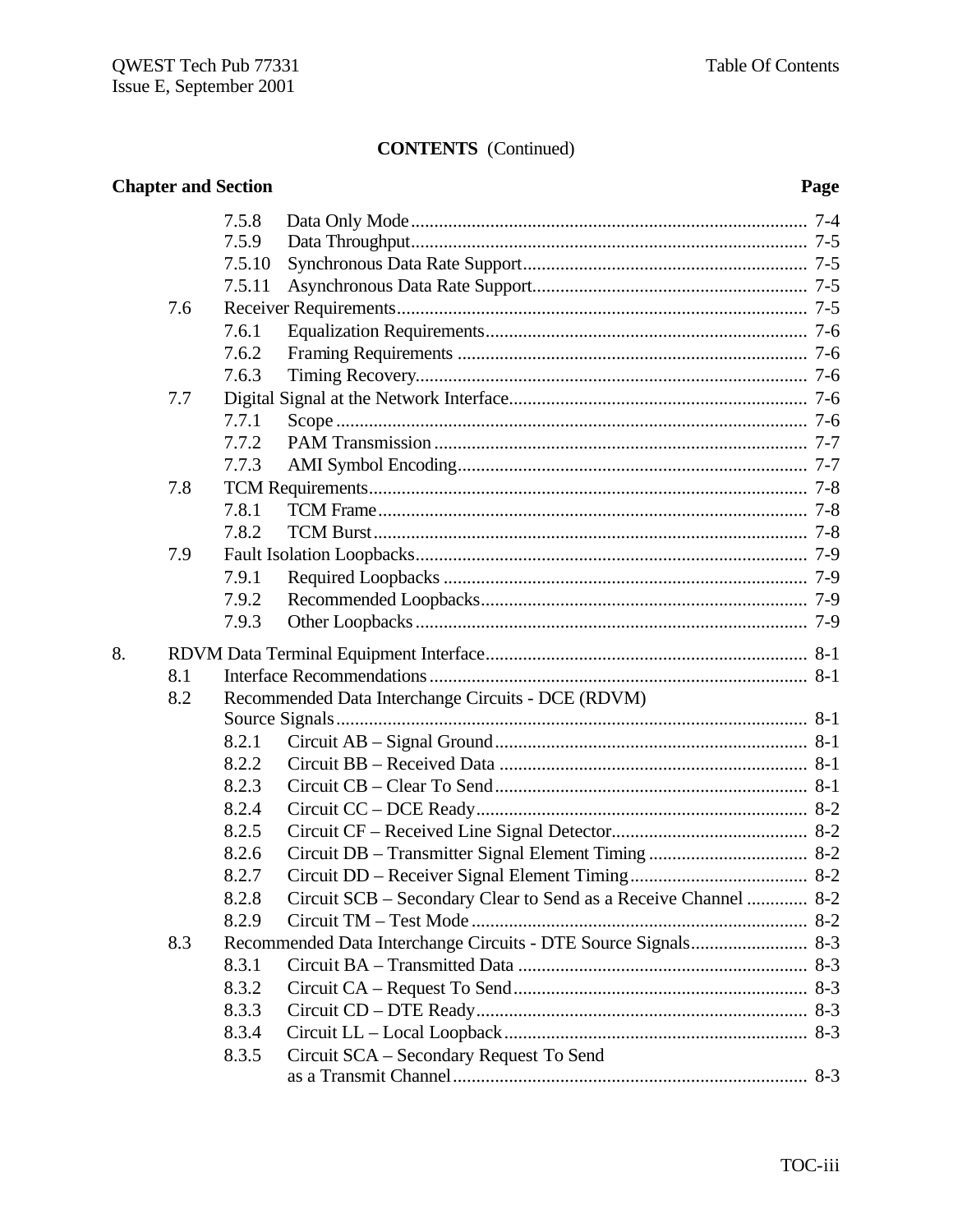# **CONTENTS** (Continued)

|                 |      | <b>Chapter and Section</b>                          | Page |
|-----------------|------|-----------------------------------------------------|------|
|                 | 8.4  |                                                     |      |
|                 | 8.5  |                                                     |      |
|                 | 8.6  |                                                     |      |
|                 | 8.7  |                                                     |      |
|                 | 8.8  |                                                     |      |
| 9.              |      |                                                     |      |
|                 | 9.1  |                                                     |      |
|                 | 9.2  |                                                     |      |
| 10.             |      |                                                     |      |
|                 | 10.1 |                                                     |      |
|                 | 10.2 |                                                     |      |
|                 | 10.3 |                                                     |      |
|                 | 10.4 |                                                     |      |
|                 | 10.5 |                                                     |      |
|                 | 10.6 |                                                     |      |
|                 | 10.7 |                                                     |      |
| <b>Appendix</b> |      |                                                     |      |
| A               |      |                                                     |      |
| <b>Figures</b>  |      |                                                     |      |
| $2 - 1$         |      |                                                     |      |
| $2 - 2$         |      |                                                     |      |
| $2 - 3$         |      |                                                     |      |
| $2 - 4$         |      |                                                     |      |
| $5 - 1$         |      |                                                     |      |
| $6 - 1$         |      |                                                     |      |
| $7-1$           |      |                                                     |      |
| $7 - 2$         |      |                                                     |      |
| <b>Tables</b>   |      |                                                     |      |
| $3 - 1$         |      |                                                     |      |
| $3 - 2$         |      |                                                     |      |
| $3 - 3$         |      |                                                     |      |
| $3 - 4$         |      |                                                     |      |
| $8 - 1$         |      |                                                     |      |
|                 |      | A-1SVDS Companion Switched Voice Frequency Services |      |
|                 |      |                                                     |      |
|                 |      |                                                     |      |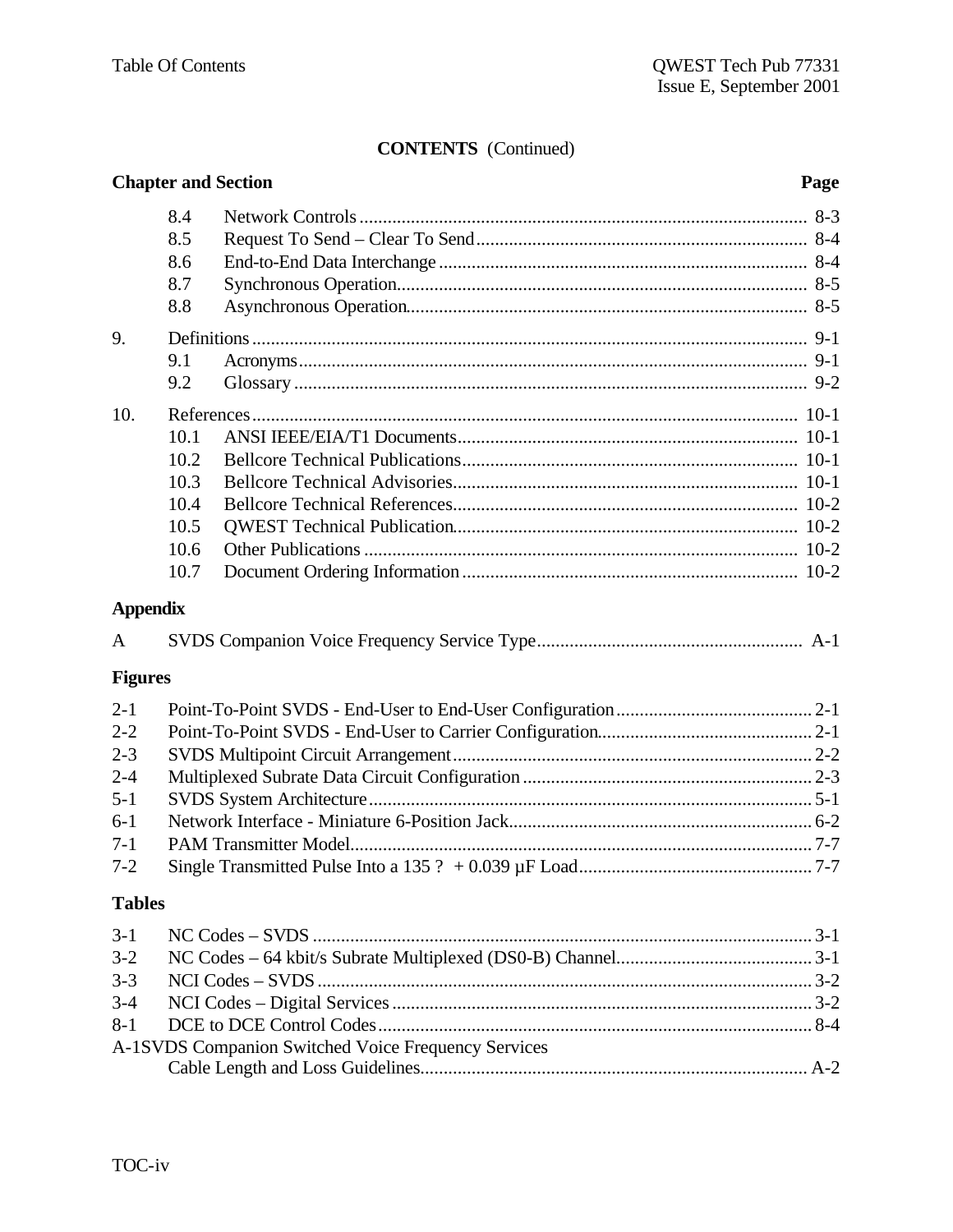# **CONTENTS**

# **Chapter and Section**

 $\overline{1}$ .

# Page

| 11  |  |
|-----|--|
| 12  |  |
|     |  |
| 1.4 |  |
| 15  |  |
|     |  |
|     |  |
|     |  |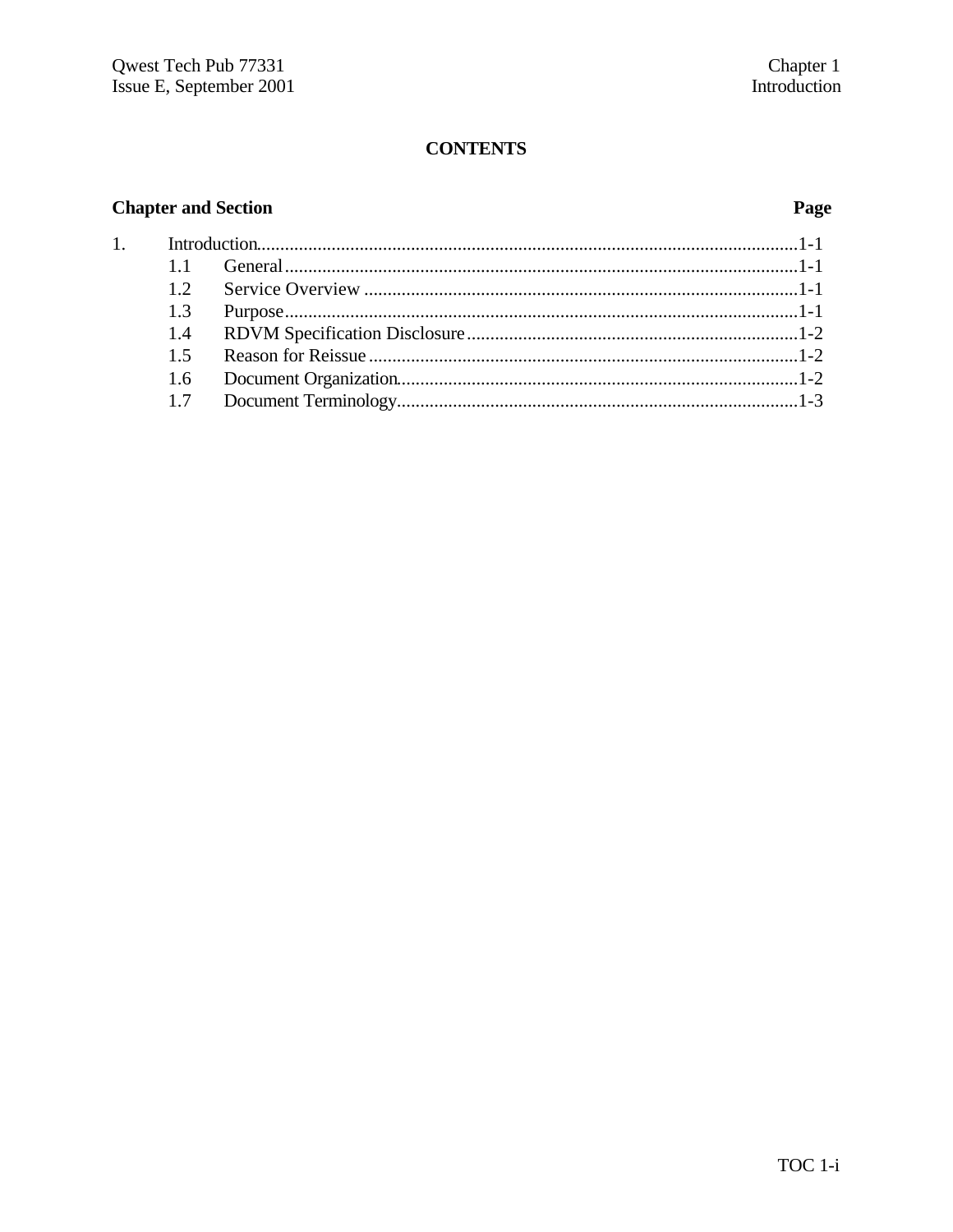# **1. Introduction**

# **1.1 General**

Technical Publication 77331 defines the network interface and operational requirements for Digital Data Over Voice (DDOV) transport technology deployed in QWEST as Simultaneous Voice and Data Service (SVDS). Availability of SVDS will be dependent on both facility and tariff limitations. Consult the appropriate tariff to ascertain availability of SVDS.

# **1.2 Service Overview**

SVDS is an end-to-end digital data transport service that operates in conjunction with switched voice services such as single line residential or business, Centrex, etc. The voice channel connects to the subscriber line side of a serving end office switch.

The data service is a full duplex digital data channel that operates at data rates of 2.4, 4.8, 9.6 and 19.2 kbit/s. This is a derived channel using the same non-loaded subscriber cable pair used to deliver the switched voice service. Data channel deriving is accomplished through the use of a Remote Data/Voice Multiplexer (RDVM) located at the customer's premises, and a companion Central office Data/Voice Multiplexer (CDVM). SVDS provides dedicated digital transport to accommodate point-to-point, multipoint or sub-rate multiplexed user requirements.

The Network Interface (NI), the interface between the QWEST provided network and the Customer Provided Equipment (CPE) is identified in this publication as requirements of the Remote Data/Voice Multiplexer (RDVM).

The RDVM cited throughout this technical publication, and associated equipment is customer provided. Equipment designed and manufactured for connection to this service must comply with the requirements and specifications set forth in this publication.

# **1.3 Purpose**

Technical Publication 77331, is a reference document providing technical disclosure information at the Network Interface (NI). This document technically describes QWEST SVDS, and defines applicable Network Channel (NC) and Network Channel Interface (NCI) codes.

Sufficient technical detail is furnished to allow a customer to select a Simultaneous Voice and Data Service that meets their communications needs for a known application. This publication is not intended to provide complete design specifications for the RDVM, nor will it ensure the quality of performance of the CPE nor serve as a procurement specification.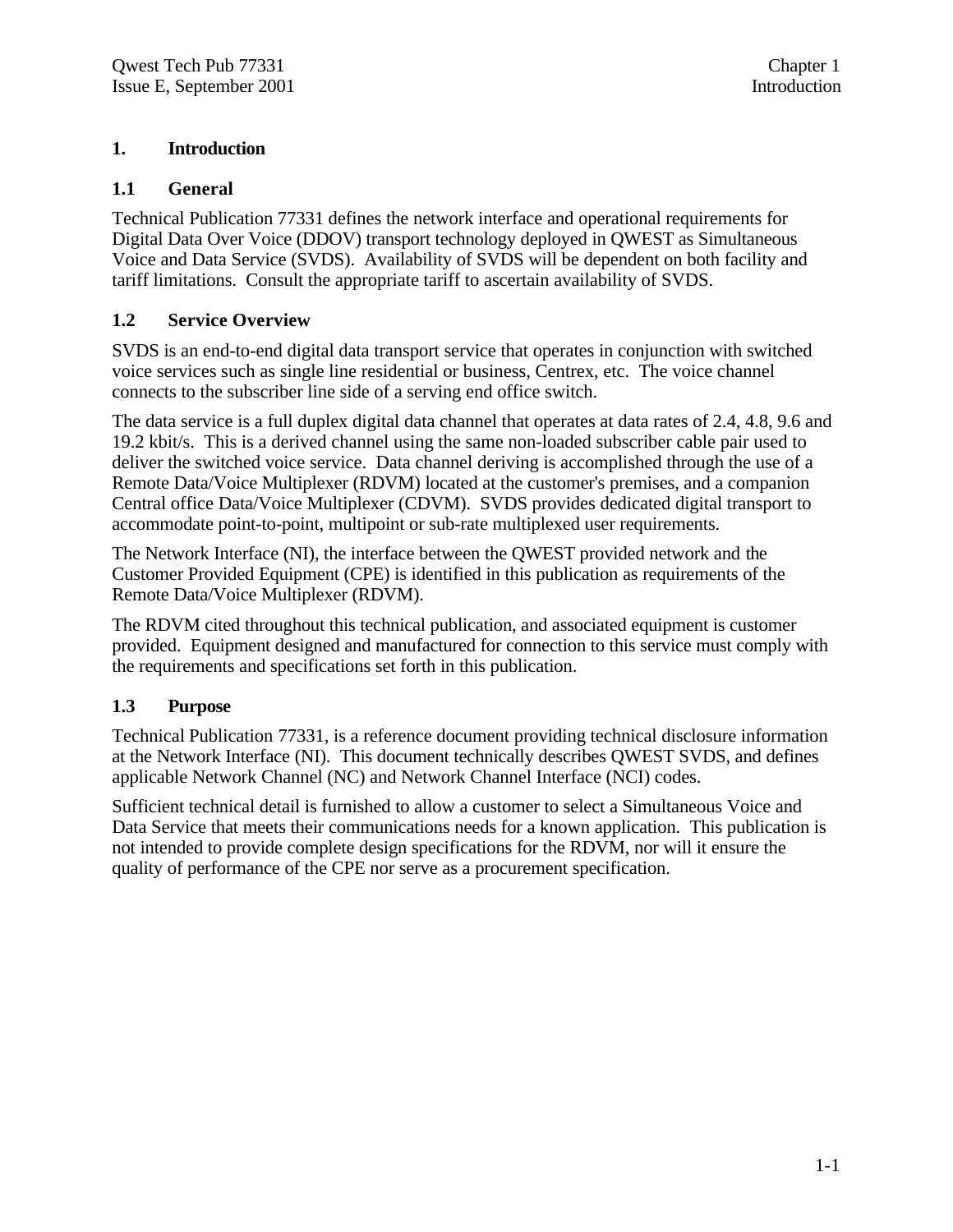# **1.4 RDVM Specification Disclosure**

The RDVM design incorporates techniques for which Integrated Network Corporation (INC) holds patents. A license agreement must be procured from INC for the purpose of designing and manufacturing interoperable RDVM equipment. Complete detailed technical specifications are available from INC contingent on a license agreement.

Integrated Network Corporation 757 Route 202/206 PO Box 6875 Bridgewater, NJ Tel: (201) 218-1600 Fax: (201) 218-0804

### **1.5 Reason for Reissue**

To show QWEST Communications International Inc. as the owner of this publication and the one to contact concerning the content.

# **1.6 Document Organization**

This document is organized into ten chapters and Appendix A:

- Chapter 1, **Introduction** addresses general concerns, service description, document purpose, reason for reissue and organization.
- Chapter 2, **Services** identifies available derived data channel services, acceptable companion voice service types, and describes data channel interconnection.
- Chapter 3, **NC and NCI Code Sets** provides Network Channel (NC) and Network Channel (NCI) codes for ordering SVDS.
- Chapter 4, **Data Channel Service Objectives** defines parameters and performance objectives for the derived data service.
- Chapter 5, **System Description** describes the overall system operation, transmission, equipment and loop facilities.
- Chapter 6, **Subscriber Loop Characteristics** characterizes the cable pair, provisioning, transmission and physical interface requirements.
- Chapter 7, **RDVM Requirements** details the specific RDVM characteristics required to be compatible with the QWEST provided Central Office Data Voice Multiplexer (CDVM). This includes operational requirements and recommendations. Defines the signal at the network interface.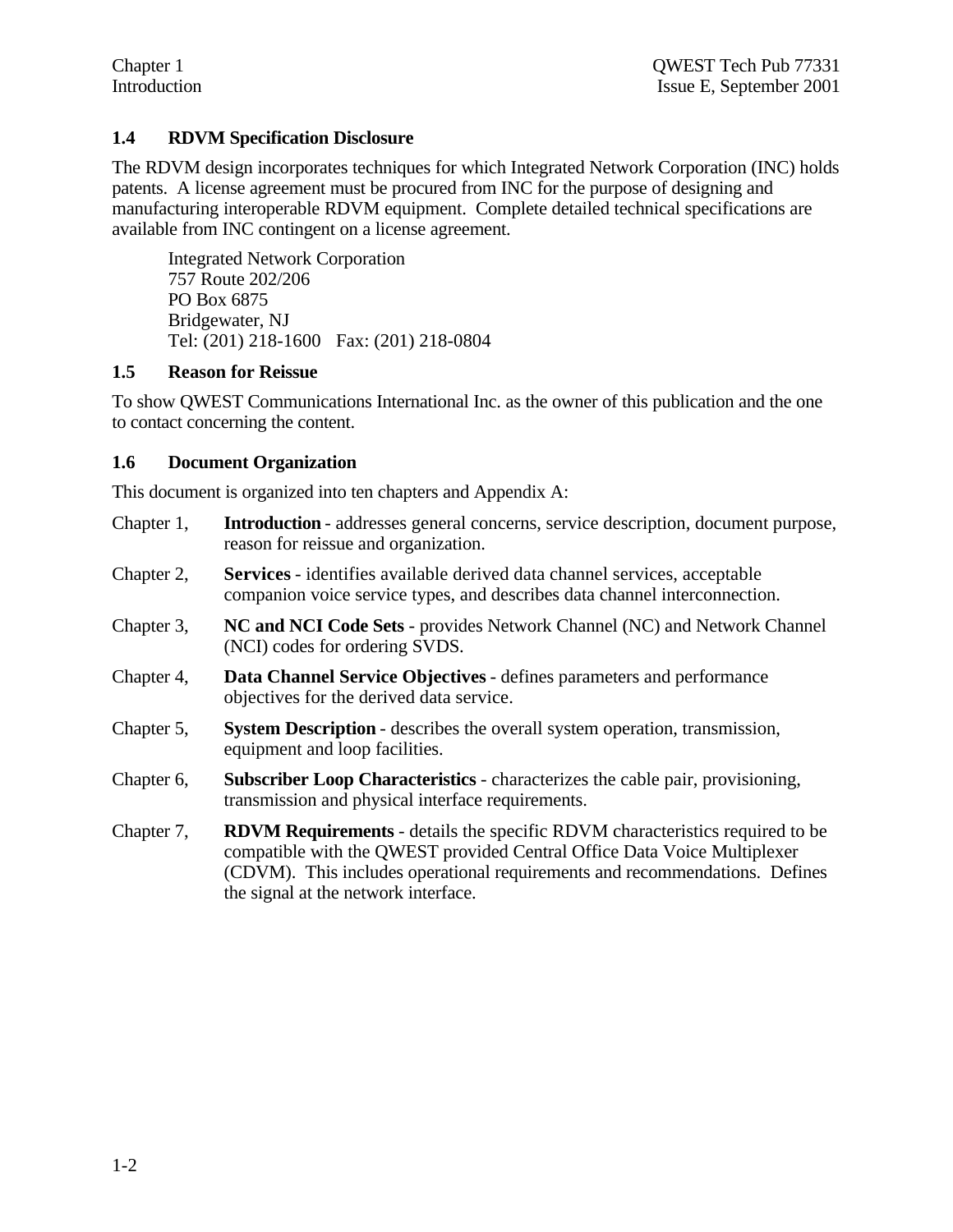- Chapter 8, **RDVM Data Terminal Equipment Interface** describes required and recommended inter-exchange circuits.
- Chapter 9, **Definitions** provides a definition for acronyms and special terms used in this document.
- Chapter 10, **References** lists documents referred to throughout this document, and provides document ordering information.
- Appendix A, **SVDS Companion Switched Voice Frequency Services** lists acceptable companion switch voice service types, and provides cable length and loss guidelines.

### **1.7 Document Terminology**

The terms "shall be" and "required" are used throughout this publication to indicate required parameters and to differentiate from those parameters that are recommendations.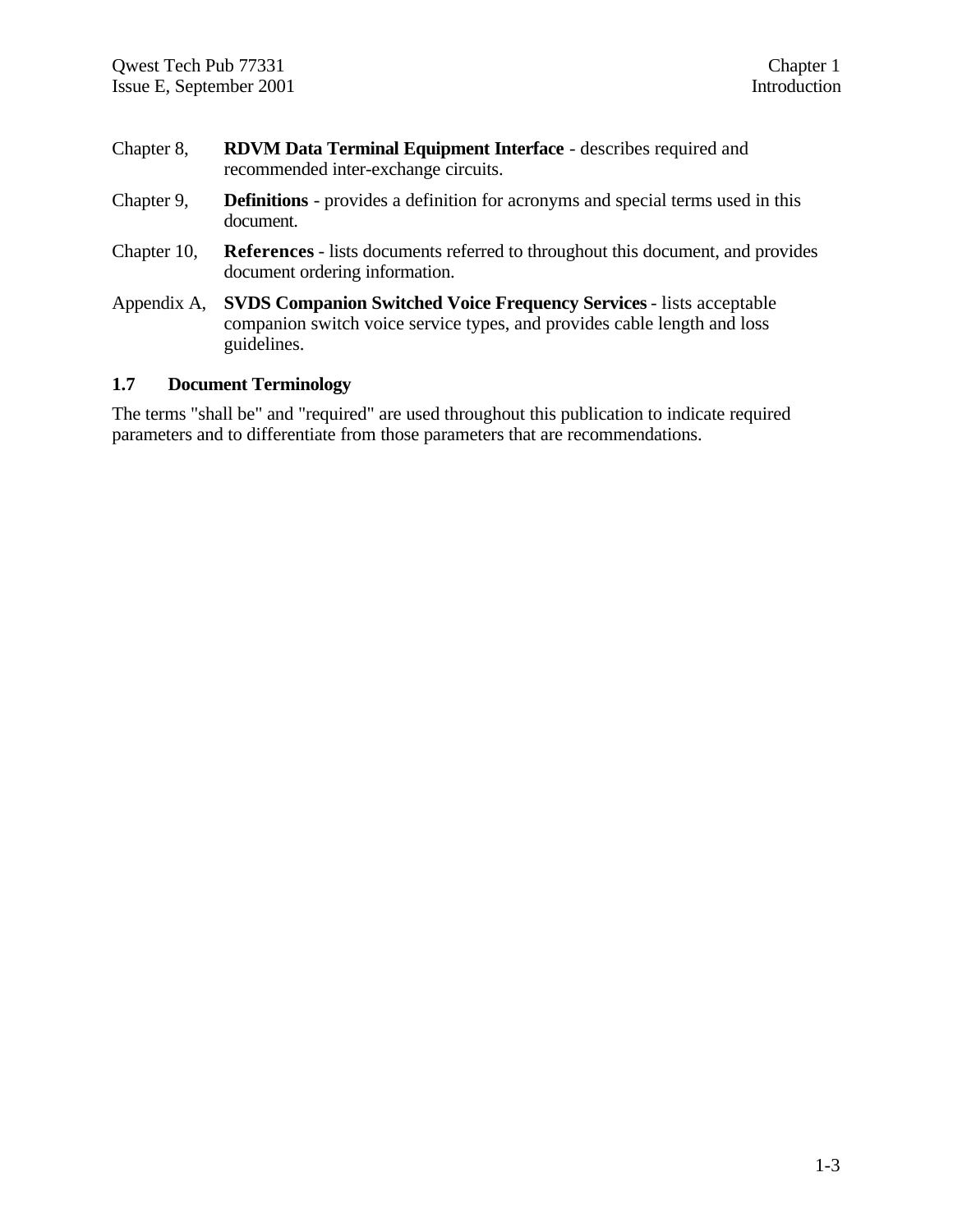# **CONTENTS**

# **Chapter and Section**

# Page

| 2. |     |  |  |
|----|-----|--|--|
|    | 2.1 |  |  |
|    |     |  |  |
|    |     |  |  |
|    |     |  |  |
|    |     |  |  |
|    |     |  |  |
| 22 |     |  |  |
|    |     |  |  |
|    |     |  |  |
|    |     |  |  |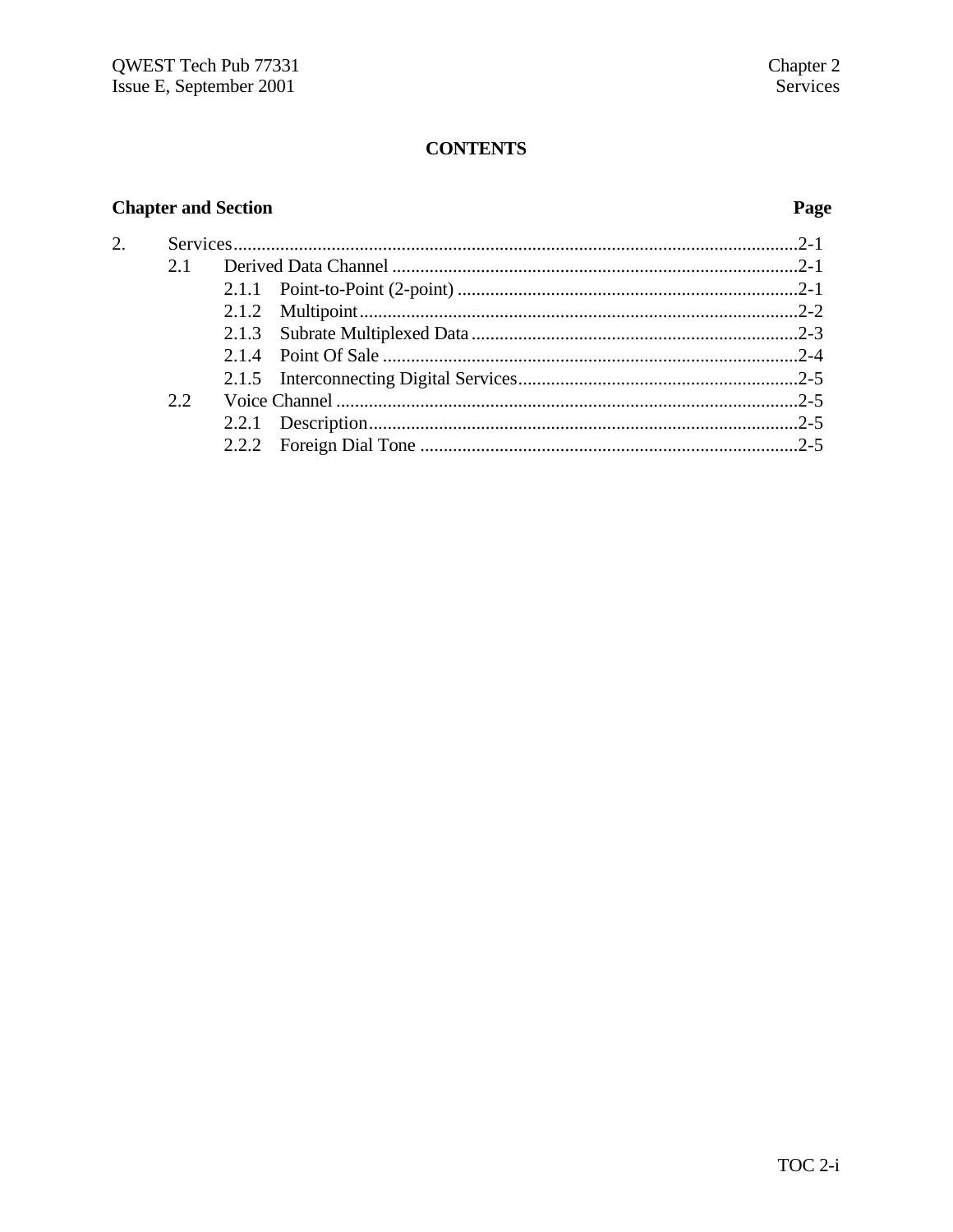### **2. Services**

### **2.1 Derived Data Channel**

### **2.1.1 Point-to-Point (2-point)**

Point-to-point service provides for interconnecting two end-user's SVDS derived data channels directly within a serving central office as illustrated in Figure 2-1, or by way of an inter-office digital transport. SVDS point-to-point service may be interconnected to QWEST Digital Data, DS1 or DS3 Service as illustrated in Figure 2-2.

The QWEST provided data/voice multiplexer, denoted as a CDVM, presents a DS0-A interface for interconnection, per Bellcore TR-TSY-000458 or ANSI T1.107b-1991. Available data rates are 2.4, 4.8, 9.6 or 19.2 kbit/s.



**Figure 2-1** Point-To-Point SVDS - End-User to End-User Configuration



**Figure 2-2** Point-To-Point SVDS - End-User to Carrier Configuration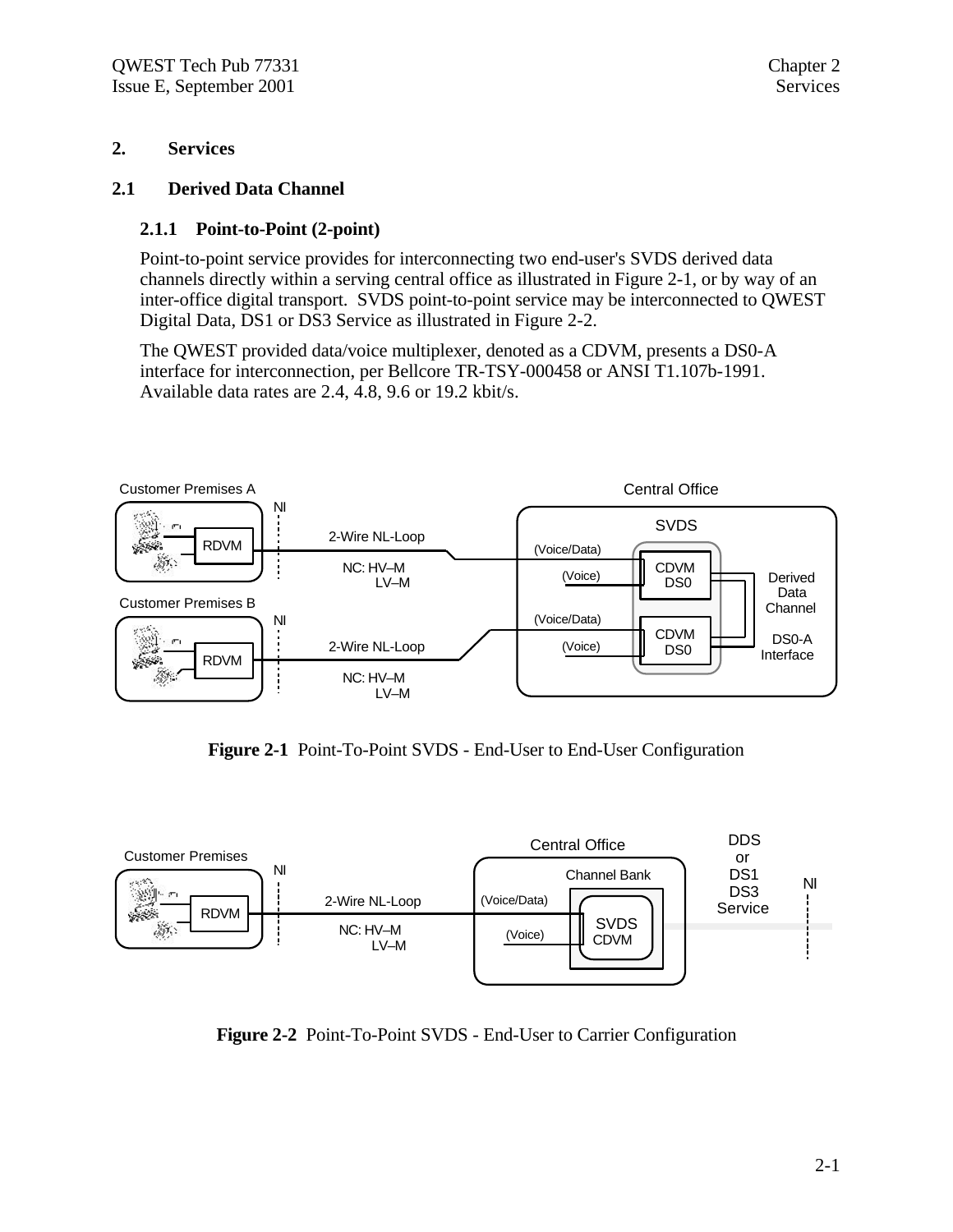# **2.1.2 Multipoint**

Multipoint service provides for bridging three or more customer designated premises to form a multipoint circuit configuration. SVDS multipoint service may be combined with QWEST Digital Data Service (DDS), that is, one or more of the links from the customer designated premises to the bridge may be via QWEST Digital Data Service. Application of QWEST Digital Data Service would emerge when facility transmission constraints do not permit the use of SVDS. SVDS may also be interconnected to QWEST DS1 or DS3 Service.

SVDS derived data channels may be bridged in any QWEST SVDS designated wire center. An end link channel transported on QWEST Digital Data Service must be bridged in a designated QWEST Digital Data Service hub.

The QWEST provided data/voice multiplexer, denoted as a CDVM, presents a DS0-A interface for interconnection, per Bellcore TR-TSY-000458 or ANSI T1.107b-1991; or an interface per ANSI EIA/TIA-232-D.

Available data rates are 2.4, 4.8, 9.6 or 19.2 kbit/s. Intermixing of different data rates is not permitted. Figure 2-3 below illustrates typical multipoint SVDS circuit arrangements.



**Figure 2-3** SVDS Multipoint Circuit Arrangement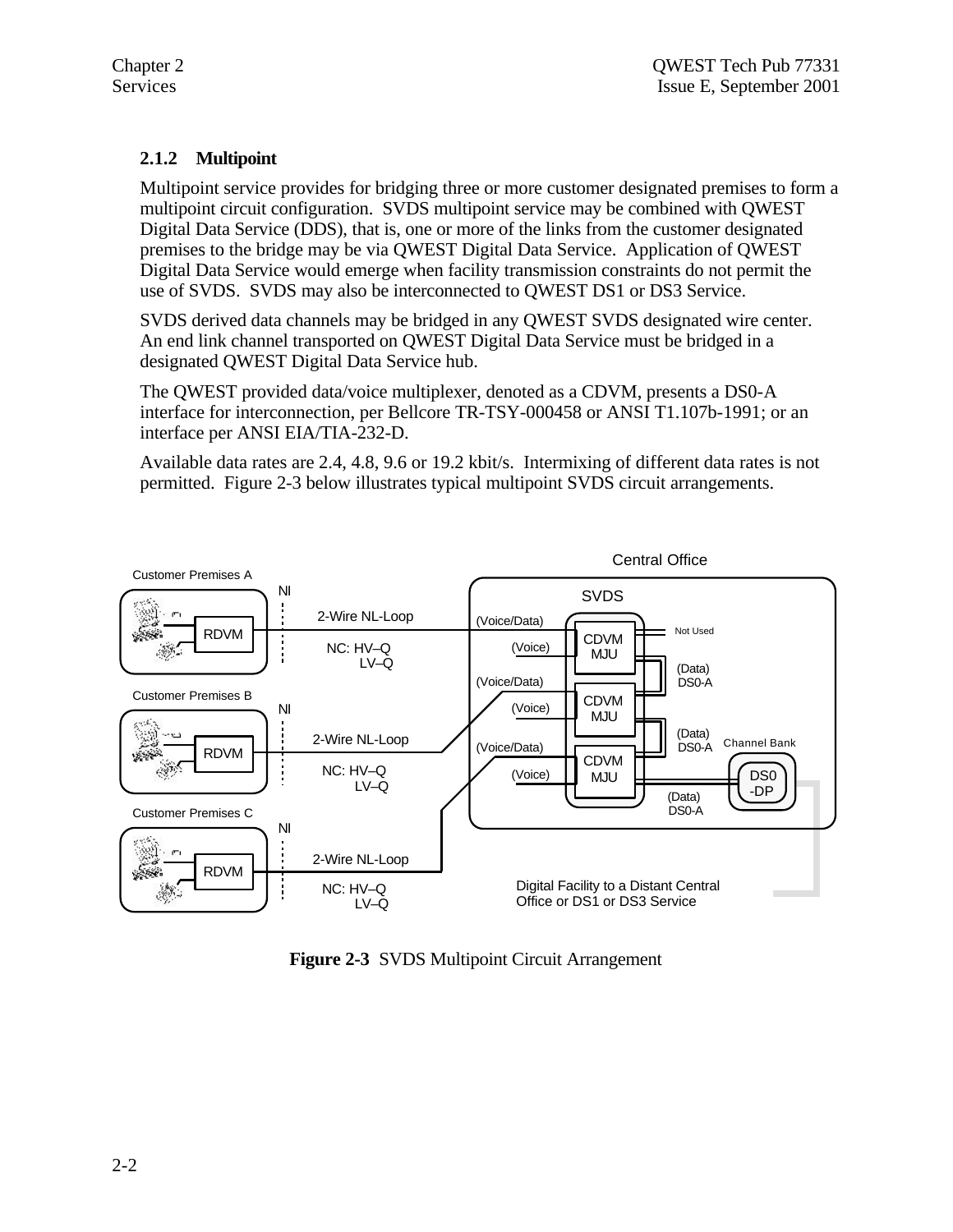# **2.1.3 Subrate Multiplexed Data**

Subrate multiplexed data service provides for multiplexing from two to twenty individual DS0-A derived data channels into a single DS0-B channel. Up to twenty 2.4 kbit/s, ten 4.8 kbit/s, or five 9.6 derived data channels may be multiplexed into the DS0-B signal. All circuits within an individual DS0-B signal shall be the same data rate.

SVDS subrate multiplexed service may be combined with QWEST Digital Data Service (DDS), that is, one more of the data channels from the customer designated premises to the subrate multiplexer may be via QWEST Digital Data Service. Application of QWEST Digital Data Service would emerge when facility transmission constraints do not permit the use of SVDS. SVDS may also be interconnected to QWEST DS1 or DS3 Service.

SVDS derived data channels may be multiplexed in any QWEST SVDS designated wire center. A data channel transported on QWEST Digital Data Service must be multiplexed in a designated QWEST Digital Data Service hub.

The QWEST provided data/voice multiplexer, denoted as a CDVM, presents a DS0-B interface for interconnection, per Bellcore TR-TSY-000189 or ANSI T1.107b-1991. Figure 2-4 depicts a typical multiplexed circuit configuration.



**Figure 2-4** Multiplexed Subrate Data Circuit Configuration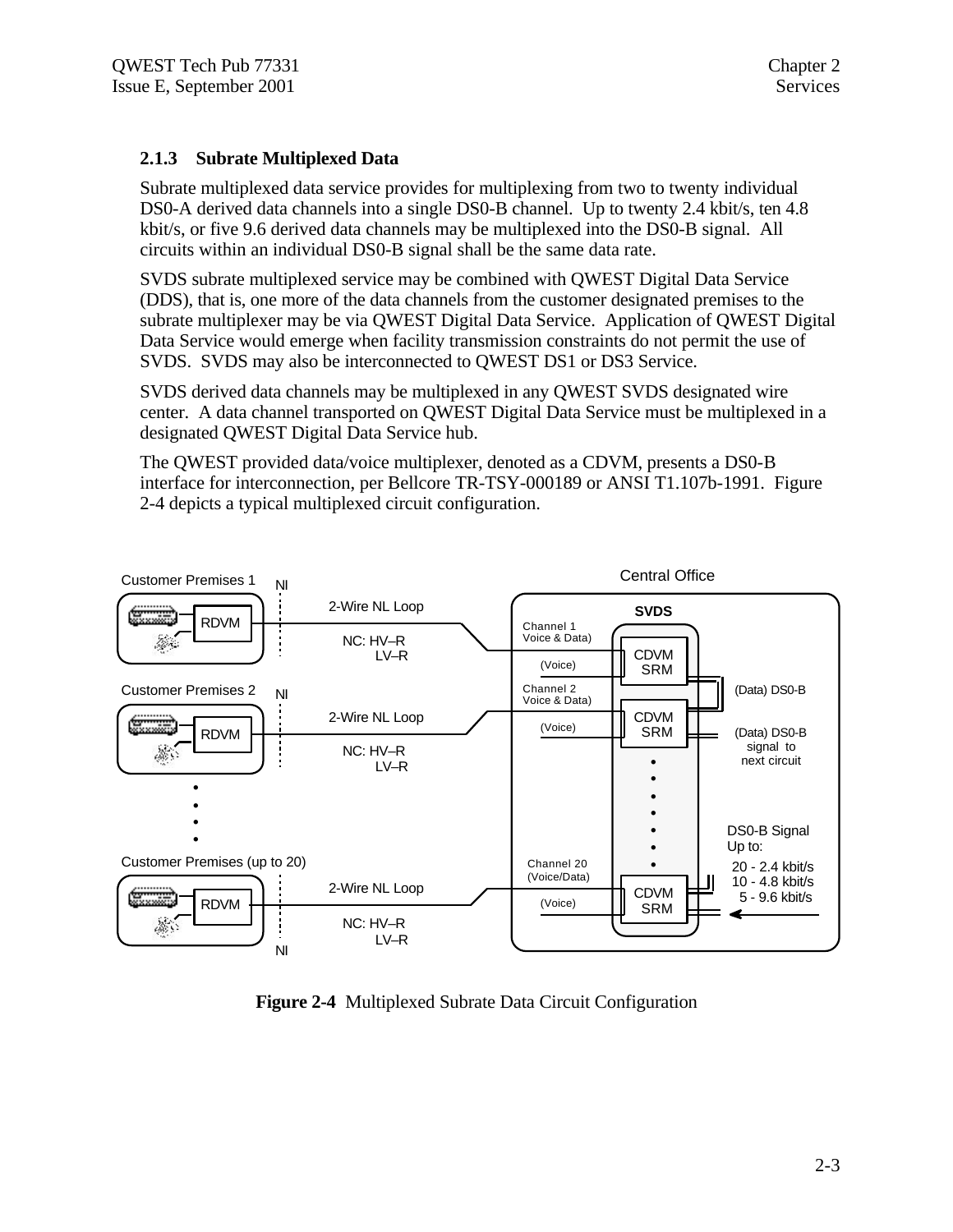# **2.1.4 Point Of Sale**

Point Of Sale (POS) service, offered in QWEST as TurboCharge ®, utilizes the subrate data multiplexing capability of SVDS. The individual derived data channel from one customer designated premises is multiplexed with up to nineteen other data channels from customer designated premises into a DS0-B channel. This DS0-B channel is then interconnected to a POS DS0-B Packet Assembler /Dissembler (PAD) which permits POS terminal equipment to communicate with Information Service Providers via Virtual Circuits supported by X.25 protocol, through the Public Packet Switched Network.

SVDS service description as defined in Section 2.1 preceding, applies to POS service, except POS service provides for a single data channel rate of 2.4 kbit/s which enables multiplexing of up to twenty data channels into a DS0-B channel. Also, combining of services and associated requirements are as defined in Section 2.1 preceding.



Figure 2-5 depicts a SVDS POS circuit configuration.

**Figure 2-5** SVDS POS Circuit Configuration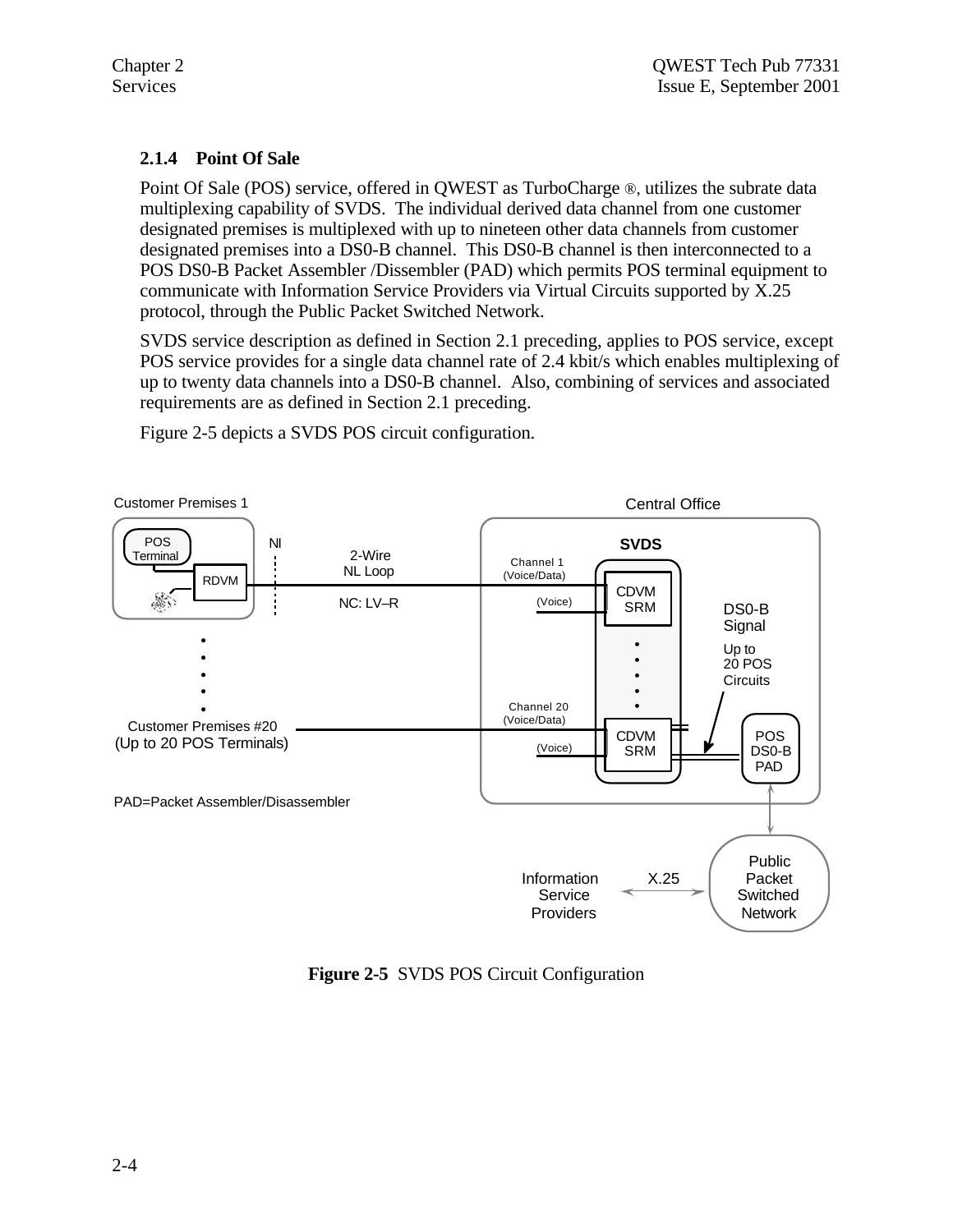# **2.1.5 Interconnecting Digital Services**

Considerable service flexibility is available through interconnection to other QWEST digital services. SVDS end links (customer premises to serving central office) and mid-links (control leg) may be connected to QWEST Digital Data Service, QWEST DS1 Service or QWEST DS3 Service. The multiplexed subrate data aggregate output may be delivered on 64 kbit/s Digital Data Service, DS1 or DS3 Service.

An in depth description of QWEST Digital Data Service may be gained from QWEST Technical Publication 77312, for DS1 service refer to 77200 and for DS3 service 77324.

### **2.2 Voice Channel**

### **2.2.1 Description**

The SVDS operates in conjunction with single line analog switched voice services, such as single line residential, single line business, Centrex, WATS, Foreign Exchange or Foreign Central Office, etc.

Each companion voice service has specific transmission loss objectives. As a result, allowable cable loss and length for the SVDS may be restricted to comply with the companion voice service transmission parameters.

Refer to Appendix A for information on acceptable companion services types. Maximum cable length and loss for the cable gauge noted is provided for the corresponding service type as a guideline.

### **2.2.2 Foreign Dial Tone**

When SVDS is provided on a Foreign Exchange or Foreign Central Office type service, the derived data channel is separated from the voice channel at the serving wire center, not at the dial tone office.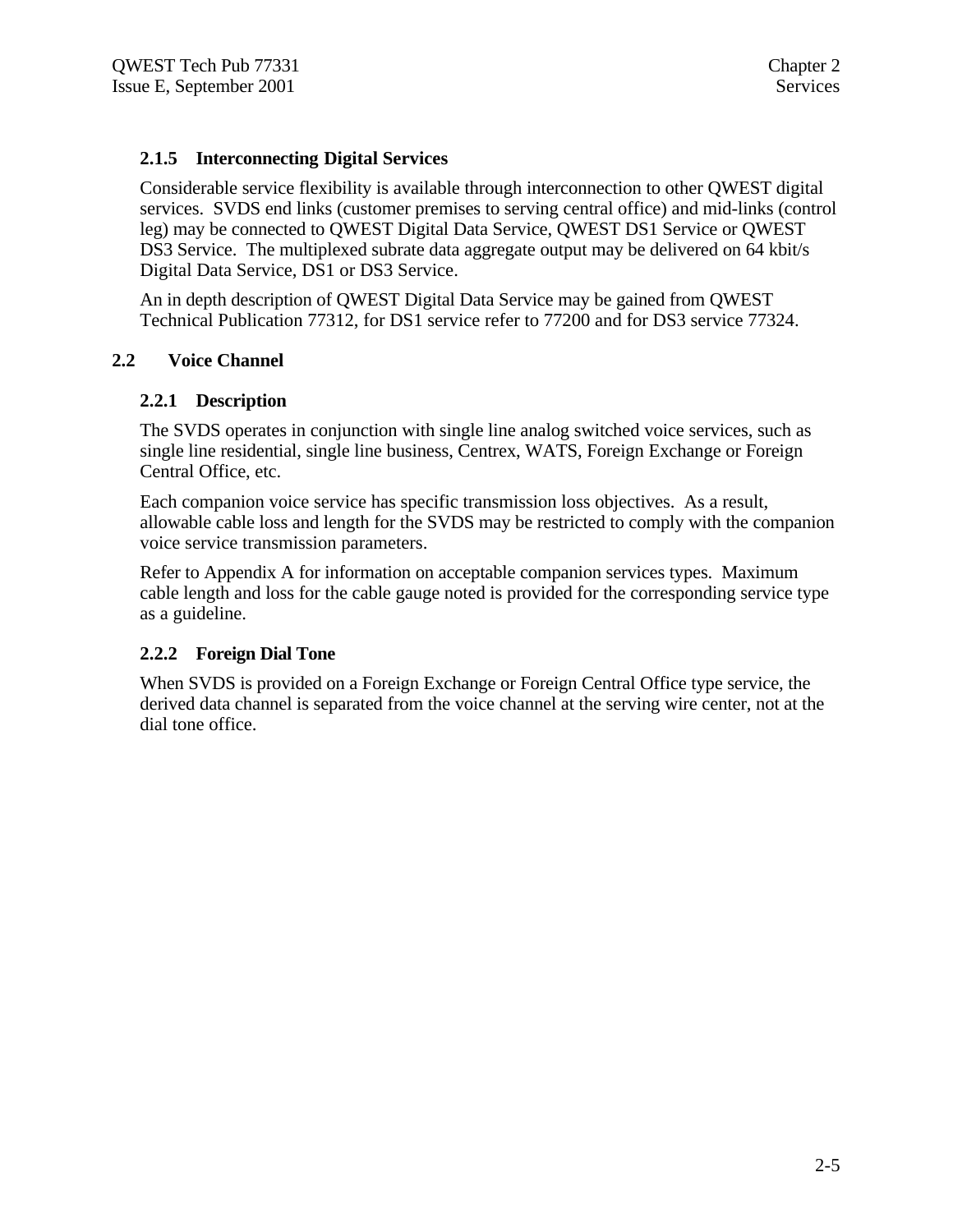# **CONTENTS**

# **Chapter and Section Page**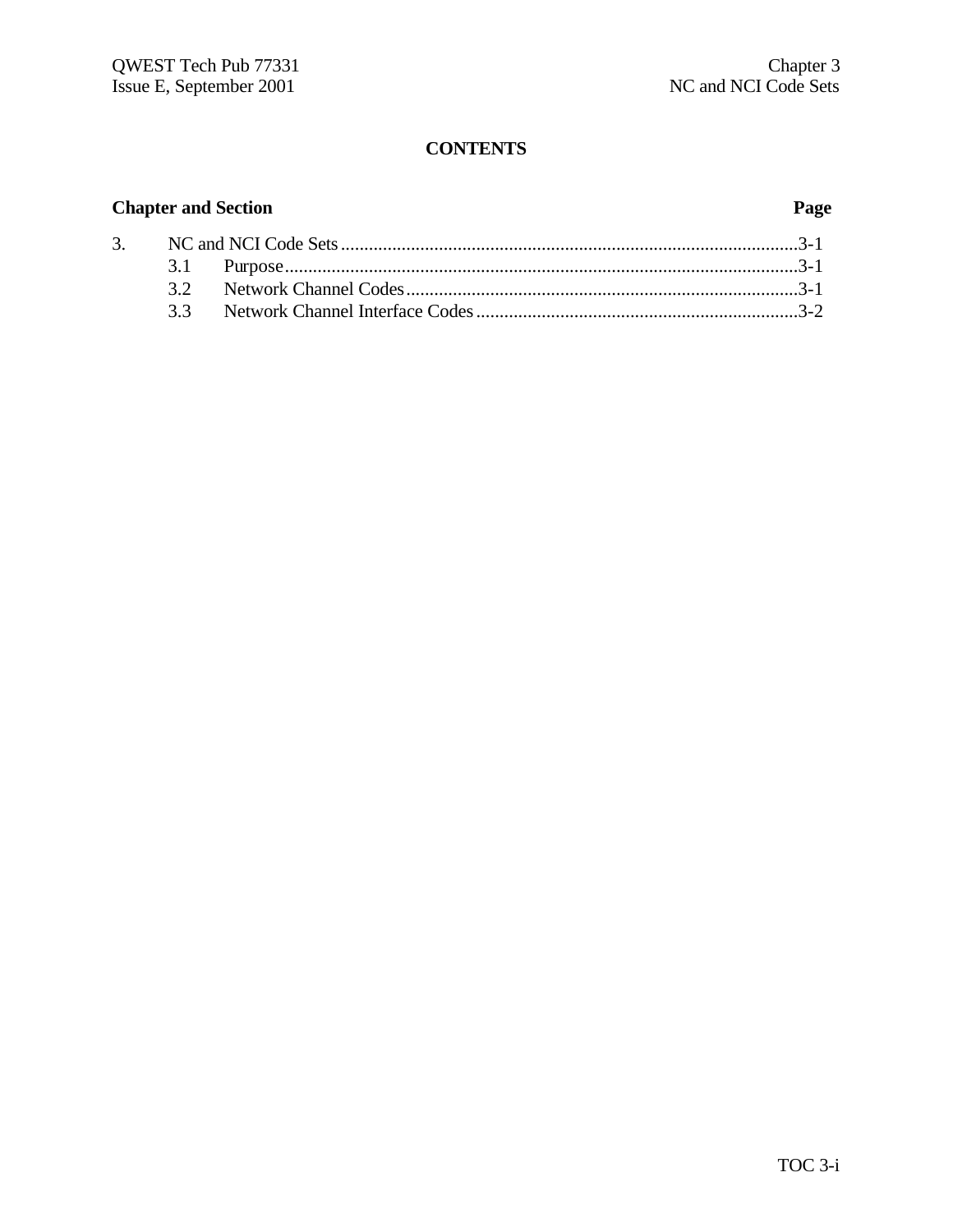### **3. NC and NCI Code Sets**

### **3.1 Purpose**

The interface to QWEST SVDS is described by a combination of a Network Channel Code and a Network Channel Interface Code. This chapter addresses channel codes and interface codes, that apply specifically to QWEST SVDS service. These codes should be specified by the customer when ordering service. ANSI T1.223-1991 identifies the structure and the coded representation of the NC and NCI codes.

### **3.2 Network Channel Codes**

The Network Channel (NC) code is a four character code that identifies the channel service, parameters and available feature options.

NC codes in Table 3-1 define the SVDS channel configurations offered by QWEST.

| <b>Service Type</b> | Inter-state/Inter-LATA<br><b>NC Code</b> | Intra-state/Intra-LATA<br><b>NC Code</b> |
|---------------------|------------------------------------------|------------------------------------------|
| Point-to-Point      | I V-M                                    | $HV-M$                                   |
| Multipoint          | $LV$ -O                                  | $HV-O$                                   |
| Subrate Multiplexed | $IV-R$                                   | $HV-R$                                   |

# **Table 3-1** NC Codes – SVDS

The NC codes in Table 3-2 describe a 64 kbit/s subrate multiplexed channel equipped with a central office located subrate multiplexer. This arrangement multiplexes individual data channel into a DS0-B signal and delivers this signal from the subrate multiplexer to a customer designated premises as a 64 kbit/s DS0-B channel.

**Table 3-2** NC Codes – 64 kbit/s Subrate Multiplexed (DS0-B) Channel

| Data Rate  | <b>NC Code</b> | <b>Description</b>                                                                           |
|------------|----------------|----------------------------------------------------------------------------------------------|
| 2.4 kbit/s | $HS-A$         | 64 kbit/s DS0-B channel multiplexed with up to 20<br>individual 2.4 kbit/s subrate channels. |
| 4.8 kbit/s | $HS-C$         | 64 kbit/s DS0-B channel multiplexed with up to 10<br>individual 4.8 kbit/s subrate channels. |
| 9.6 kbit/s | $HS-D$         | 64 kbit/s DS0-B channel multiplexed with up to 5 individual<br>9.6 kbit/s subrate channels.  |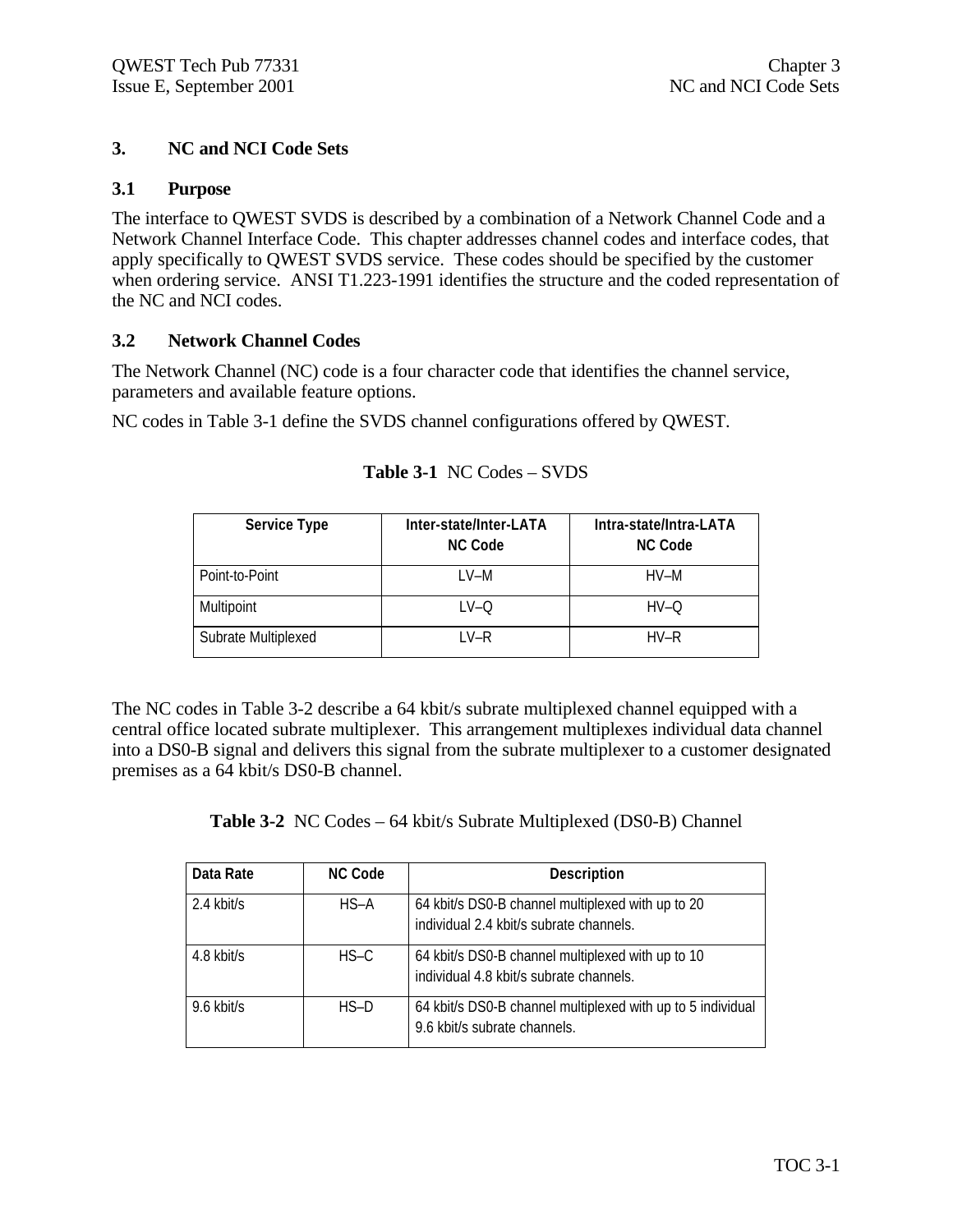### **3.3 Network Channel Interface Codes**

The Network Channel Interface (NCI) code identifies interface specifications associated with a particular channel. The NCI code provides the means to define the physical and electrical/optical characteristics at the channel interface, thus ensuring compatibility between the network channel and the associated end-user CPE.

Table 3-3 characterizes the NCI codes for SVDS. Table 3-4 identifies applicable NCI codes for those digital services that may be combined with, or interconnected to SVDS.

| <b>Service</b> | Data Rate   | <b>NCI Code</b> | <b>Description</b>                   |
|----------------|-------------|-----------------|--------------------------------------|
| <b>SVDS</b>    | 2.4 kbit/s  | 02DV5.BA        | Simultaneous Digital Data Over Voice |
|                | 4.8 kbit/s  | 02DY5.BB        | Channel                              |
|                | 9.6 kbit/s  | 02DV5.BC        |                                      |
|                | 19.2 kbit/s | 02DY5.BL        |                                      |

**Table 3-3** NCI Codes – SVDS

**Table 3-4** NCI Codes – Digital Services

| <b>Service</b>  | Data Rate       | <b>NCI Code</b> | <b>Description</b>                                            |
|-----------------|-----------------|-----------------|---------------------------------------------------------------|
| <b>DDS</b>      | $2.4$ kbit/s    | 04DU5.24        | Single (DS0-A) Digital Data Channel                           |
|                 | $4.8$ kbit/s    | 04DU5.48        |                                                               |
|                 | $9.6$ kbit/s    | 04DU5.96        |                                                               |
|                 | $19.2$ kbit/s   | 04DU5.19        |                                                               |
| <b>DDS</b>      | 64 kbit/s       | 04DU5.64        | 64 kbit/s Subrate Multiplexed (DS0-B)<br>Digital Data Channel |
| DS1             | DS1             | $04D$ . $9.++$  | 1.544 Mbit/s Digital Transport                                |
|                 |                 | $04DS9_{++}$    | Channel                                                       |
|                 |                 | $04DU9.+$       |                                                               |
| DS <sub>3</sub> | DS <sub>3</sub> | $04DS6.++$      | <b>Digital Transport Channel</b>                              |
|                 |                 | $02FCF.++$      |                                                               |

"++" represents available frame and format options.

Refer to the appropriate QWEST Technical Publication 77312 for QWEST Digital Data Service, 77200 for QWEST DS1 Service or 77324 for QWEST DS3 Service.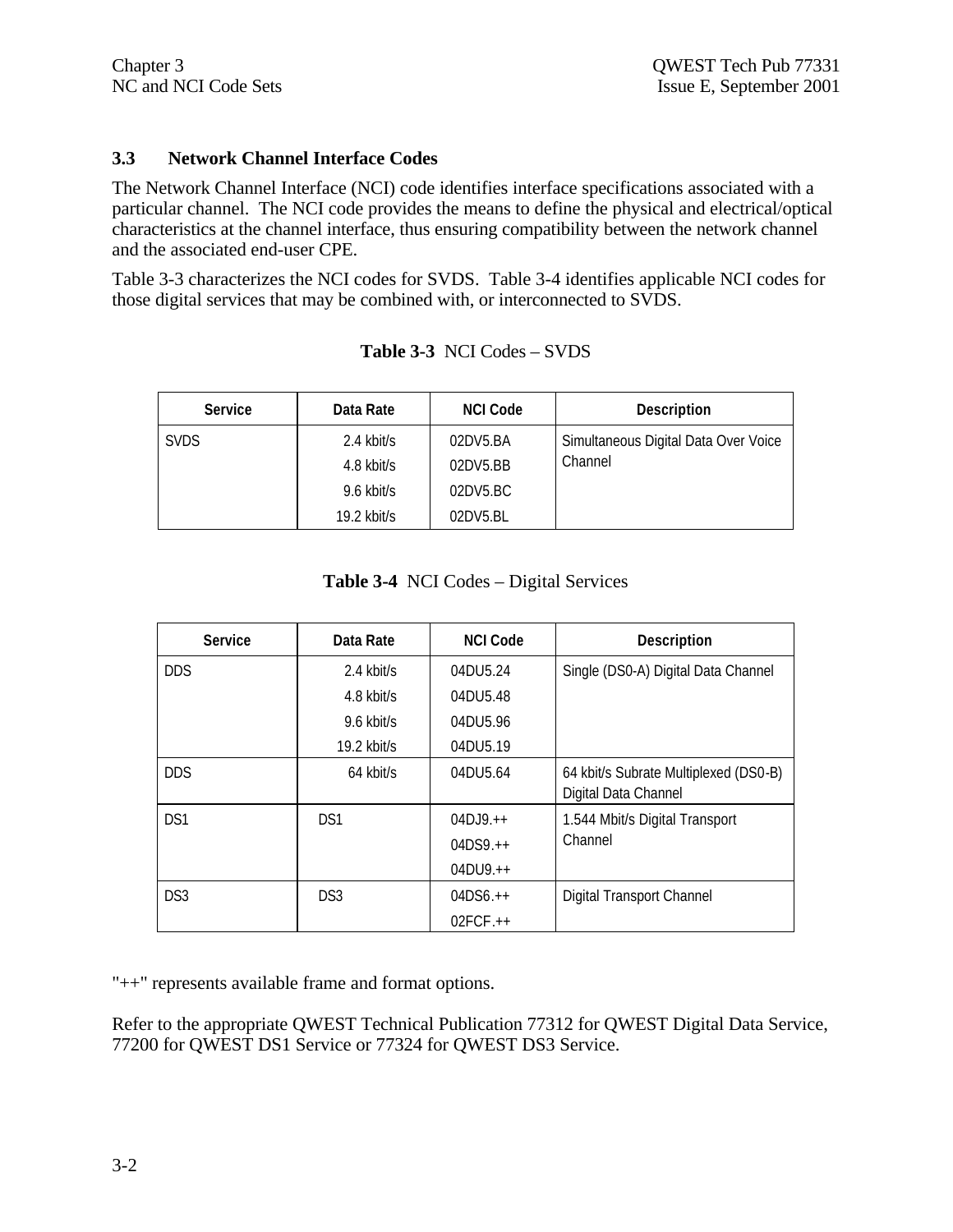# **CONTENTS**

# **Chapter and Section**

# Page

| 4. |     |  |  |
|----|-----|--|--|
|    | 4.1 |  |  |
|    |     |  |  |
|    |     |  |  |
|    | 4.2 |  |  |
|    |     |  |  |
|    |     |  |  |
|    |     |  |  |
|    |     |  |  |
|    |     |  |  |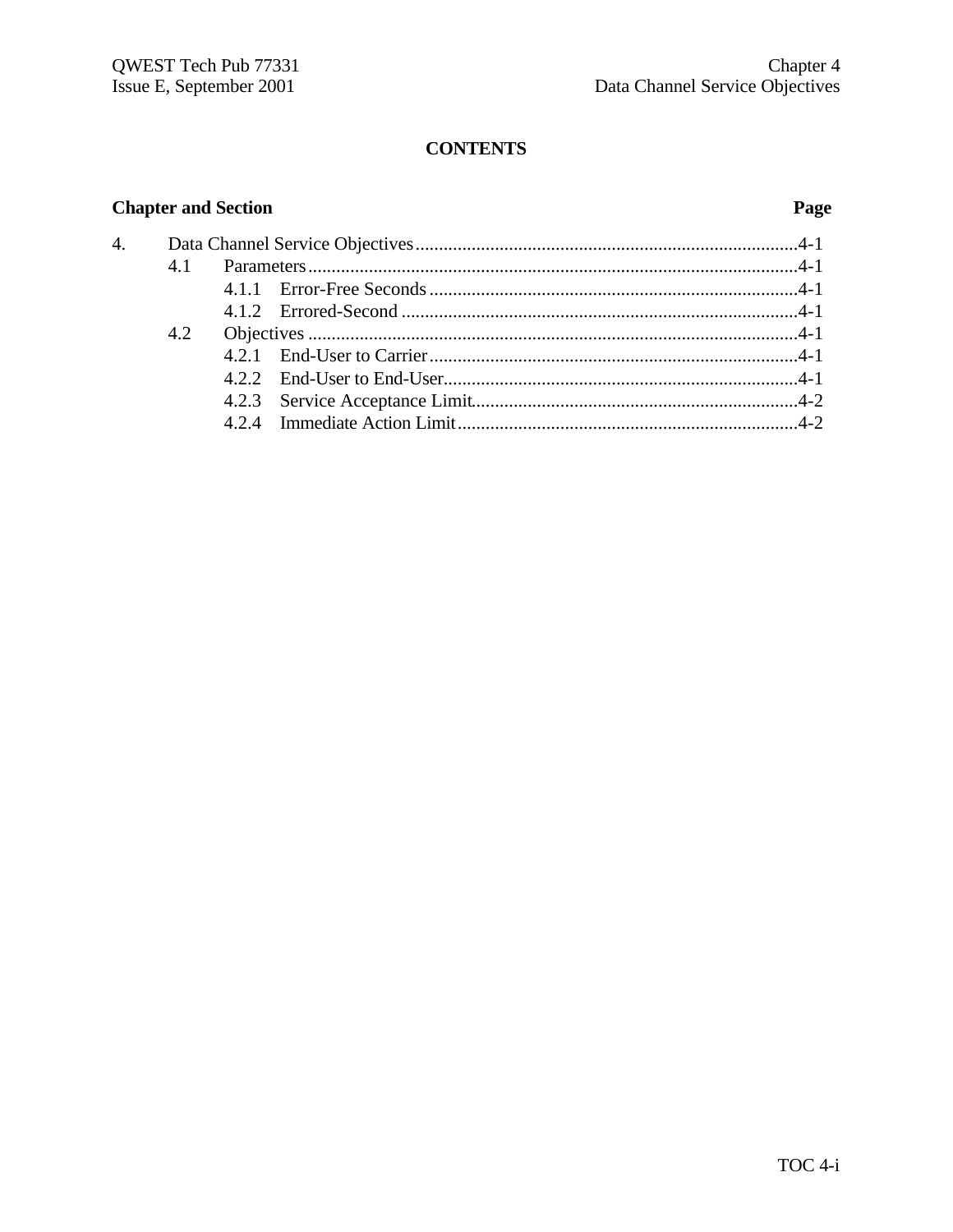# **4. Data Channel Service Objectives**

QWEST SVDS is a high quality and reliable service; to ensure this quality and reliability, service limit and objectives have been established. These parameters and their objectives are characterized below.

### **4.1 Parameters**

### **4.1.1 Error-Free Seconds**

Error-Free Seconds (EFS) are one-second intervals that do not contain any bit-errors, usually expressed as a percentage over a consecutive 24-hour period. EFS is used as a parameter for digital services since these errors tend to occur in bursts.

### **4.1.2 Errored-Second**

An Errored-Second is a one-second interval with one or more bit errors. A reciprocal of Error-Free-Seconds.

# **4.2 Objectives**

# **4.2.1 End-User to Carrier**

End-User to Carrier service (NI to Point Of Presents) EFS objective, while in service, will perform at a monthly average level equal to or greater than 99.8 percent EFS, and not more than 173 errored seconds (ES) per day.

# **4.2.2 End-User to End-User**

End-User to End-User service (NI to NI) EFS objective, while in service, will perform at a monthly average level equal to or greater than 99.5 percent EFS, and not more than 432 ES per day. This is based on two derived data end links and one mid-link.

| Segment              | <b>Parameter and Objective</b> |                                       |  |
|----------------------|--------------------------------|---------------------------------------|--|
| End-User to Carrier  | $FFS = 99.8%$                  | <es 173="" day<="" per="" td=""></es> |  |
| End-User to End-User | $FFS = 99.5%$                  | <es 432="" day<="" per="" td=""></es> |  |

# **Data Channel Objective Summary**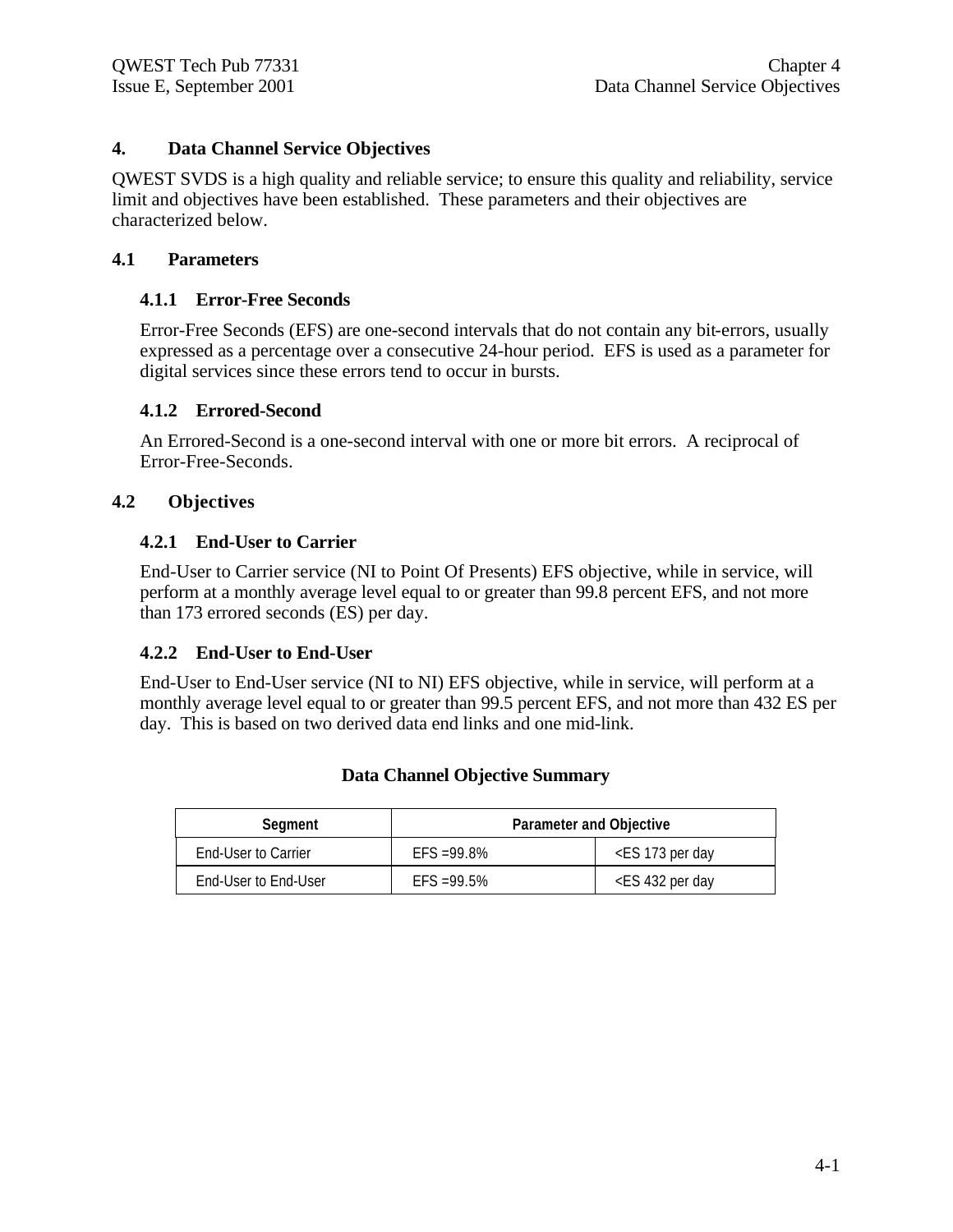# **4.2.3 Service Acceptance Limit**

Service Acceptance Limit – SVDS will be considered to be acceptable for turn-up when there are no errors within a 15-minutes period while performing a data channel loopback test. If one error occurs within this 15-minutes period, the test will continued for an addition 15-minutes period and there may be no more than two errors in the total time of 30 minutes, while performing a data channel loopback test.

### **4.2.4 Immediate Action Limit**

Immediate Action Limit – SVDS will be considered to be operating at an unacceptable level of error performance, and corrective action will commence when the performance of a 15-minute channel loopback test results in the observation of more than one bit errors.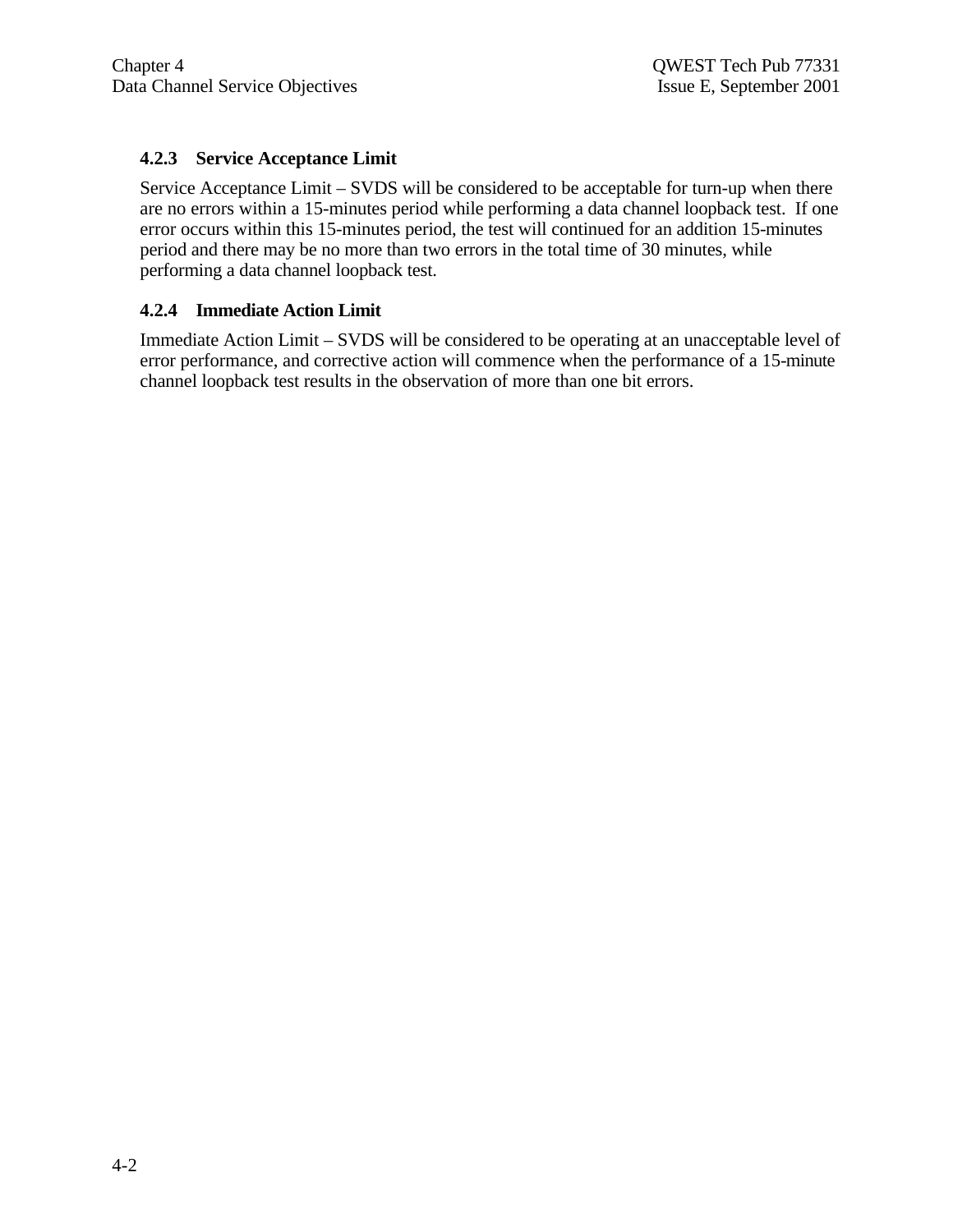# **CONTENTS**

# **Chapter and Section**

5.

# Page

| 5.1 |  |
|-----|--|
| 5.2 |  |
| 5.3 |  |
| 5.4 |  |
| 5.5 |  |
|     |  |
|     |  |
|     |  |
| 5.6 |  |
|     |  |
|     |  |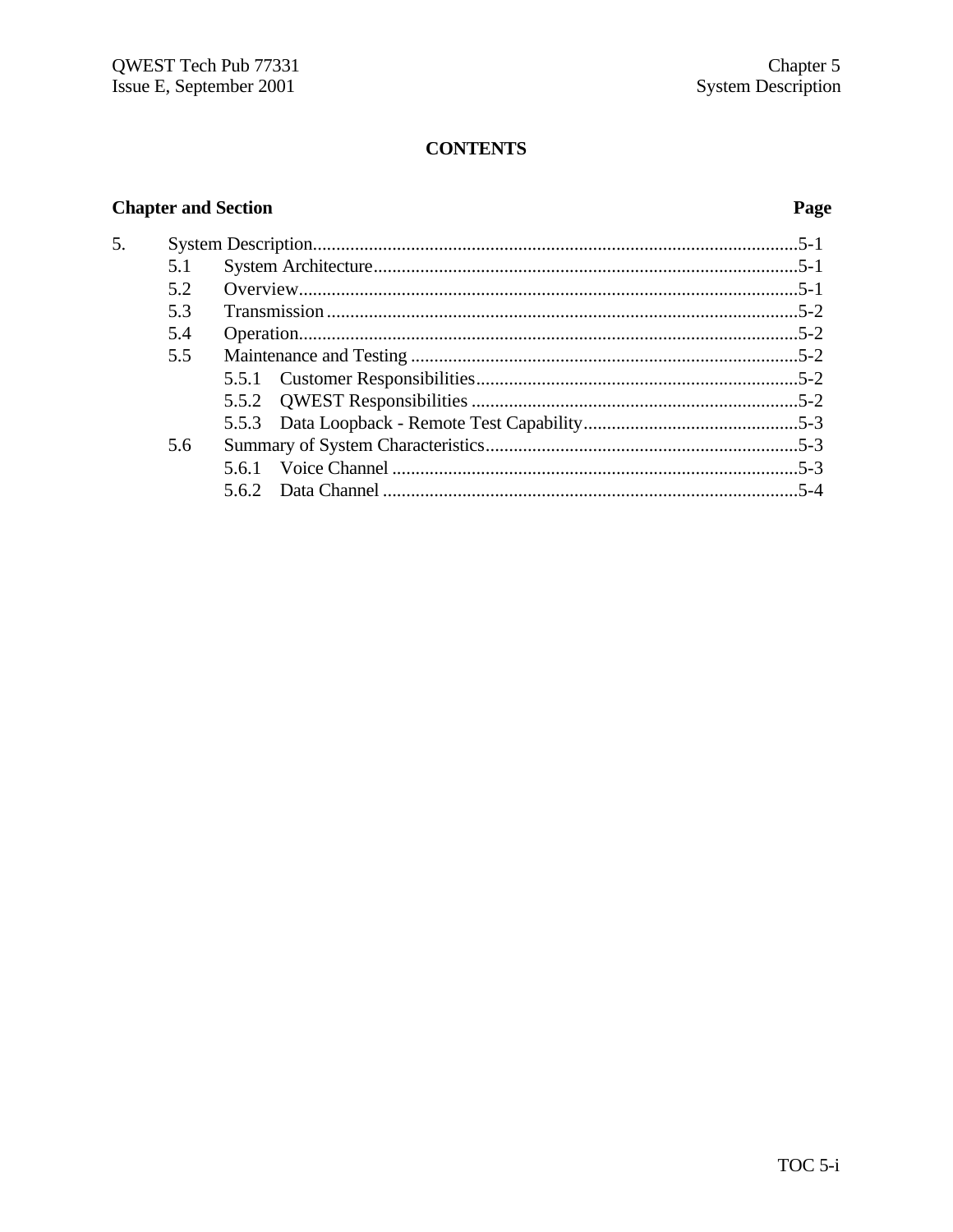### **5. System Description**

### **5.1 System Architecture**

The SVDS system consists of two principle units as shown in Figure 5-1:

- 1. A Central Office Data Voice Multiplexer (CDVM), located in a QWEST serving dial tone central office. The CDVM provides for interconnection to other services via a standard DS0 interface, as described in ANSI T1.107b-1991 or, via a EIA-232-D interface as described in ANSI/EIA-232-D-1986.
- 2. A Remote Voice Multiplexer (RDVM) normally collocated with the subscriber Data Terminal Equipment (DTE). The RDVM interfaces the SVDS channel and is *Customer Provided Equipment (CPE)*. Typically, the RDVM provides an EIA-232-D or an equivalent interface for interconnect to DTE.



**Figure 5-1** SVDS System Architecture

# **5.2 Overview**

The SVDS system, as depicted in Figure 5-1, is a transparent transmission system that provides simultaneous voice and data transmission over a single, non-loaded copper, or and equivalent subscriber cable pair.

The voice section of the SVDS system provides a voice frequency channel (bandwidth approximately 4 kHz) that connects to the subscriber line side of end office switches presently deployed in QWEST central offices. Signaling on the voice channel is by switch hook, dial pulses, dual tone multifrequency, loop start, ground start, and ringing generator. Failure of or loss of power to the CDVM or RDVM will not interrupt the voice connectivity or call processing.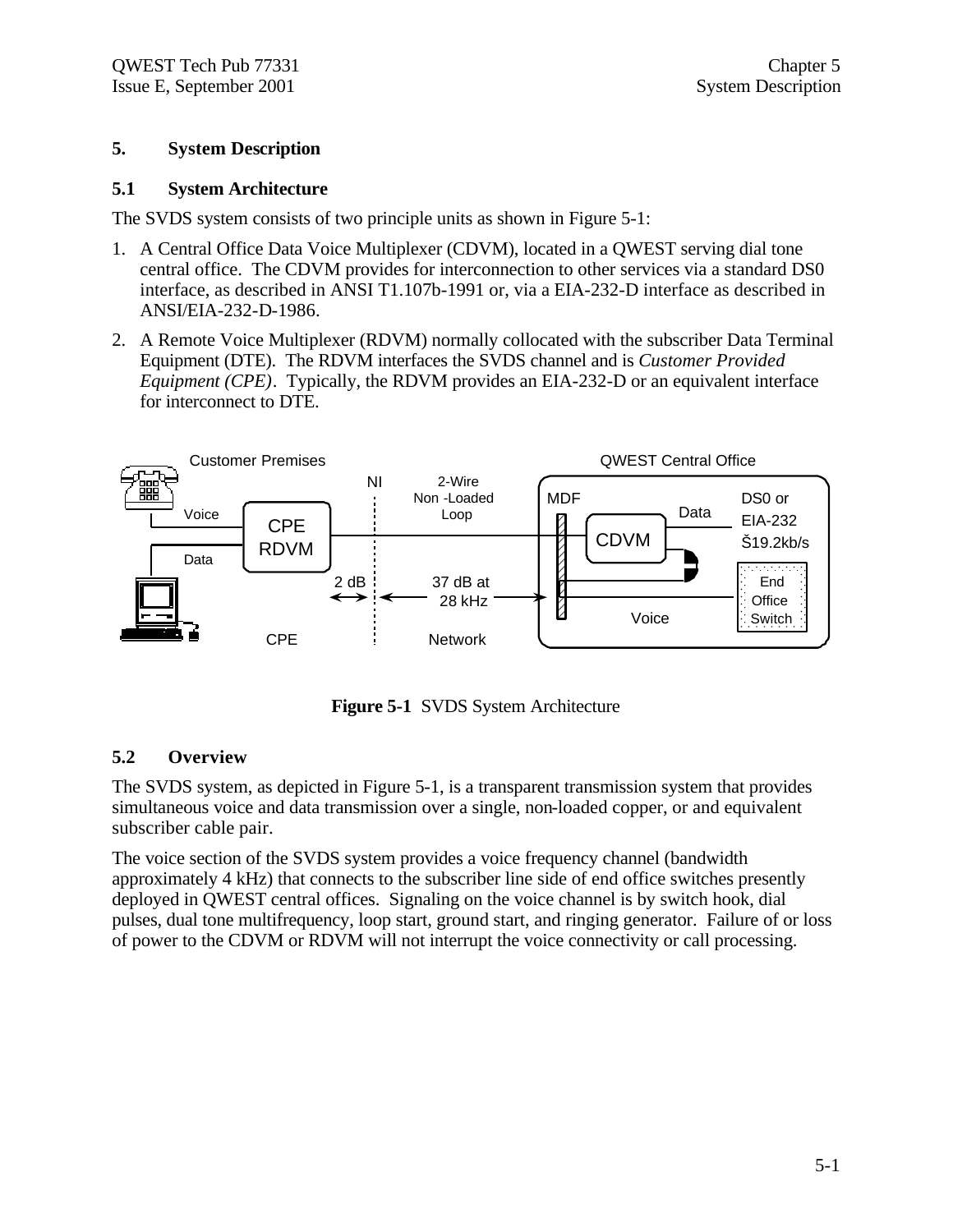The data section of the service provides a transparent synchronous transmission channel (bit-in, bit-out) for digital pulses with rates up to and including 19.2 kbit/s. The data channel is multiplexed above the 0 Hz to 4 kHz band of the voice channel employing a technique of Time Compression Multiplexing that operates independent of the voice channel. The CDVM and RDVM receivers uses a lowpass filter in the voice frequency path to isolate the energy in the voice channel from energy at higher frequencies, including energy resulting from transmission on the data channels.

# **5.3 Transmission**

A full-duplex asynchronous or synchronous protocol transparent data transmission, concurrent with full-duplex baseband voice operation over a non-loaded cable facility is provided. The data path supports synchronous and asynchronous serial data rates up to and including 19.2 kbit/s, and provides a transmit and receive clock for synchronous transmission at all standard rates of 2.4, 4.8, 9.6 and 19.2 kbit/s.

# **5.4 Operation**

The SVDS system operates over a non-loaded telephone subscriber cable pair, which may be mixed of gauge copper wire or equivalent, and up to 18,000 feet in length. The practical operating cable length is limited to about 16,800 feet to maintain voice and data transmission quality. See Appendix A for addition information.

SVDS channel service is activated when power is applied to the RDVM. No additional signaling is required to establish the data transmission path. The SVDS subscriber line carries synchronous baseband digital information and the RDVM is synchronized onto the network clock of the incoming data (looped-timed).

The RDVM must disable its transmit carrier if it cannot detect incoming data from the CDVM. When no incoming data is detected, the RDVM free runs until the incoming data clock is available.

# **5.5 Maintenance and Testing**

# **5.5.1 Customer Responsibilities**

The customer is responsible for all equipment and cable on the customer side of the Network Interface at their location. The customer or their agent should sectionalize trouble to verify it is not in the customer's owned equipment or cable before reporting the trouble conditions QWEST. Joint testing between QWEST and the customer may be necessary to effectuate fault location.

# **5.5.2 QWEST Responsibilities**

QWEST is responsible for all equipment and facilities on the network side of the NI at the customer locations and for maintaining QWEST provided transmission facilities between serving central offices.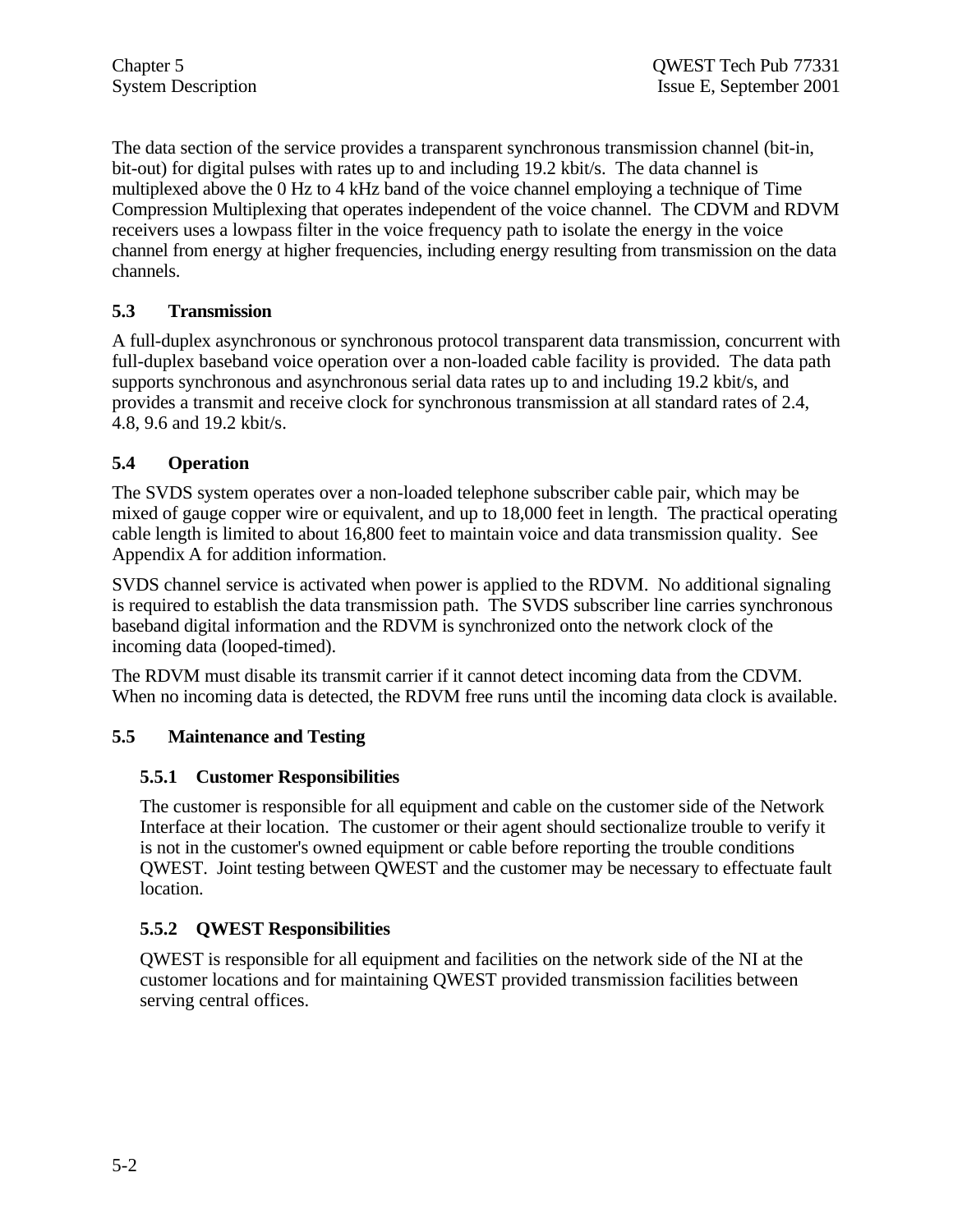### **5.5.3 Data Loopback - Remote Test Capability**

The SVDS system is capable of remote testing by way of three data loopback arrangements:

- One is an Office Channel Unit (OCU) loopback that is located at the closest point to the customer's loop within the CDVM and is used to determine the "well-being" of the CDVM.
- The second is a Channel Service Unit (CSU) loopback that is located at the closest point to the customer's loop within the RDVM and is used to determine the "well-being" of the loop.
- The third is a Data Service Unit (DSU) loopback that is located at the closest point to the Customer's DTE within the RDVM and is intended to determine the "well-being" of the RDVM itself.

All three loopbacks can be invoked from the network by sending appropriate loopback code. The loopback schemes and code patterns are defined in ANSI T1.107b-1991.

### **5.6 Summary of System Characteristics**

### **5.6.1 Voice Channel**

| <b>Frequency Band</b>                            | 200 to 4000 Hz                                                                                        |                                                   |
|--------------------------------------------------|-------------------------------------------------------------------------------------------------------|---------------------------------------------------|
| Impedance at the NI                              | 600 ohms + $2.15 \mu F$                                                                               |                                                   |
| <b>Added Insertion Loss</b>                      | Less than 0.9 dB at 1004 Hz                                                                           |                                                   |
| Added Message Noise                              | Less than 8 dBrnc                                                                                     |                                                   |
| Added DC Resistance                              | Less than 100 ohms                                                                                    |                                                   |
| <b>Attenuation Distortion</b>                    | 400 to 2800 Hz; within 0.5 dB of loss at 1004 Hz<br>2800 to 3300 Hz: within 1.0 dB of loss at 1004 Hz |                                                   |
| Longitudinal Balance<br>(through CDVM & RDVM)    | $200 \text{ Hz} = 74 \text{ dB}$<br>500 Hz = $= 71$ dB                                                | $1000$ Hz = = 65 dB<br>$3000$ Hz = = 58 dB        |
| <b>Echo Return Loss</b><br>(through CDVM & RDVM) | ERL<br>500 to<br>SRL<br>200 to<br>SRL<br>2500 to                                                      | $2500 = 14 dB$<br>$500 = 10 dB$<br>$3200 = 10 dB$ |
| Ringer Equivalent Number                         | Less than 2                                                                                           |                                                   |
| Signaling                                        | Loop or ground start (see ANSI T1.401-1993)                                                           |                                                   |
| Call Processing                                  | Same as the public switched network<br>(see ANSI T1.401-1993)                                         |                                                   |
| Network Interface                                | Miniature 6-position RJ11C or 50-position RJ21X jack                                                  |                                                   |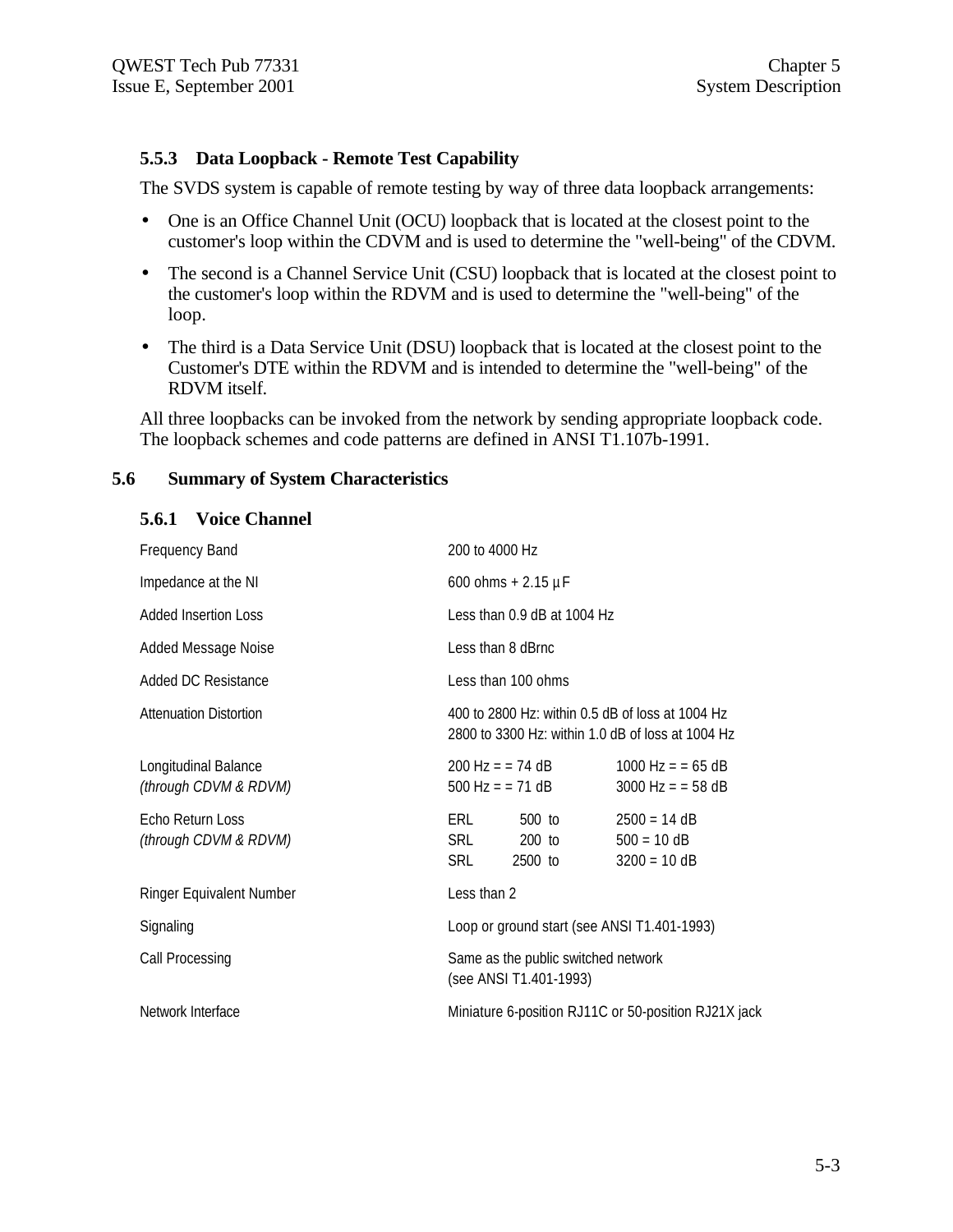# **5.6.2 Data Channel**

| Central Office Electrical Interface | DS0 or EIA-232-D                                                                    |
|-------------------------------------|-------------------------------------------------------------------------------------|
| Payload Data Rates                  | 2.4, 4.8, 9.6 and 19.2 kbit/s<br>Asynchronous or Synchronous                        |
| Impedance at the NI                 | 135 – 146 ohms + 0.039 $\mu$ F at 28 kbit/s                                         |
| Signal Level                        | 12.5 $\pm$ 1 dBm into 135 ohms, 3.5 V peak voltage                                  |
| System Range                        | 43 dB at 28 kHz                                                                     |
| <b>Operating Range</b>              | 39 dB at 28 kHz                                                                     |
| System Transmission Rate            | 56 kbit/s synchronous                                                               |
| Loop Transmission Format            | 2-wire baseband Time Compression Multiplexing                                       |
| <b>System Transmission Format</b>   | Digital, bipolar-shaped pulse, burst-mode transmission, 2.5 ms<br>burst             |
| <b>Frequency Band</b>               | 10 kHz to 112 kHz                                                                   |
| Clock Source                        | Composite clock traceable to a Primary Reference Source (Ref.:<br>ANSI T1.101-1987) |
| Line Equalization                   | Automatic                                                                           |
|                                     |                                                                                     |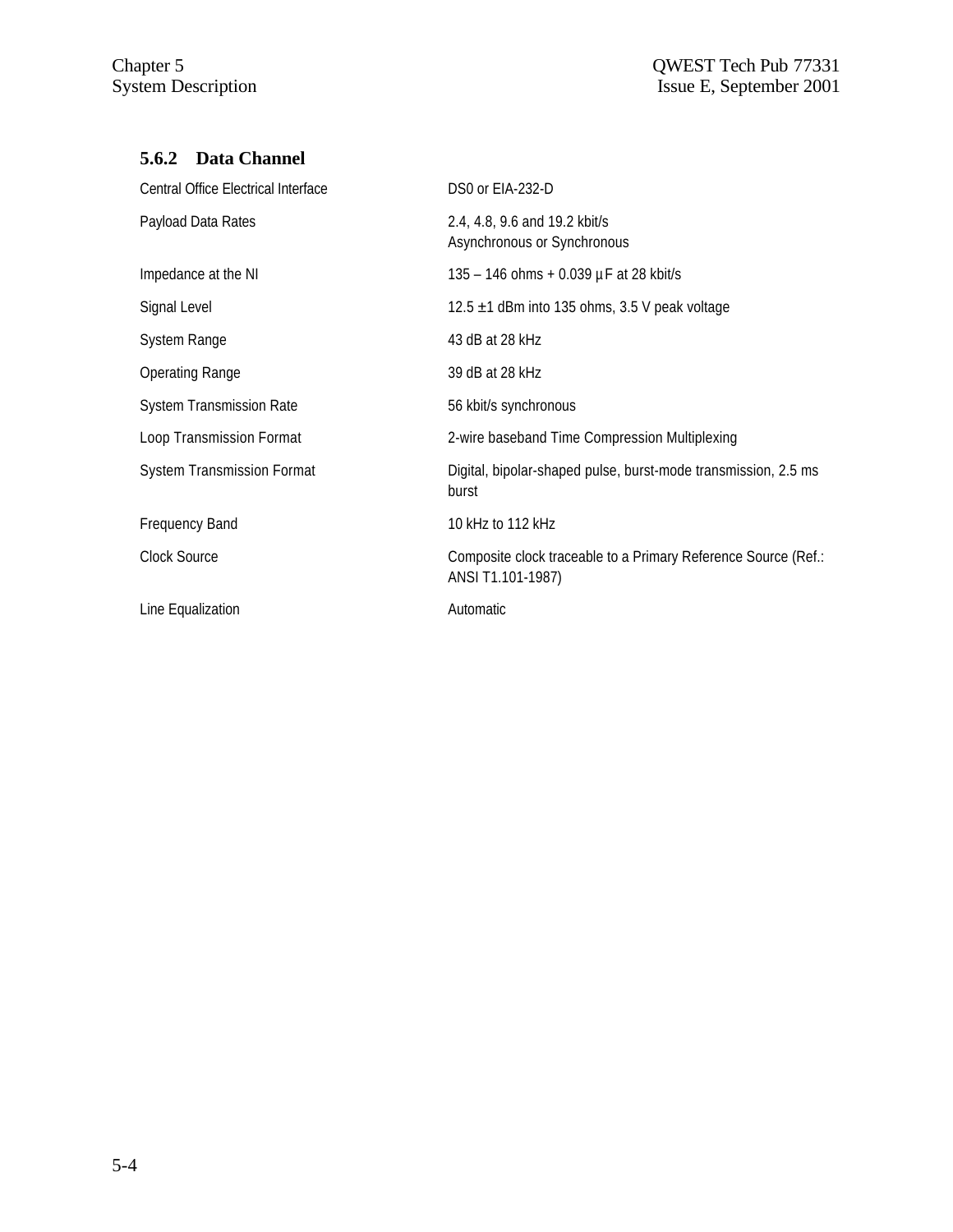# **CONTENTS**

# **Chapter and Section Page**

| 6. |  |  |
|----|--|--|
|    |  |  |
|    |  |  |
|    |  |  |
|    |  |  |
|    |  |  |
|    |  |  |
|    |  |  |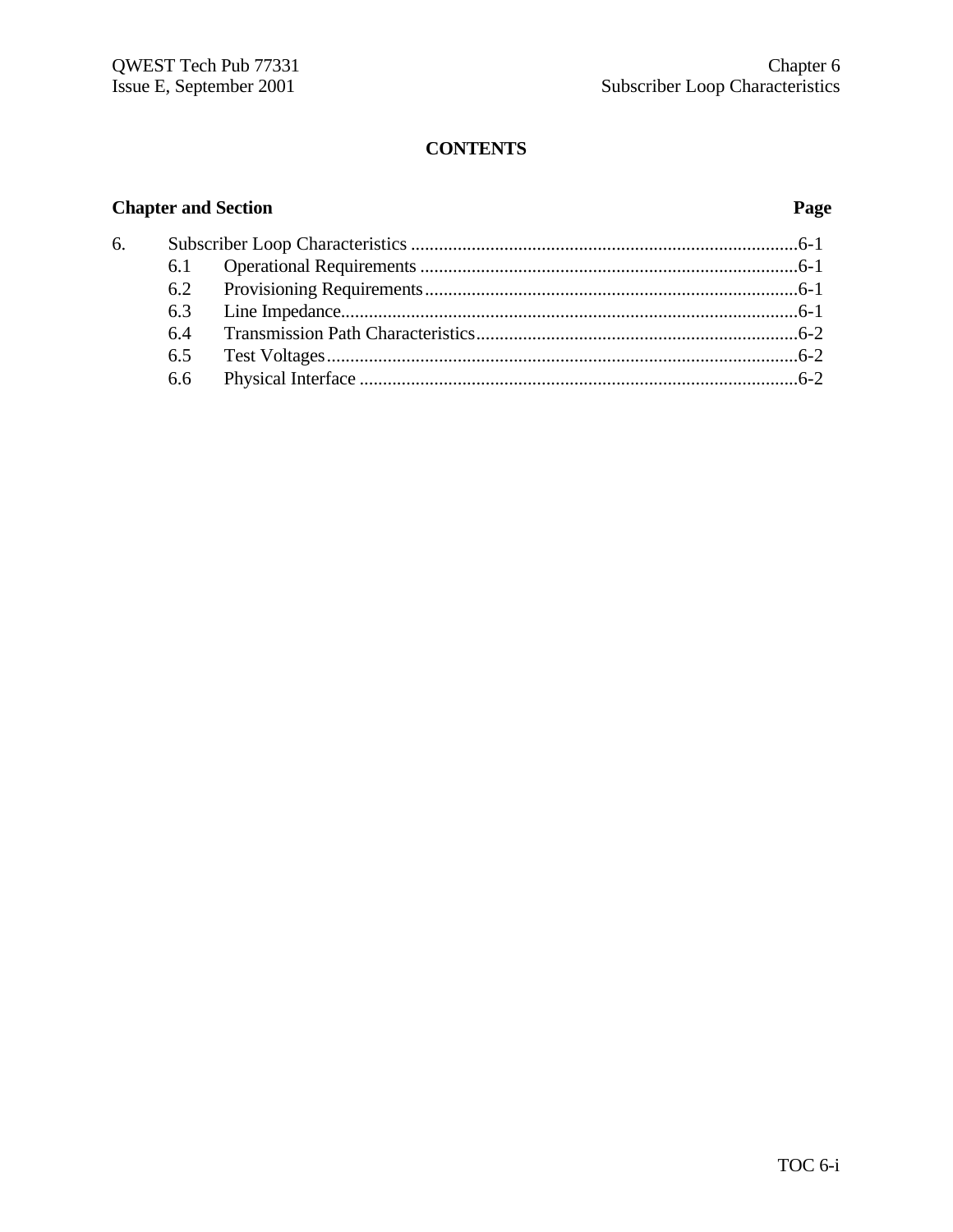# **6. Subscriber Loop Characteristics**

### **6.1 Operational Requirements**

The RDVM should be designed to operate over a non-loaded, twisted cable pair, with a minimum wire size of 26 gauge copper or equivalent and a maximum length of 18,000 feet. The following subscriber loop characteristics must be supported:

- The non-loaded loop may be 26, 24, 22, or 19 gauge wire, or a mix of those gauges, with a length range of 0 to 18,000 feet.
- Cumulative bridged tap of up to 6000 feet with a random configuration. Any single bridged tap may not exceed 2000 feet.
- A loop loss may not exceed 43 dB at 28 kHz into a 135 ohms termination.

### **6.2 Provisioning Requirements**

The dynamic operating range of the SVDS access line is limited to a loss of 39 dB at 28 kHz between the CDVM and RDVM. This is to ensure reliable error performance and spectrum compatibility with other services. Hence, SVDS system provisioning requirements are as follows:

- The non-loaded loop loss, plus bridged tap loss between the CDVM and Network Interface [NI], is limited to 37 dB at 28 kHz into a 135 ohms termination.
- Two decibels (2 dB) of the system operating range is allocated to the customer between the NI and the customer provided RDVM for their cabling losses.
- The maximum allowable cumulative bridged tap is limited to 6000 feet. Any single bridged tap may not exceed 2000 feet.

As a reference, a loop loss of 37 dBm at 28 kHz equates to 15,400 feet of 26 single gauge cable, or 16,800 feet of mixed gauge cable (11,600 feet of 26 plus 5,200 of 24 gauge).

### **6.3 Line Impedance**

The nominal impedance of the line, at the Nyquist frequency of 28 kHz, is considered to be 135 ohms resistive. All sections in this publication which reference loop loss, receiver sensitivity, etc., require that measurements and calculations use this nominal value.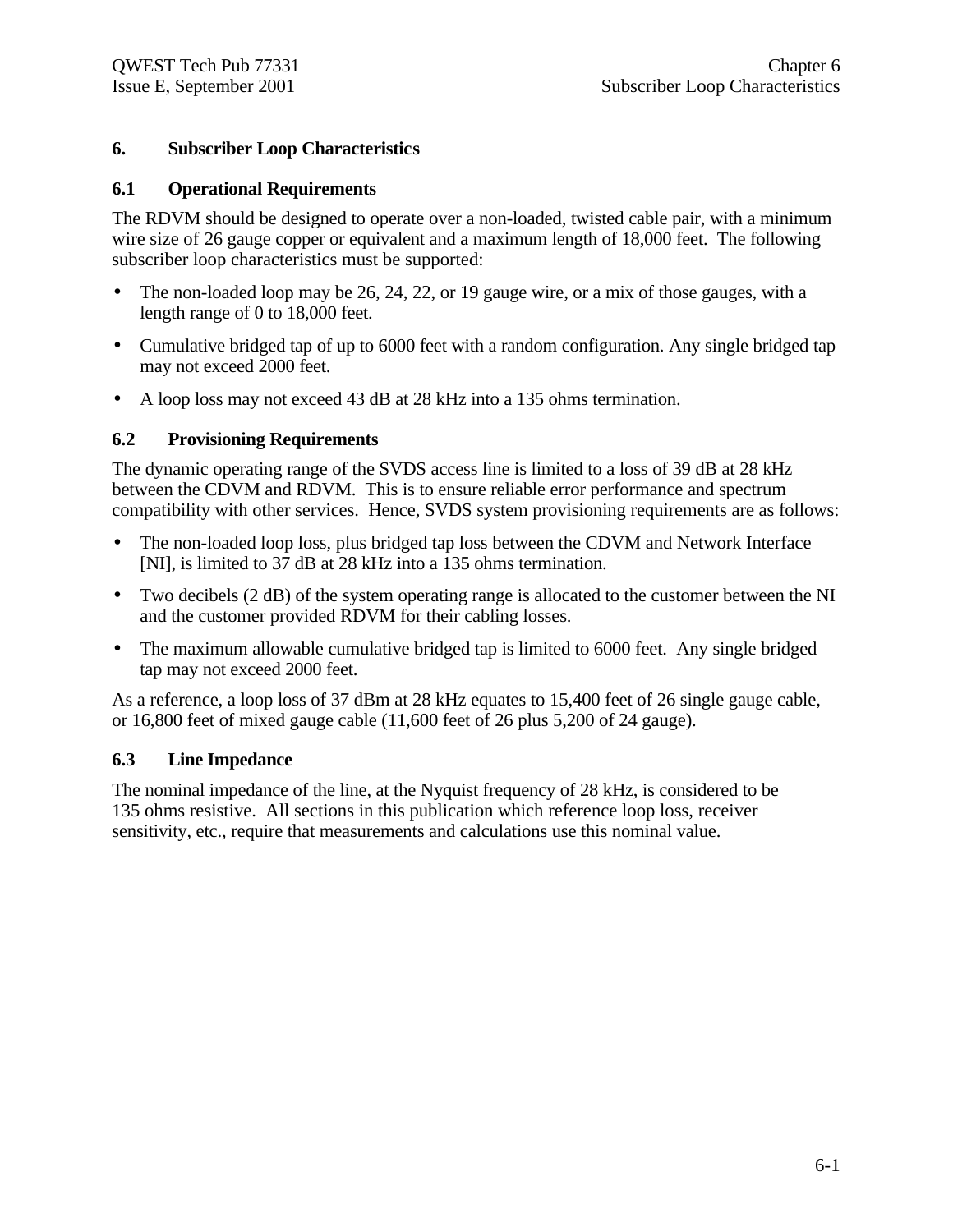# **6.4 Transmission Path Characteristics**

Network transmission characteristics, considerations and performance are addressed in Technical Publication 41005 and TR-TSY-000507. Transmission characteristics at the network interface for the voice service are addressed in TA-NPL-000912.

# **6.5 Test Voltages**

Voltages applied to the loop at the central office for testing with the station equipment on-hook, may reach a maximum of  $\pm 200$  volts DC between the tip and ring, or between either conductor and ground. AC maintenance testing signals of up to 10 volts rms may also be applied from either tipto-ring, tip-to-ground or ring-to-ground, in the frequency range of 5 to 1000 Hz. This does not include ringing voltage which could be as high as 150 volts rms at frequencies of 15 to 68 Hz. See ANSI T1.401-1993 for a detailed description of test voltages.

# **6.6 Physical Interface**

The subscriber cable pair terminate on a miniature 6-position RJ11C jack or 50-position RJ21X jack located on the subscriber premises. Specifications for these jacks are defined in Technical Publication 47102 or Federal Communication Commission (FCC) Rules and Regulations, Part 68, Subpart F, Section 68.500.

The miniature 6-position jack is shown schematically in Figure 6-1. This jack is equipped with six contacts, the center two contacts (positions 4 and 3) are used for the Tip and Ring.



**Figure 6-1** Network Interface - Miniature 6-Position Jack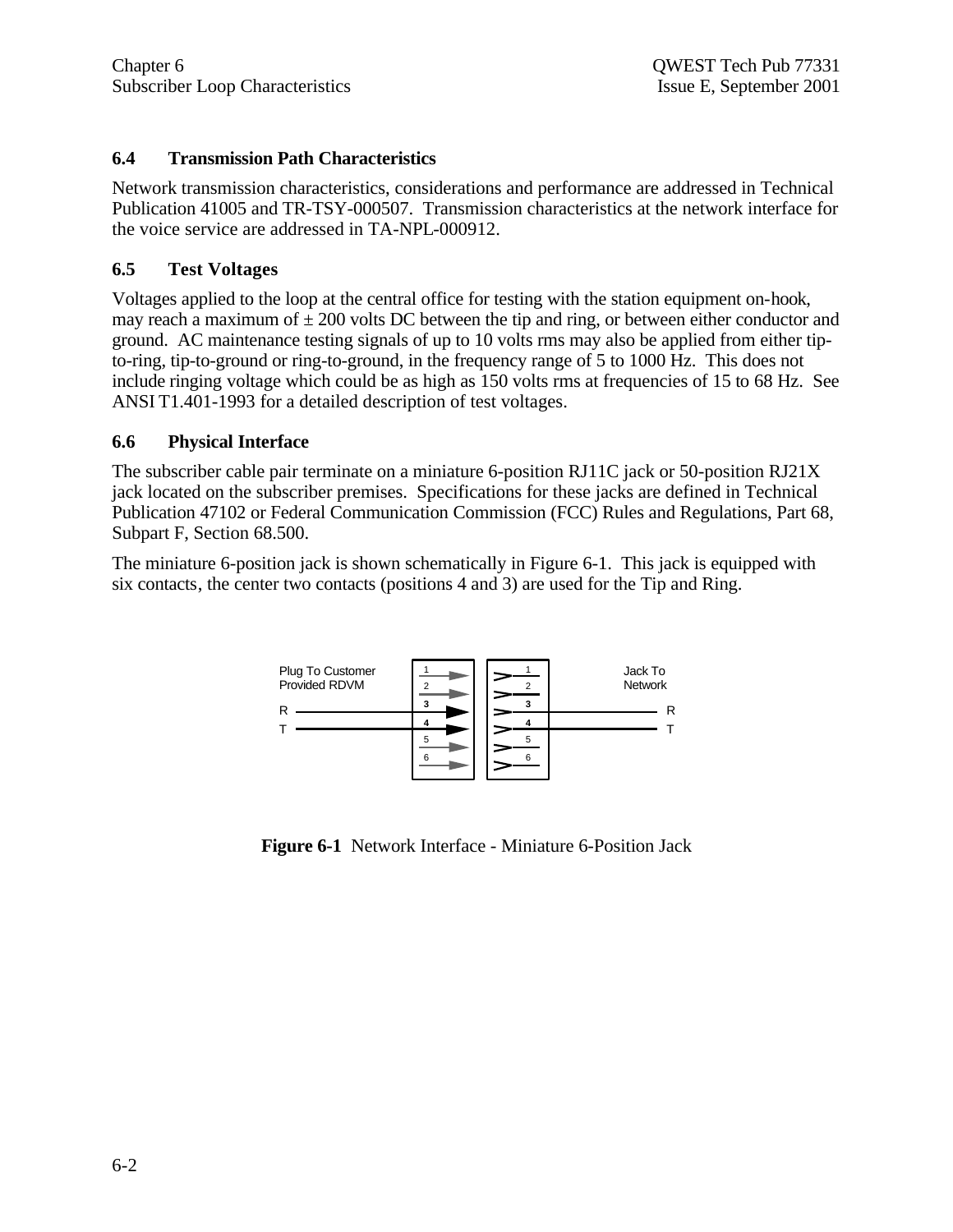# **CONTENTS**

|    | <b>Chapter and Section</b> |       | Page |
|----|----------------------------|-------|------|
| 7. |                            |       |      |
|    | 7.1                        |       |      |
|    | 7.2                        |       |      |
|    | 7.3                        |       |      |
|    | 7.4                        |       |      |
|    |                            | 7.4.1 |      |
|    |                            | 7.4.2 |      |
|    |                            | 7.4.3 |      |
|    |                            | 7.4.4 |      |
|    |                            | 7.4.5 |      |
|    |                            | 7.4.6 |      |
|    |                            | 7.4.7 |      |
|    |                            | 7.4.8 |      |
|    |                            | 7.4.9 |      |
|    |                            |       |      |
|    | 7.5                        |       |      |
|    |                            | 7.5.1 |      |
|    |                            | 7.5.2 |      |
|    |                            | 7.5.3 |      |
|    |                            | 7.5.4 |      |
|    |                            | 7.5.5 |      |
|    |                            | 7.5.6 |      |
|    |                            | 7.5.7 |      |
|    |                            | 7.5.8 |      |
|    |                            | 7.5.9 |      |
|    |                            |       |      |
|    |                            |       |      |
|    | 7.6                        |       |      |
|    |                            | 7.6.1 |      |
|    |                            |       |      |
|    |                            | 7.6.3 |      |
|    | 7.7                        |       |      |
|    |                            | 7.7.1 |      |
|    |                            | 7.7.2 |      |
|    |                            | 7.7.3 |      |
|    | 7.8                        |       |      |
|    |                            | 7.8.1 |      |
|    |                            | 7.8.2 |      |
|    | 7.9                        |       |      |
|    |                            | 7.9.1 |      |
|    |                            | 7.9.2 |      |
|    |                            | 7.9.3 |      |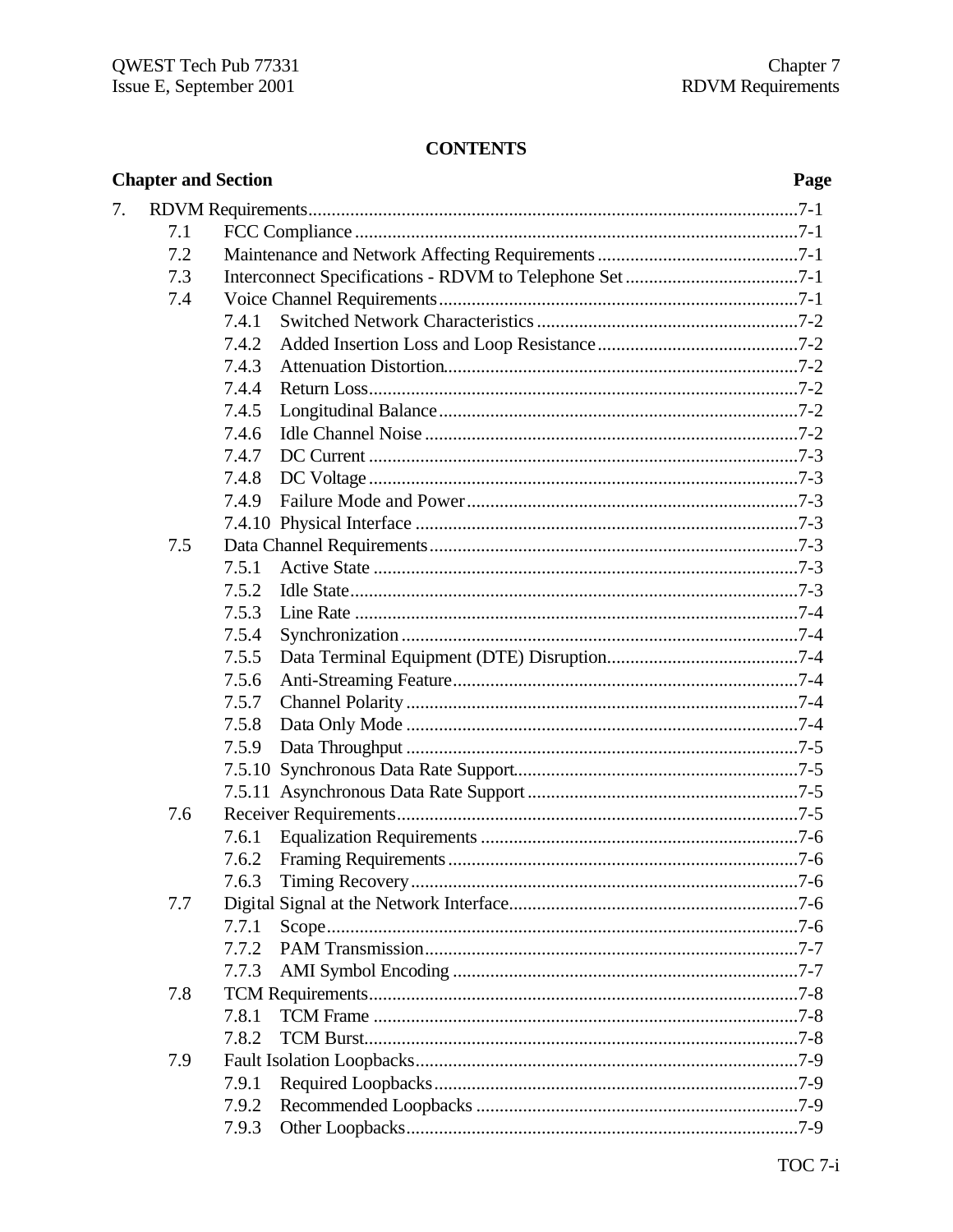# **7. RDVM Requirements**

# **7.1 FCC Compliance**

Criteria appearing in this publication which are requirements under Part 68 of the FCC's Rules and Regulations are not verbatim reproductions but may excerpt or paraphrase the relevant section(s). In the event that requirements more stringent than those in this Technical Publication are part of or adopted in Part 68, the latter must take precedence.

# **7.2 Maintenance and Network Affecting Requirements**

The RDVM shall not impair, or interfere with the operation of and existing network systems. These include, but are not limited to:

- Mechanized Loop Testing
- Digital Subscriber Loop Carrier
- Digital Subscriber Line using 2B1Q line code (Bellcore TR-NWT-000393)
- DDS and TI transport system
- All central office switching systems (e.g., analog or digital stored program control and electromechanical type switching system)

Information on these transports and switching systems may be obtained through customer information letters and technical publications available from the manufacture. Relevant technical information may also be available from Bellcore and QWEST.

# **7.3 Interconnect Specifications - RDVM to Telephone Set**

The connecting terminals shall meet the specifications for miniature plugs and jacks stated in Technical Publication 47102. Connection to the network must be made in accordance with the applicable state tariffs. The manufacturer should be capable of providing a length of cable equipped with a plug consistent with these tariffs. It is the responsibility of the RDVM manufacturer to specify the appropriate jack and plug.

# **7.4 Voice Channel Requirements**

The RDVM is connected to the tip and ring of the physical voice circuit and interposed between the network and voice communication equipment as illustrated in Figure 5-1. When connected the RDVM it must not degrade the voice frequency transmission or interfere with signaling and supervision. Voice frequency transmission objectives stipulated in QWEST and state requirements, must be maintained in concert with employing SVDS and inter-positioning the RDVM in the voice path.

Effectuating the criteria advocated following will lessen the degree in which the RDVM will impact voice frequency transmission, signaling and supervision.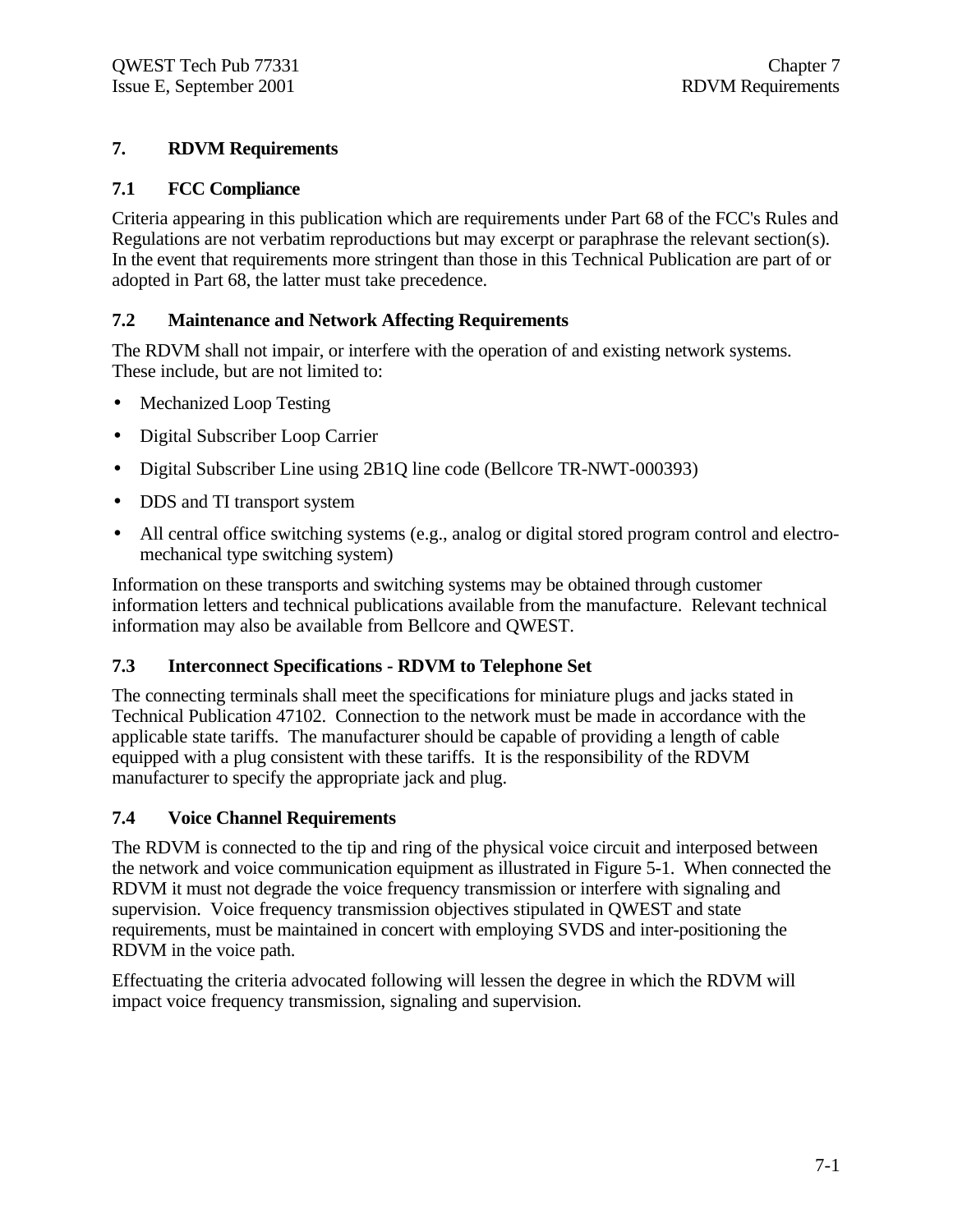# **7.4.1 Switched Network Characteristics**

The voice channel shall meet all current requirements under ANSI T1.401-1993 for switched voice service. This document addresses network signals, call-processing, disconnect and connect procedures at the network interface.

# **7.4.2 Added Insertion Loss and Loop Resistance**

The added insertion loss to the voice path caused by the RDVM should be less than 0.45 dB at 1004 Hz. The added series DC loop resistance should not exceed 50 ohms.

# **7.4.3 Attenuation Distortion**

The insertion loss of the RDVM at 400 Hz and at 2800 Hz should be within -0.2 dB to +0.8 dB of the loss at 1004 Hz.

These measurements are made with a signal level of 0 dBm and with a source impedance of 900 ohms and meter impedance of 600 ohms.

### **7.4.4 Return Loss**

To prevent "singing" and to minimize the voice service degradation due to echo, the RDVM input impedance should be equal to the reference impedance of either a 600 ohms resistor or 600 ohms resistor in series with a 2.16 µF capacitor.

The deviation of input impedance from the reference impedance is measured in terms of return loss.

Requirements: 200 to 3200 greater than 3.5 dB 500 to 2500 greater than 7.0 dB

### **7.4.5 Longitudinal Balance**

Compliance with longitudinal balance requirements and objectives is necessary for protection against excessive metallic circuit noise caused by the conversion of longitudinal voltages.

| Requirements: | $200 \text{ Hz} = 74 \text{ dB}$ | $1000 \text{ Hz} = 65 \text{ dB}$                                          |
|---------------|----------------------------------|----------------------------------------------------------------------------|
|               | $500 \text{ Hz} = 71 \text{ dB}$ | $3000 \text{ Hz} = 58 \text{ dB}$                                          |
|               |                                  | When measurements are performed in accordance with ANSI/IEEE Std 455-1985. |

### **7.4.6 Idle Channel Noise**

The overall voice idle channel noise may not exceed 20 dBrnC, therefore it is important the RDVM contribute limited additional noise.

Requirements: Additional idle channel noise should not exceed 5 dBrnC.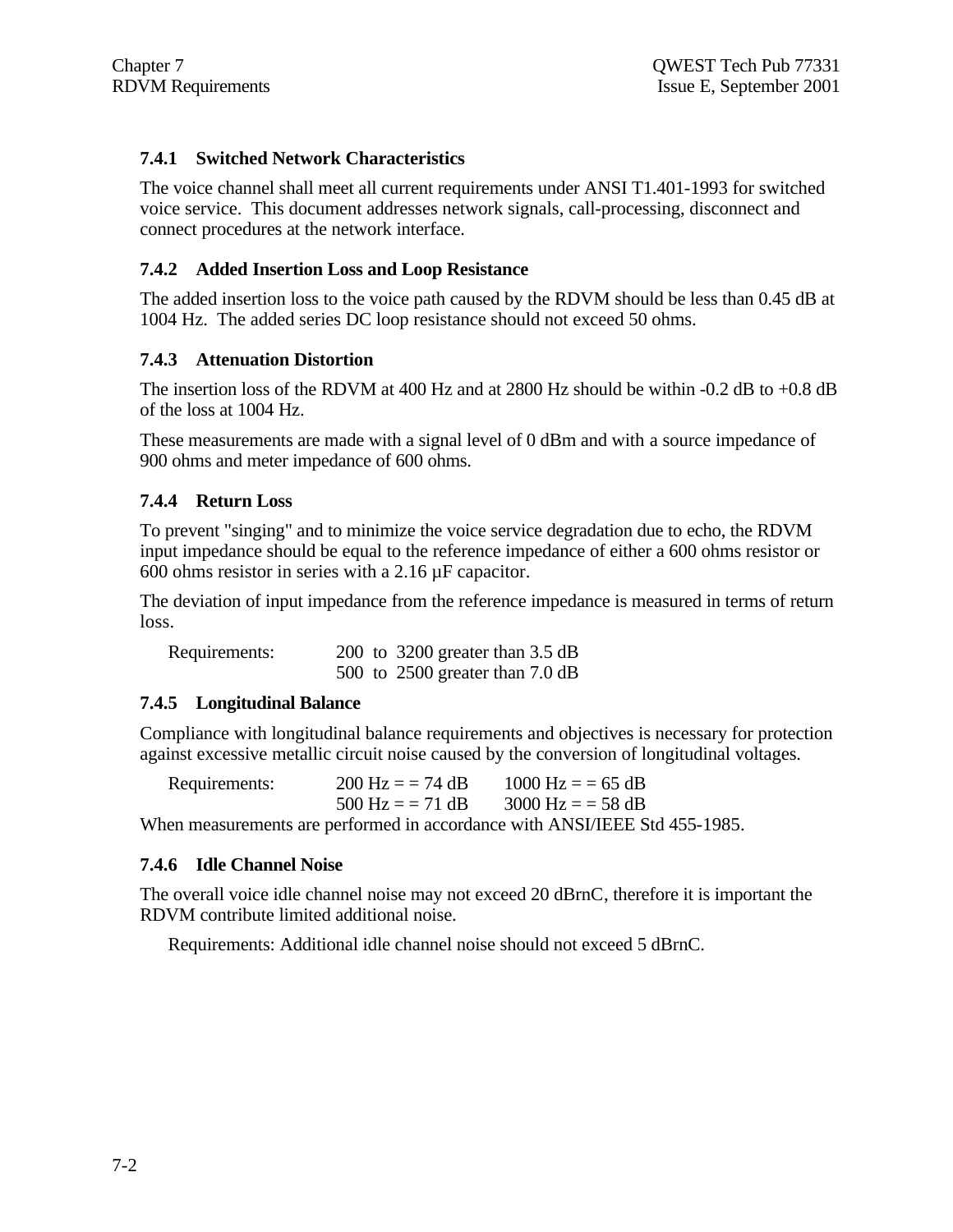# **7.4.7 DC Current**

At the Network Interface during addressing and communication call-processing states, the network provides a minimum of 20 ma Direct Current (DC) loop current into a 430 ohm termination under "Normal Power Available" condition and a minimum of 18 ma under "Commercial Power Outage" condition. Reference for the preceding is ANSI T1.401-1993.

# **7.4.8 DC Voltage**

The idle-state network tip-to-ring DC voltage at the network interface shall be in the range from 0 to 105 volts. Minimum tip-to-ring voltage should be no less than 21 volts DC at the network interface with 5 M? across the tip and ring.

Network abnormalities may result in switch-initiated maintenance conditions that remove the line voltage until the abnormal condition is corrected and the line restored by the network. Consequently, network voltage shall not be used to power the RDVM.

### **7.4.9 Failure Mode and Power**

The failure mode refers to state when the RDVM is not operational due to a fault condition or power loss in the RDVM. The RDVM when in a failure mode must not affect normal telephone operation. The RDVM must be powered locally; power is *not* provided via the network interface.

### **7.4.10 Physical Interface**

The RDVM connects to the Tip and Ring leads of the subscriber loop pair through a miniature 6-position RJ11C jack or 50-position RJ21X. Specifications for these jacks are defined in the FCC Rules for Regulations, Part 68, Subpart F, Section 68.500.

### **7.5 Data Channel Requirements**

# **7.5.1 Active State**

When either the RDVM or CDVM is transmitting customer payload data, the digital stream will be considered to be in the active state. The RDVM must be designed to be a Layer 1 type device, hence, all data codes must be transmitted during this state.

# **7.5.2 Idle State**

The RDVM must transmit a control code during the idle state and data codes during the data mode state. Normally, a Control Mode Idle (CMI) code is transmitted during the idle state. These control codes relative to the particular state of the RDVM to DTE interchange circuits, as well as network requirements, are defined in Section 8.6.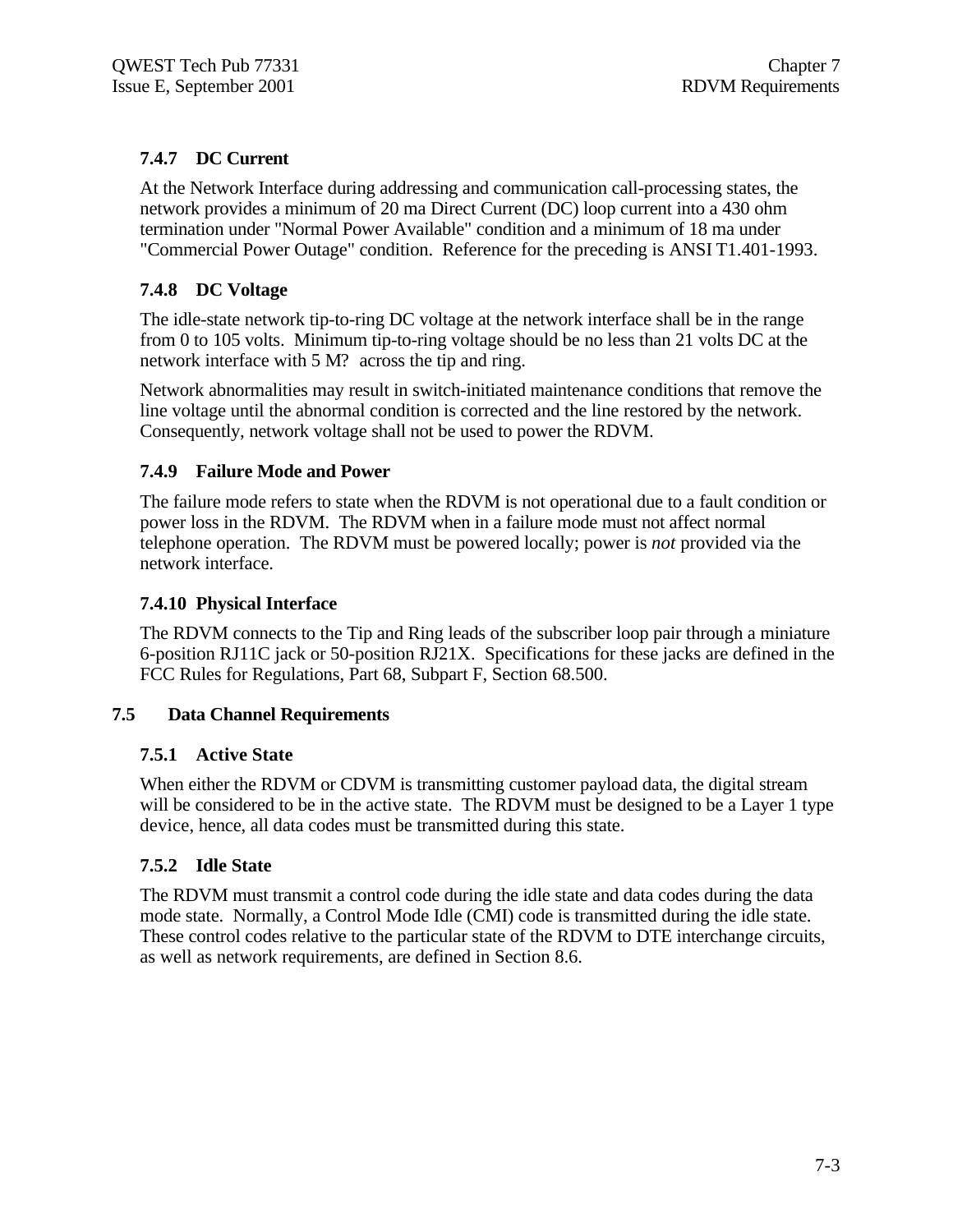# **7.5.3 Line Rate**

The local loop runs as a full-duplex 19.2 kbit/s synchronous data link using Time Compression Multiple (TCM) technology with a line bit rate of 56 kbit/s. The data is transmitted constantly with a control mode idle code normally transmitted during the idle state.

# **7.5.4 Synchronization**

The transmit data of the RDVM must be synchronized to the incoming data from the CDVM located in the central office. The CDVM is synchronizes to composite clock traceable to a primary reference source. The CDVM acts as the master and initiates synchronization to the RDVM, which is optioned for Receiver Timing.

# **7.5.5 Data Terminal Equipment (DTE) Disruption**

Should the connection between the RDVM and the user's DTE be disrupted, or the user's DTE not be powered, the RDVM shall send within 200 milliseconds after detection of the disruption of the DTE, a steady Control Model Idle (CMI) code to the CDVM for the duration of that situation.

# **7.5.6 Anti-Streaming Feature**

An option for enabling an anti-streaming feature is recommended. This option limits data transmission from the DTE to 27-seconds after assertion of Request To Send (RTS). After 27 seconds, the RDVM transmits CMI until the DTE toggles RTS OFF then ON. This feature is normally used in multipoint circuits to prevent a faulty DTE from monopolizing the network, and as a result, disabling the entire multipoint network.

# **7.5.7 Channel Polarity**

Should a tip and ring reversal between the RDVM and CDVM occur, the RDVM transceiver must be capable of automatically detecting and correcting this situation. This will allow the RDVM to begin its burst with the first mark, having the same polarity as the first mark coming from the CDVM.

# **7.5.8 Data Only Mode**

The Data Only option provides for data channel operation without providing the voice channel operation. When activated, the DC path must be terminated in a manner to allow a range of 10 to 30 milliamperes of sealing current with -48 volts applied to the loop from the serving QWEST central office. In the Data and Voice mode of operation, the DC termination is provided by the voice channel station equipment.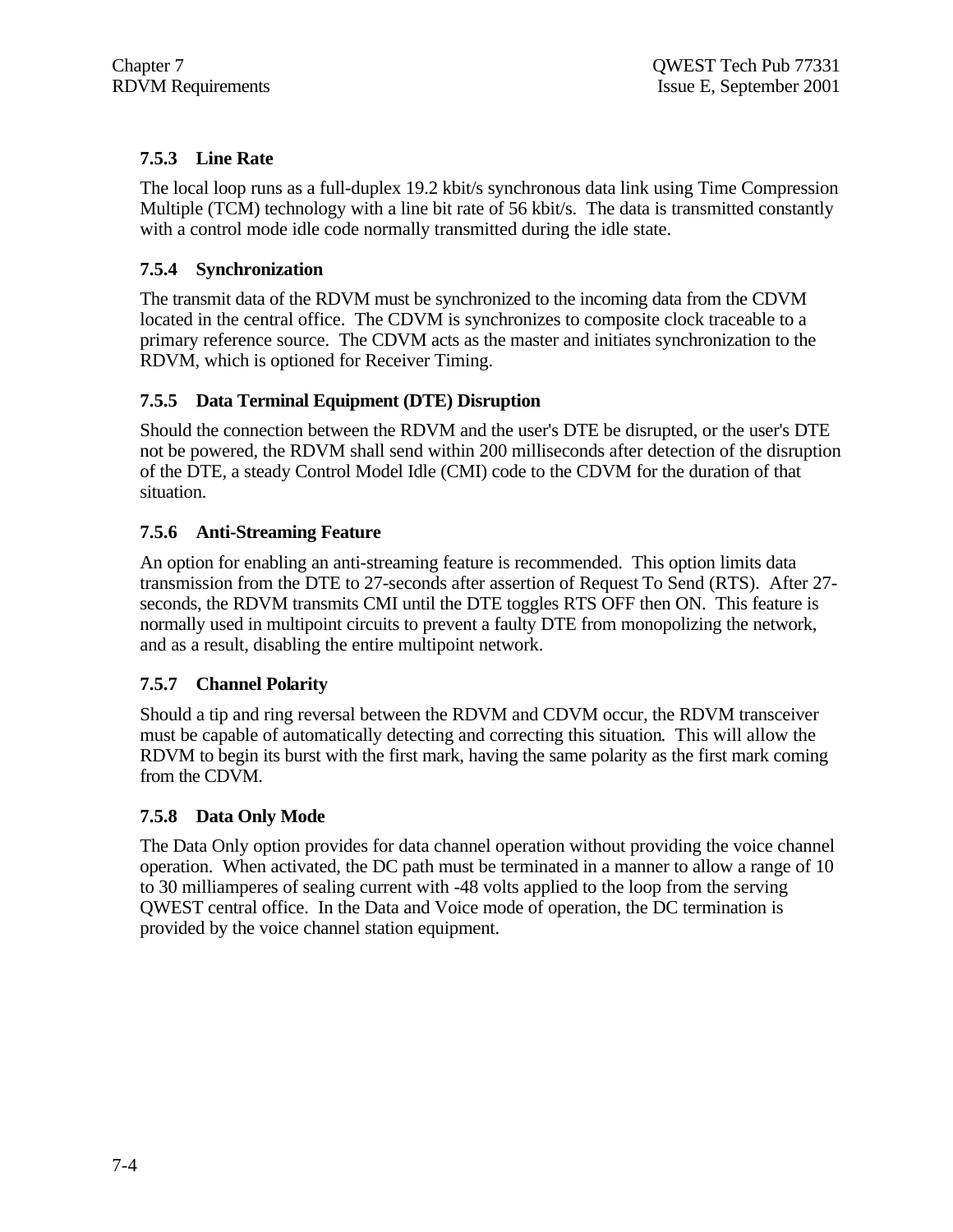# **7.5.9 Data Throughput**

Based on the structure of the TCM Burst Rate of 400 times per second and associated Data Word structure of eight data words per burst and six data bits (not counting control bits), the effective throughput capability of the SVDS data channel is 19.2 kbit/s. When operating at less than 19.2 kbit/s, Data Words are concatenated to match the desired rate as noted below.

# **7.5.10 Synchronous Data Rate Support**

The RDVM shall be capable of supporting four possible synchronous data rates within the TCM transmission. These include: 2.4, 4.8, 9.6 and 19.2, kbit/s. The transmission of data rates less than 19.2 kbit/s shall be accomplished by concatenating the data in the following manner:

- 2.4 kbit/s Each Data Word shall be sent eight times
- 4.8 kbit/s Each Data Word shall be sent four times
- 9.6 kbit/s Each Data Word shall be sent two times

# **7.5.11 Asynchronous Data Rate Support**

The RDVM shall be capable of supporting four asynchronous data rates within the TCM transmission. These include:

- $\bullet$  2.4 kbit/s
- $\bullet$  4.8 kbit/s
- $\bullet$  9.6 kbit/s
- $\bullet$  19.2 kbit/s

To support these rates, the RDVM must be capable of stripping/inserting the start and stop data bits, and mapping/demapping the data bits to/from the synchronous data rates described above. In all cases, the synchronous rate used must be greater than or equal to the asynchronous rate to ensure proper framing.

### **7.6 Receiver Requirements**

The receiver must be able to equalize the frequency dependent attenuation caused by the cable loop, frame the incoming bursts from the CDVM, perform timing recovery and perform data recovery. The source impedance of the transmitter shown in Figure 7-1 acts as the load impedance of the receiver.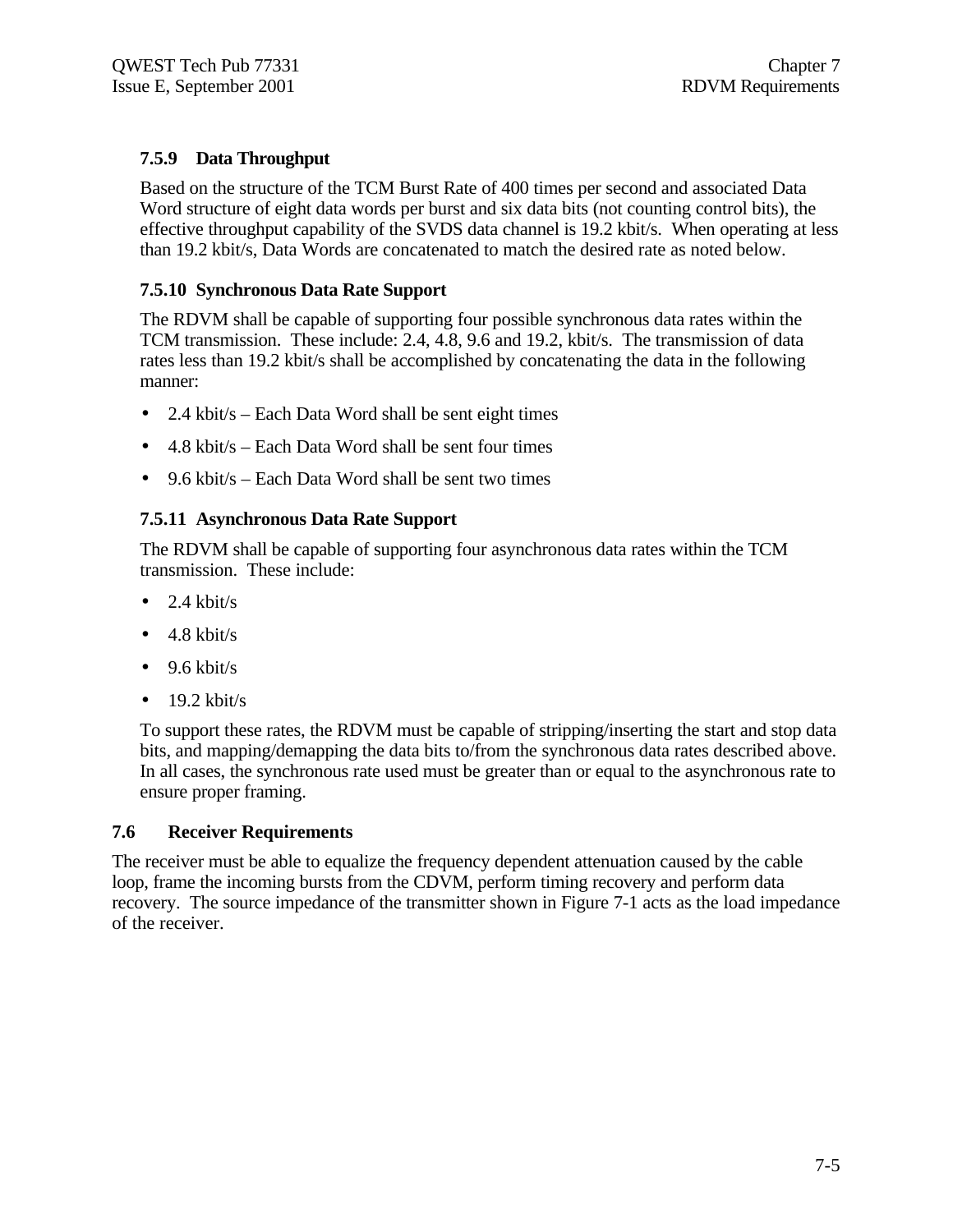# **7.6.1 Equalization Requirements**

The receiver must equalize for non-loaded cable with a nominal shunt capacitance of 0.083 micro-Farad per mile. Cables of 19, 22, 24, or 26 gauge may be mixed in any given loop. The equalizer must be able to accommodate a practical range of 26 gauge cable or the equivalent loss of 39 dB at 28 kHz. Cable having nominal DC resistance of up to 1300 ohms will be encountered. Since the system supports single line residential or business, Centrex, etc. and other switched voice services, and the cable must be non-loaded, cable length will not exceed 18,000 feet.

Bridged taps up to 6,000 feet in length (total of all taps) with no single bridged tap exceeding 2000 feet may be encountered, and must be supported by the equalization circuit. The system shall be expected to equalize cable with loss up to 8.0 dB at 1004 Hz or 39 dB at 28 kHz.

### **7.6.2 Framing Requirements**

The RDVM must frame the incoming burst from the CDVM. Frame synchronization shall occur in less than 500 milliseconds. During the time synchronization takes place, the RDVM shall refrain from sending any transmit bursts. Once synchronization is established, the RDVM may initiate its transmit bursts. The synchronization algorithm must minimally be sufficiently robust to maintain synchronization under the worst case subscriber loop conditions.

# **7.6.3 Timing Recovery**

In synchronous operation, the RDVM must supply timing to the Data Terminal Equipment (DTE) through the EIA interface. In this mode, the RDVM's recovered clock must meet the requirements specified in ANSI T1.410-1992.

# **7.7 Digital Signal at the Network Interface**

### **7.7.1 Scope**

This section specifies the digital transmission requirements at the network interface. Both the transmit and receive signal are specified. Data transmission in SVDS uses baseband Pulse Amplitude Modulation (PAM) signaling in conjunction with Alternate Mark Inversion (AMI) encoding. In this sense, the transmission scheme is similar to digital data services transmission outlined in ANSI T1.410-1992.

Also addressed in this section is how full-duplex data transmission is achieved on a single wire pair through a Time Compression Multiplexing (TCM) scheme running 400 frames per second. Finally, to eliminate data signal energy in the voice frequency (VF) band, the shape used for data transmission is coded as specified later in this chapter.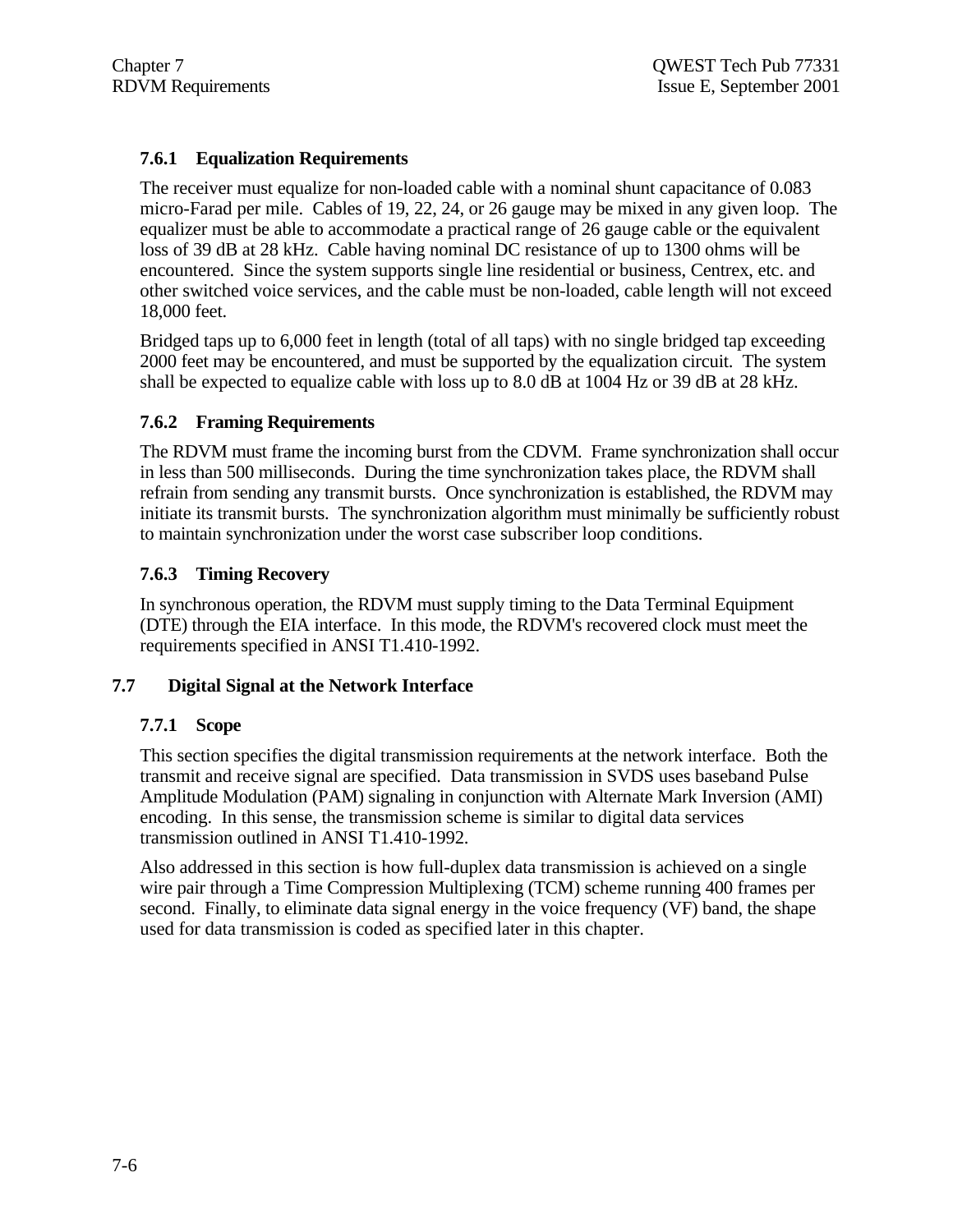### **7.7.2 PAM Transmission**

Figure 7-1 shows the model of the transmitter to be used with the PAM transmission. Both the CDVM and RDVM transmit PAM burst at the rate of 400 Hz (referenced to the serving office clock). The transmission is fully symmetric, that is, each direction uses the same pulse shape and an identical format (explained later in this section). V (t) represents the spectrum of the signal when the data is random.



**Figure 7-1** PAM Transmitter Model

### **7.7.3 AMI Symbol Encoding**

If the AMI data burst to be transmitted is  $[a_0, a_1, a_2, a_3, \ldots, a_N]$ , where  $a_1$  is either  $-1$ , 0 or  $+1$  in accordance with the rules of AMI and if the raw data burst to be transmitted is  $[|a_0|, |a_1|, |a_2|,$  $|a_3|,...,|a_N|$ , and if the bit rate is 1/T Hz (nominally 56 kbit/s), then the transmit signal must be:



**Figure 7-2** Single Transmitted Pulse Into a 135 ?  $+0.039 \mu$ F Load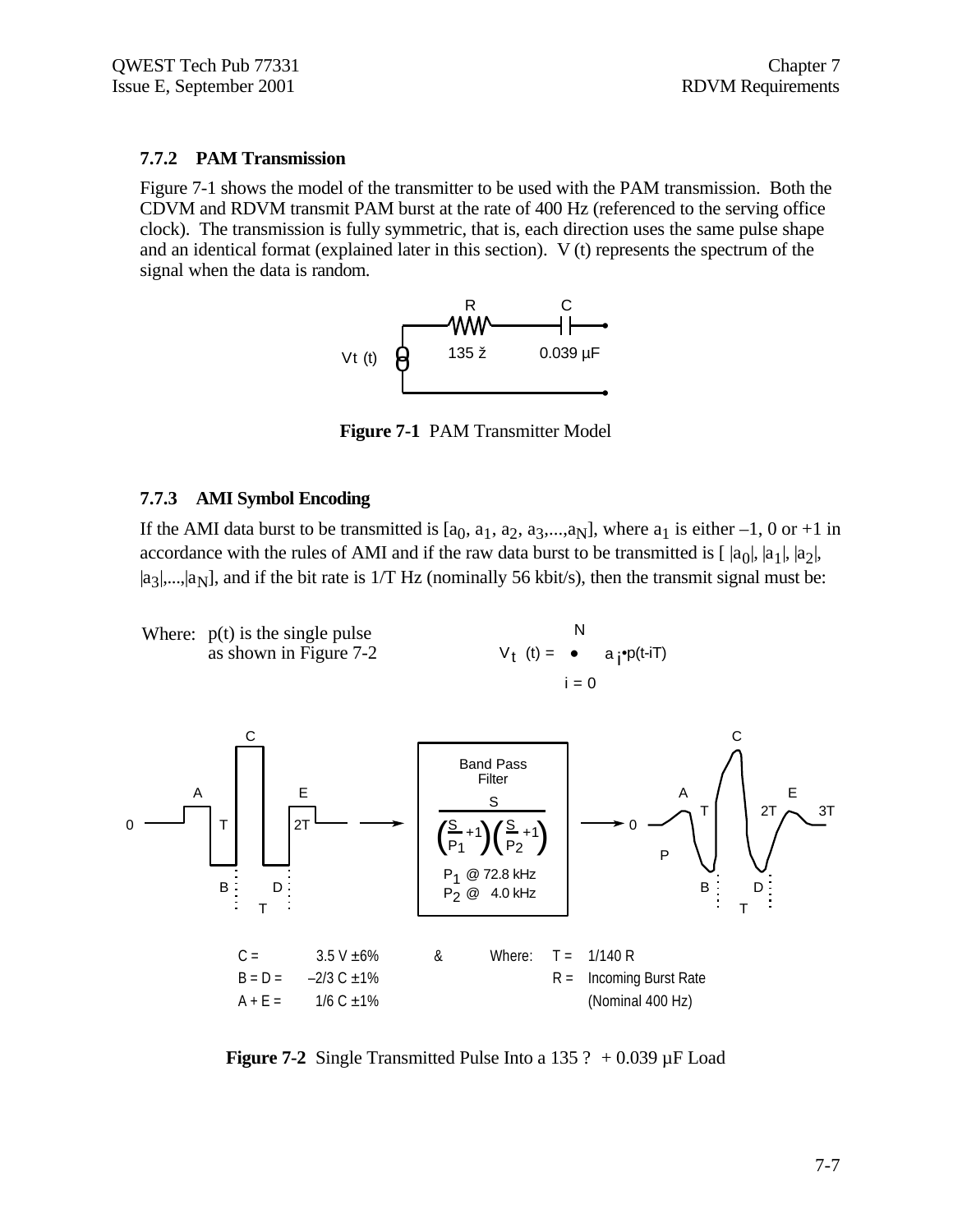# **7.8 TCM Requirements**

### **7.8.1 TCM Frame**

The RDVM must support a TCM frame that is composed of two TCM bursts:

- 1. a transmitted burst, and
- 2. a received burst.

Each TCM frame must be 2.5 milliseconds long with a frame rate of 400 Hz. It is required that during normal operation, (i.e., when both ends of a data circuit are synchronized), one TCM burst is received and transmitted every frame. The RDVM must transmit its burst within 4 to 10 bit periods (approximately 71 to 178 microseconds) after receipt of an incoming burst from the CDVM.

# **7.8.2 TCM Burst**

The bit rate of a TCM burst is 56 kbit/s and must be synchronized with the network composite clock. Each TCM burst or frame is sent as shown below and is composed of three basic parts:

- 1. The Header.................................................................shown as **"H"**
- 2. The Data Word ...........................................................shown as **"DW"**
- 3. The Tail......................................................................shown as **"T"**

 $| H | DW_1 | DW_2 | DW_3 | DW_4 | DW_5 | DW_6 | DW_7 | DW_8 | T |$ 

- **TCM Burst Header**  The TCM burst header is two bits long and both bits are always set to a "1" (mark).
- **TCM Burst Data Word** The TCM data portion carries customer data and is 56 bits long. The 56 bits are grouped into eight seven-bit words. Each word is composed of six data bits and a control bit with the first bit being the most significant and the control bit being the least significant bit within each Data Word. Therefore, the structure for each eight Data Words within a TCM Burst would be:  $\parallel$  ddddddc  $\parallel$  Where:  $d = a$  single bit of customer data, and

 $c =$  the control bit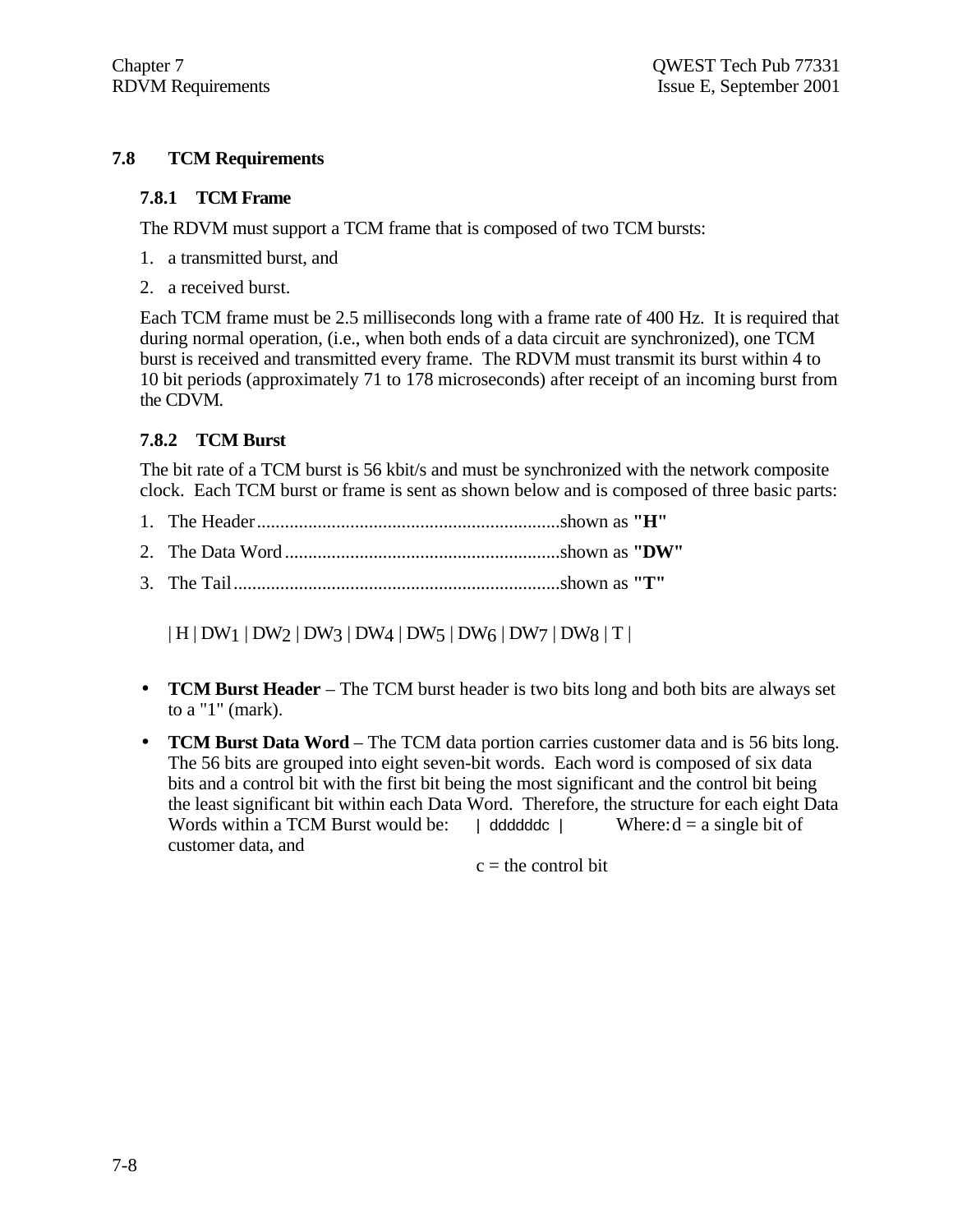- **TCM Burst Tail**  The TCM burst tail is composed of two bits:
	- 1. The first bit is a parity bit, used to produce even parity;
	- 2. The second bit is the last bit of the frame which is always set to "1" (mark).

The even parity ensures that the whole burst (including header and tail) has an even number of marks. This guarantees zero DC per burst.

|.........................................................TCM Burst................................................................ |

11 | ddddddc | ddddddc | ddddddc | ddddddc | ddddddc | ddddddc | ddddddc | ddddddc | P1

• **Control Bit** – The seventh bit of every Data Word must correspond functionally to the network control bit described in ANSI document T1.107b-1991. The structure of the received and transmitted bursts must be the same. The bit rate of a TCM signal is 56 kbit/s and is synchronous to the network clock.

# **7.9 Fault Isolation Loopbacks**

### **7.9.1 Required Loopbacks**

The RDVM shall be capable of supporting CSU and DSU *non*-latching loopbacks described in ANSI document T1.107b-1991. These loopbacks shall be activated when either a CSU or DSU loopback code, as applicable, is received from the network. Network control codes for *non*-latching loopbacks are:

CSU code 0101000 DSU code 0101100

### **7.9.2 Recommended Loopbacks**

It is strongly recommended that the RDVM be equipped with both a Latching Local Loopback (toward the DTE) and a Network Digital Loopback (toward the network), capable of being activated manually. These latching loopbacks are often desired by our service users.

# **7.9.3 Other Loopbacks**

Support for other digital in-band and network control arrangements are permitted as long as their operation is non-interfering, and/or compatible with the 64 network controls described in ANSI document T1.107b-1991 or Bellcore Technical Reference TR-TSY-000476.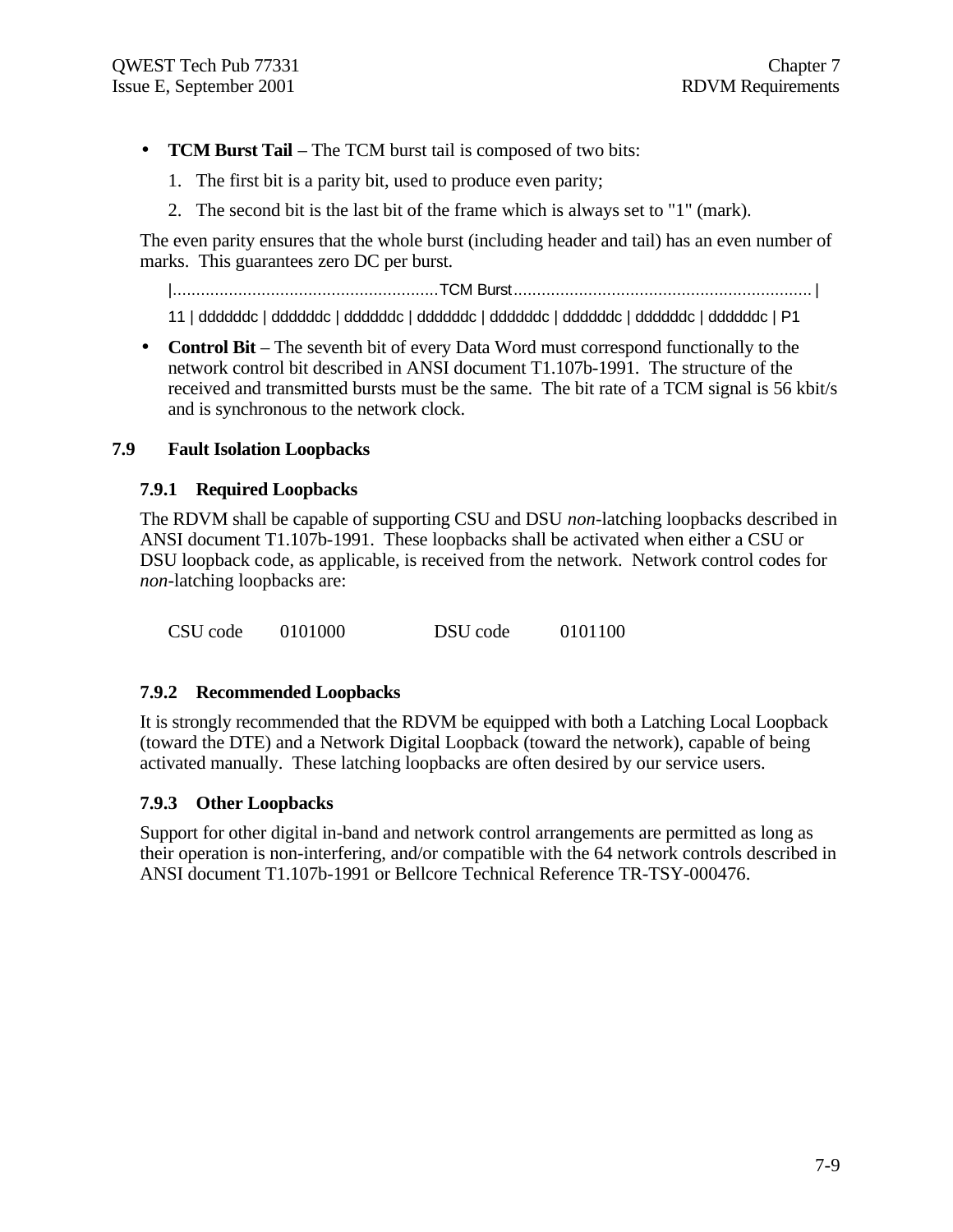# **CONTENTS**

# **Chapter and Section Page**

| 8. |     |                                                             |
|----|-----|-------------------------------------------------------------|
|    | 8.1 |                                                             |
|    | 8.2 | Recommended Data Interchange Circuits - DCE (RDVM)          |
|    |     |                                                             |
|    |     | 8.2.1                                                       |
|    |     | 8.2.2                                                       |
|    |     | 8.2.3                                                       |
|    |     | 8.2.4                                                       |
|    |     | 8.2.5                                                       |
|    |     | 8.2.6                                                       |
|    |     | 8.2.7                                                       |
|    |     | Circuit SCB - Secondary Clear to Send as a Receive<br>8.2.8 |
|    |     |                                                             |
|    |     | 8.2.9                                                       |
|    | 8.3 |                                                             |
|    |     | 8.3.1                                                       |
|    |     | 8.3.2                                                       |
|    |     | 8.3.3                                                       |
|    |     |                                                             |
|    |     | Circuit SCA - Secondary Request To Send as a<br>8.3.5       |
|    |     |                                                             |
|    | 8.4 |                                                             |
|    | 8.5 |                                                             |
|    | 8.6 |                                                             |
|    | 8.7 |                                                             |
|    | 8.8 |                                                             |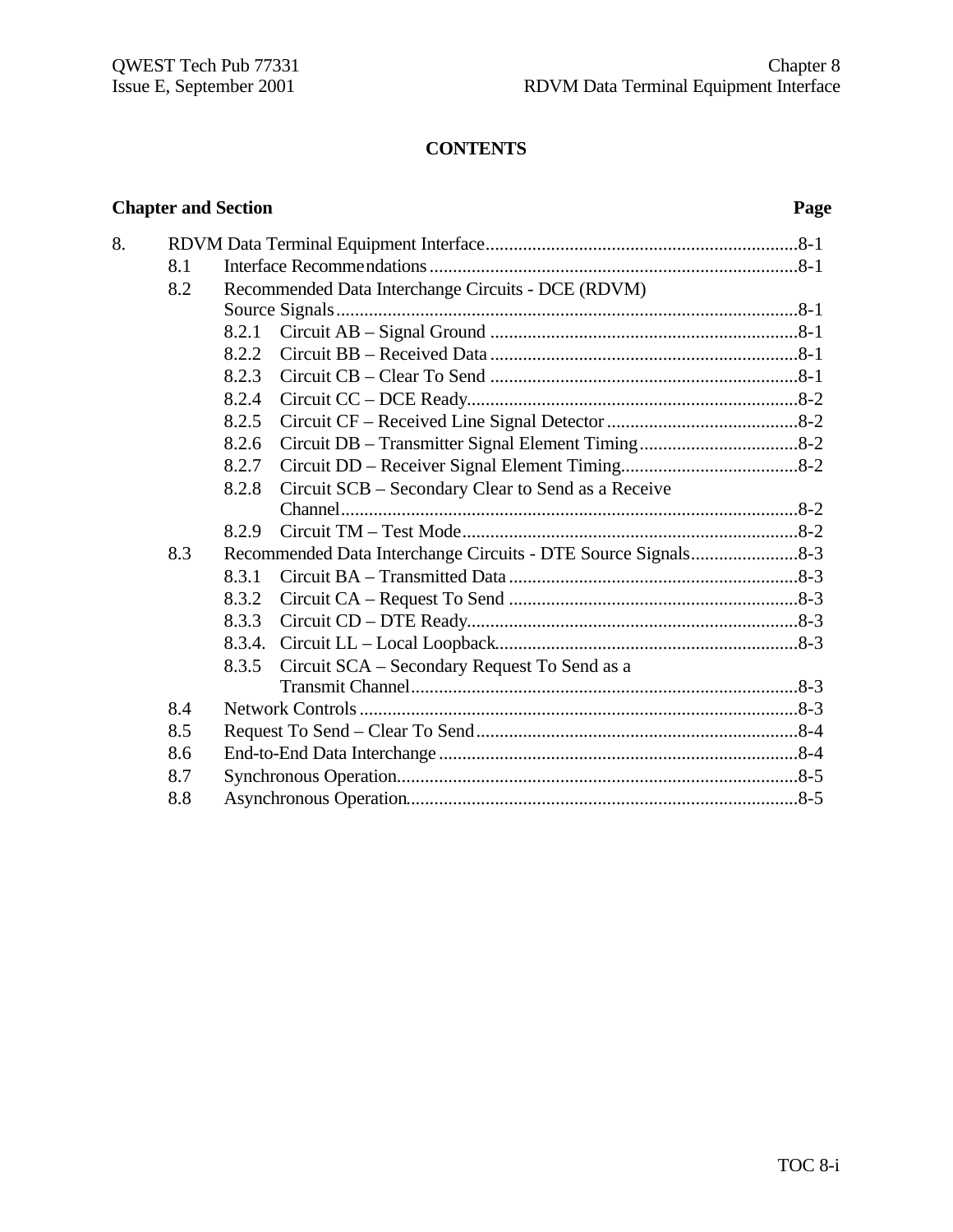# **8. RDVM Data Terminal Equipment Interface**

### **8.1 Interface Recommendations**

It is the vendor responsibility to select the type of Data Terminal Equipment (DTE) interface to be supported by the RDVM. However, the SVDS system access is designed to support the end-to-end American National Standards Institute (ANSI) Electronics Industries Association (EIA) ANSI/EIA-232-D data interchange functions. The RDVM should support an ANSI/EIA-232-D and subset RS-232-C interface where the RDVM is Data Communication Equipment (DCE) and the customer's data terminal is DTE. The recommended physical interface and mechanical characteristics for the RDVM is also addressed in the ANSI/EIA-232-D standard.

The functionality noted in this chapter is primarily based on the ANSI/EIA-232-D requirements necessary to provide single channel dedicated, channel switched and packet switched data communication links. This chapter also defines the bit format for supporting this functionality on an end-to-end basis for asynchronous and synchronous applications via the SVDS data channel.

# **8.2 Recommended Data Interchange Circuits - DCE (RDVM) Source Signals**

The RDVM, functioning as DCE, should be capable of generating the following data interchange signals:

# **8.2.1 Circuit AB – Signal Ground**

Circuit AB establishes a common ground reference potential for all interchange circuits. Proper operation of interchange circuits requires the presents of a signal ground path between the circuits grounds of the equipment at each end of the interconnection. The signal ground interchange circuit shall be connected to the circuit ground which shall be connected to protective ground in accordance with EIA-422-A requirements.

# **8.2.2 Circuit BB – Received Data**

Signals on circuit BB are generated by the RDVM in response to data received from the remote DTE via the SVDS data channel, or by the RDVM in response to maintenance or control signals from the local DTE.

# **8.2.3 Circuit CB – Clear To Send**

Signals on this circuit are generated by the RDVM to indicate that the RDVM is ready to transmit data to the CDVM via the SVDS channel. When required criteria has been met, the (CTS) function must be held active unless the TCM link loses synchronization, a CSU or DSU loopback is received from the network, or one of the following control codes is received from the network: 111xlx0; where "x" can be either a 0 or 1 bit.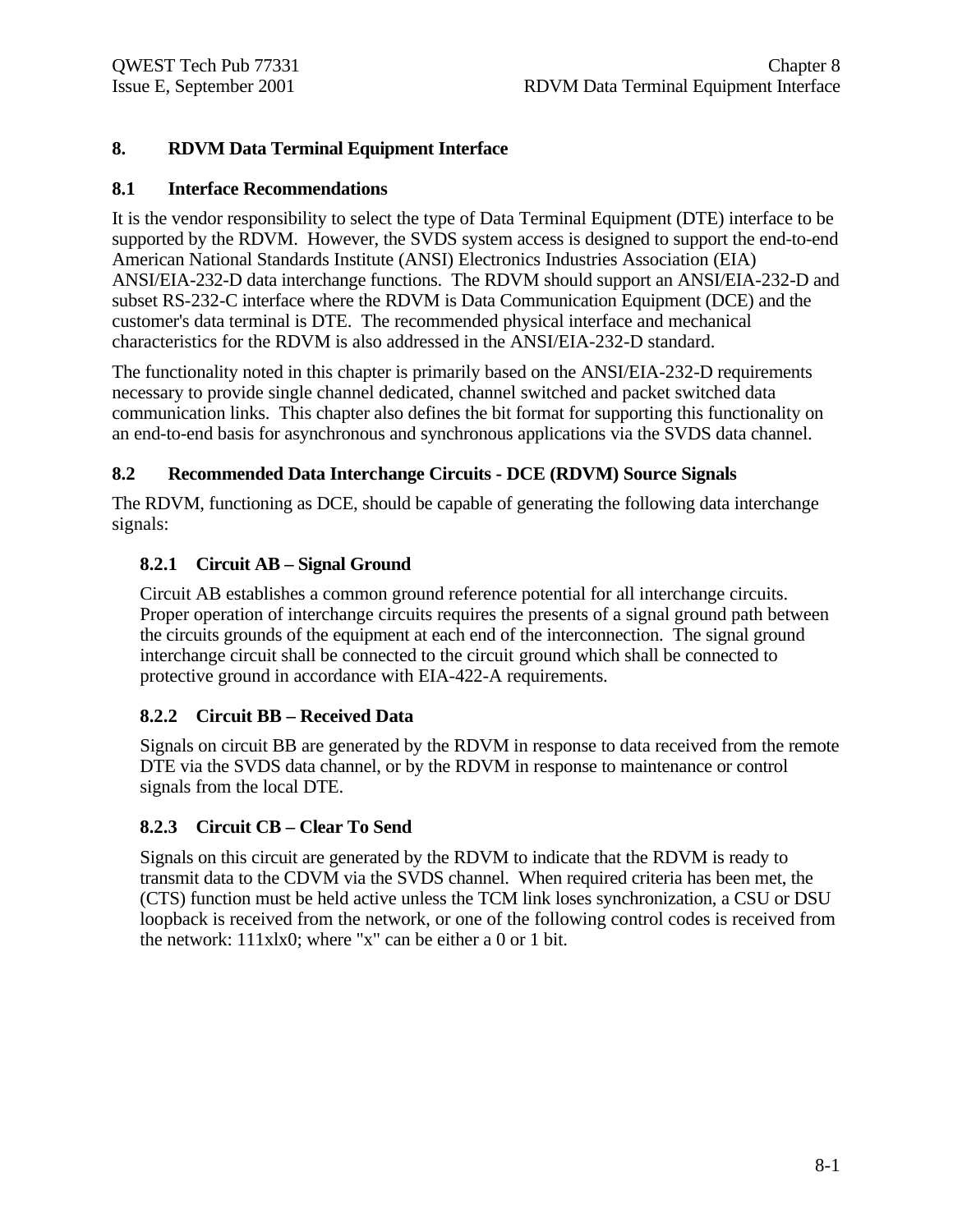# **8.2.4 Circuit CC – DCE Ready**

Signals on circuit CC indicate the status of the RDVM to the DTE. That is, an ON state indicates the RDVM is connected to the data channel, is powered up, and is not in loopback. When required criteria has been met, circuit CC must be held ON unless the TCM link loses synchronization or a CSU or DSU loopback is received from the network.

# **8.2.5 Circuit CF – Received Line Signal Detector**

Circuit CF signals the DTE that the RDVM is receiving a suitable TCM signal as established by the manufacture. When required criteria is met, circuit CF must be held ON unless the TCM link loses synchronization, a CSU or DSU loopback is received from the network, or one of the following control codes is received from the network; 1111xx0; where "x" can be either a 0 or 1 bit.

# **8.2.6 Circuit DB – Transmitter Signal Element Timing**

Circuit DB provides the DTE with transmit signal element timing information from the network. The recovered clock presented on circuit CC must meet the requirements specified in ANSI T1.410-1992.

# **8.2.7 Circuit DD – Receiver Signal Element Timing**

Circuit DD provides the DTE with receive signal element timing information from the network. The recovered clock presented on circuit DD must meet the requirements specified in ANSI T1.410-1992.

# **8.2.8 Circuit SCB – Secondary Clear to Send as a Receive Channel**

Circuit SCB functions as a Receive Channel interchange circuit to provide an inband channel for unique system implementations requiring an additional end-to-end control signal to signal the DTE that the remote DTE is ready to transmit data. The state of circuit SCB follows the state of the Transmit Channel interchange circuit SCA at the remote end.

When implement and required criteria has been met, circuit SCB must be held ON unless the TCM link loses synchronization, a CSU or DSU loopback is received from the network, or one of the following control codes is received from the network; 111xx10; where "x" can be either a 0 or 1 bit.

# **8.2.9 Circuit TM – Test Mode**

The ON state of Circuit TM indicates to the DTE that the RDVM is in a test condition. Circuit TM must be in the ON state during a local loopback, digital loopback, remote digital loopback, CSU or DSU loopback (initiated from the network).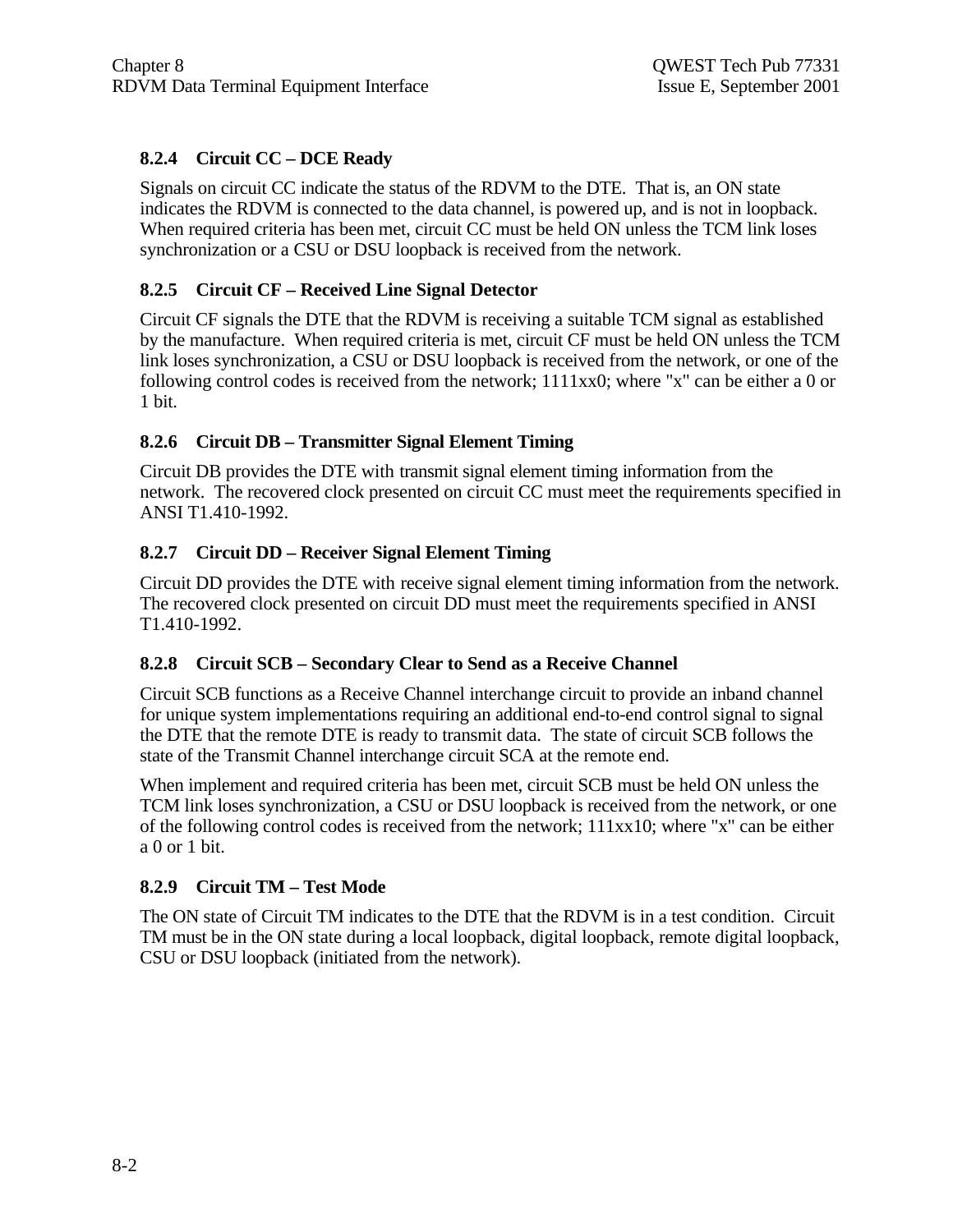# **8.3 Recommended Data Interchange Circuits - DTE Source Signals**

The RDVM should be capable of receiving and reacting to the following data interchange signals from the DTE:

# **8.3.1 Circuit BA – Transmitted Data**

Circuit BA accepts serial binary data from the DTE and is processed by the RDVM for transmission on the SVDS channel to the CDVM and remote DTE.

# **8.3.2 Circuit CA – Request To Send**

Signals on circuit CA are generated by the DTE to indicate the DTE is ready to transmit data. A transition from OFF to ON instructs the RDVM to enter the transmit mode for sending data over the SVDS channel. The capability to synthesize RTS or apply a permanent signal to RTS circuit is necessary for situations where the DTE does not provide a RTS signal.

# **8.3.3 Circuit CD – DTE Ready**

Signals on circuit CD are transmitted by the DTE to prepare the RDVM for data transmission over the SVDS channel and maintains the connection established by external means. The capability to synthesize DTE Ready or apply a permanent signal to DTE Ready circuit is necessary for situations where the DTE does not provide a DTE Ready signal.

# **8.3.4. Circuit LL – Local Loopback**

Signals on circuit LL are generated by the DTE to initiate or control the local loopback condition. When circuit LL is ON, the RDVM should disconnect from the loop and perform a local loopback at the network interface toward the DTE.

# **8.3.5 Circuit SCA – Secondary Request To Send as a Transmit Channel**

Circuit SCA functions as a Transmit Channel interchange circuit to provide an inband channel for unique system implementations requiring an additional end-to-end control signal, to signal the remote DTE that data is ready to be transmit. The state of circuit SCA is mirrored by the Receive Channel interchange circuit SCB at the remote end. Circuit SCA must be held ON by the DTE , when implemented, before data can be transmitted.

### **8.4 Network Controls**

As noted in section 7.8.2, the TCM burst must contain eight words of seven bits each. These seven bits consist of six data bits followed by a network control bit. When the control bit is set to one, the six data bits contain customer data. When the control bit is set to zero, the six data bits represent one of 64 network control codes. Additional information on these controls can be found in ANSI document T1.107b-1991.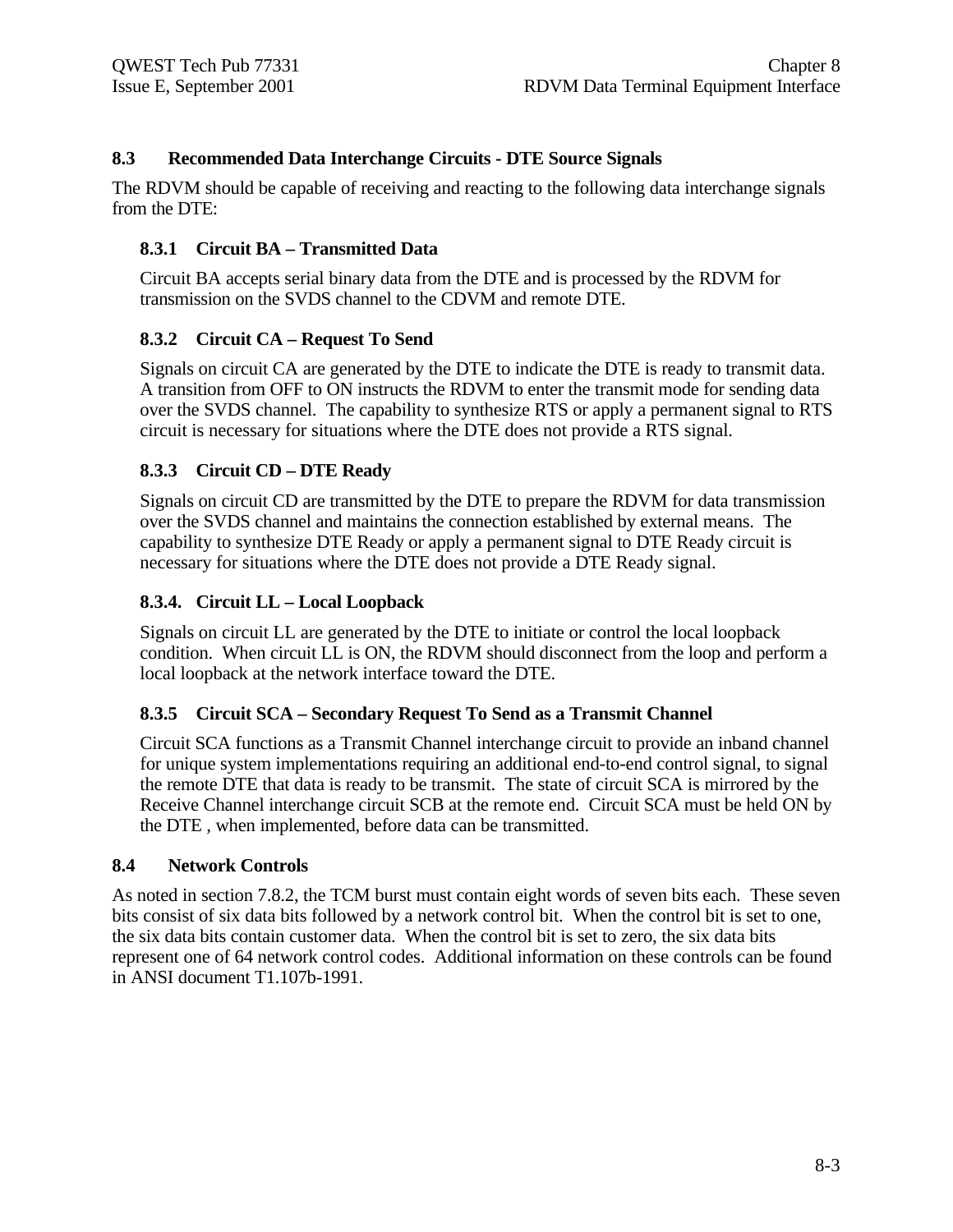# **8.5 Request To Send – Clear To Send**

The transition from idle to data mode may replace a number of initial data bits with bits from the idle sequence. To prevent losing customer data due to this transition, the RDVM should have an option for RTS to CTS operation and delay. When this option is selected, the EIA-232 CTS circuit changes state in response to change of state of the RTS circuit. When the RTS circuit is turned on, there shall be a delay before the CTS circuit turns on to prevent the customer from transmitting data until after the transition interval. The delay shall be long enough for the RDVM to transmit a start-up pad of at least 6 bits of data at the customer data rate into the network before the customer starts to transmit actual data. This will allow for a sufficient idle to data mode transition interval.

### **8.6 End-to-End Data Interchange**

The DTE must hold, or the RDVM must force, DTE Ready, Request-To-Send and Transmit Channel if implemented, states active (ON) in order to transmit data. If any of these leads are inactive (OFF), a DCE-to-DCE control code indicating the status of these leads must be sent to the CDVM. The DCE-to-DCE control codes are as follows:

| <b>DTR</b>    | <b>RTS</b> | <b>TRMT CH</b> | Code    |
|---------------|------------|----------------|---------|
| off           | off        | off            | 1111110 |
| off           | off        | <sub>on</sub>  | 1111100 |
| off           | on         | off            | 1111010 |
| off           | on         | <sub>on</sub>  | 1111000 |
| <sub>on</sub> | off        | off            | 1110110 |
| <sub>on</sub> | off        | <sub>on</sub>  | 1110100 |
| <sub>on</sub> | on         | off            | 1110010 |

|  |  | <b>Table 8-1 DCE to DCE Control Codes</b> |
|--|--|-------------------------------------------|
|--|--|-------------------------------------------|

Control Mode Idle (CMI) code is required in certain applications such as multipoint circuits where it is used for supervisory control purpose. The RDVM shall have an option that causes the RDVM to transmit the CMI code (1111110) towards the network, in lieu of those noted in Table 8- 1, when the EIA-232 Request-To-Send (RTS) circuit is OFF, independent of the state of the DTE Ready (DTR) and Transmit Channel (SCA) interchange circuits.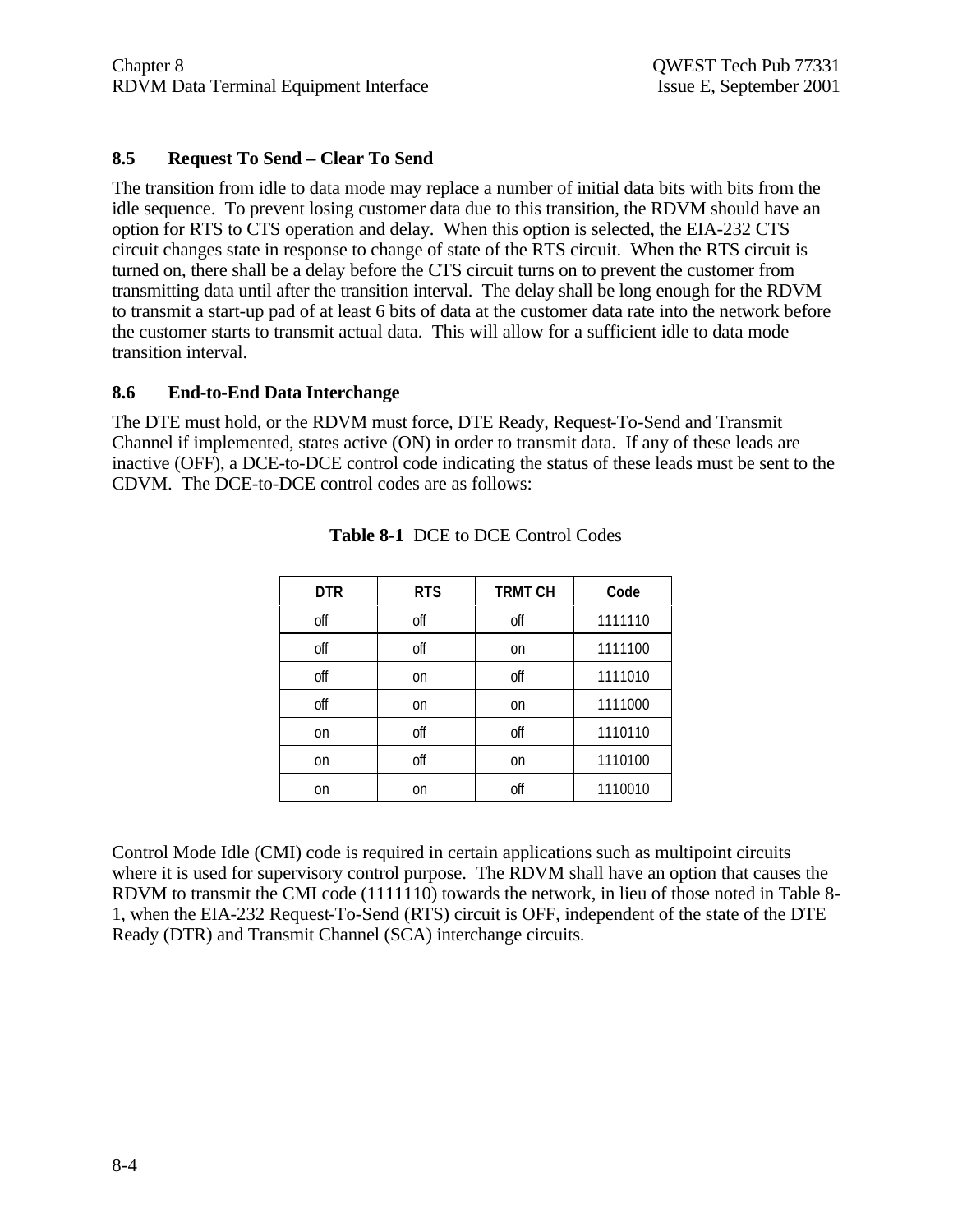# **8.7 Synchronous Operation**

The RDVM operates at four synchronous bit rates: 2400, 4800, 9600 and 19200 bit/s. It must generate a clock element at the bit rate that is frequency-locked to the TCM burst rate. This clock element is placed on EIA circuits DB and DD.

The RDVM accepts data from the DTE on the BA circuit (Transmitted Data) aligned with clock DB. The RDVM should arbitrarily split the data into six-bit chunks that are packed into the first six bits of the seven-bit TCM words described in Chapter 7 of this publication.

The RDVM must hold the BB circuit (Received Data) to a mark condition if a control code is received from the CDVM. Otherwise, the six data bits from the received seven-bit word are sequentially placed on the BB circuit aligned to clock circuit DD.

# **8.8 Asynchronous Operation**

The RDVM operates at four asynchronous bit rates: 2400, 4800, 9600 and 19200 bit/s. It does this by converting the asynchronous data to/from synchronous data operating at one of the four rates described above. During asynchronous operation, the signal element timing circuits DD and DB should be set to a mark condition.

The asynchronous data must have the following format:

- one start bit (space)
- an eight-bit byte
- one stop bit (mark)

The CDVM or RDVM places no interpretation on the eight-bit byte, thus, these bits may be used for parity bits and/or additional stop bits-with the remaining bits containing customer data. When no customer data is available for transmission, an eight-bit synchronization character must be repeatedly sent on the synchronized SVDS channel. This character is B1111110, where: the "B" bit is used to signal a break condition by setting the "B" bit to a one when a break is received on circuit BA (Transmitted Data).

When a synchronous character with a "B" bit set to one is received, the circuit BB (Received Data) should be set to space until a data character is received or a synchronous character with the "B" bit set to zero is received.

When data bytes received from the BA circuit and sent to the CDVM are concatenated, a zero must be inserted after every group of five ones in order to avoid sending a synchronization character. In the reverse direction, the zero which appears after every five ones must be discarded before dividing the bits up into the eight-bit bytes. Received synchronization characters are used to identify byte boundaries.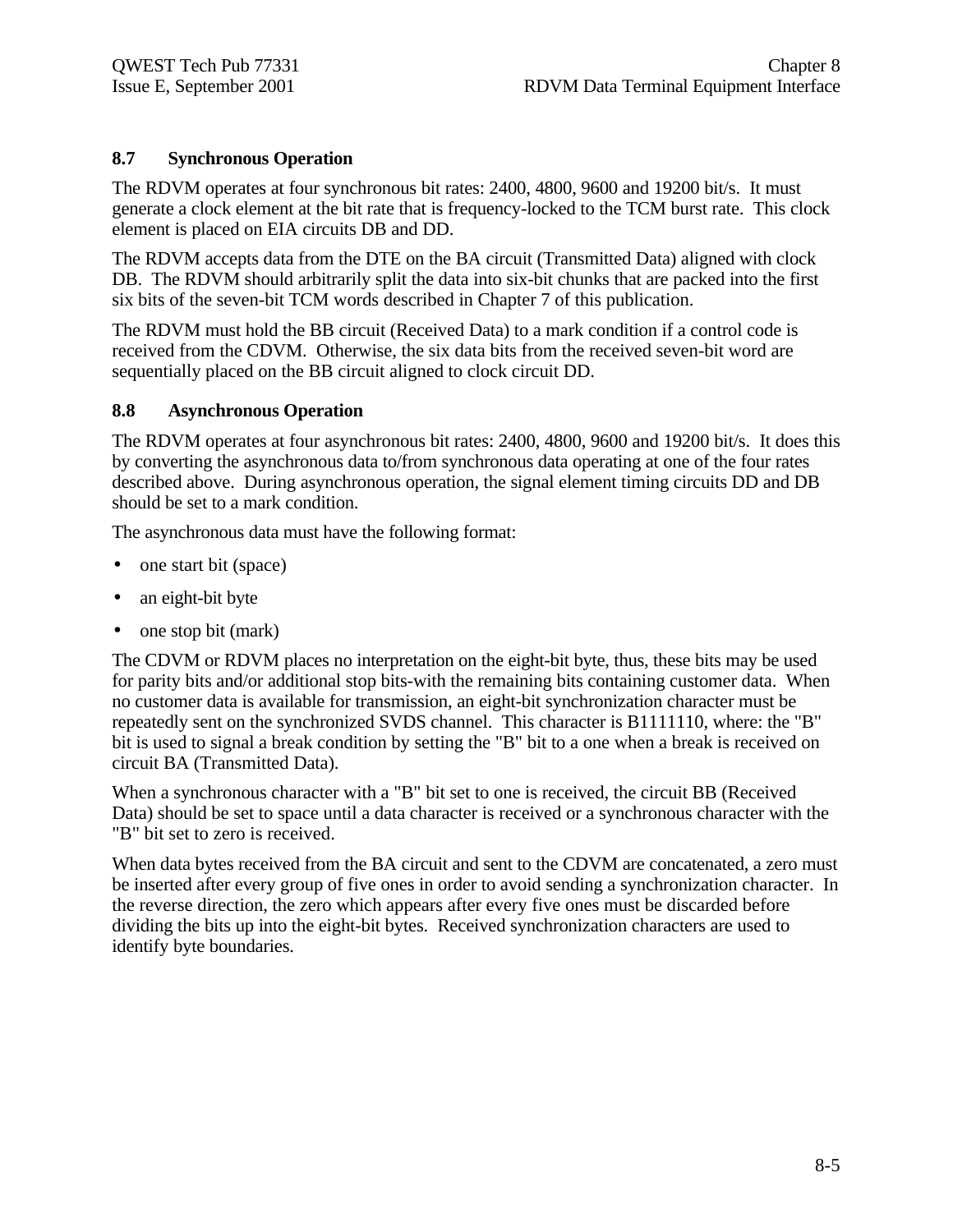# **CONTENTS**

# **Chapter and Section**

# Page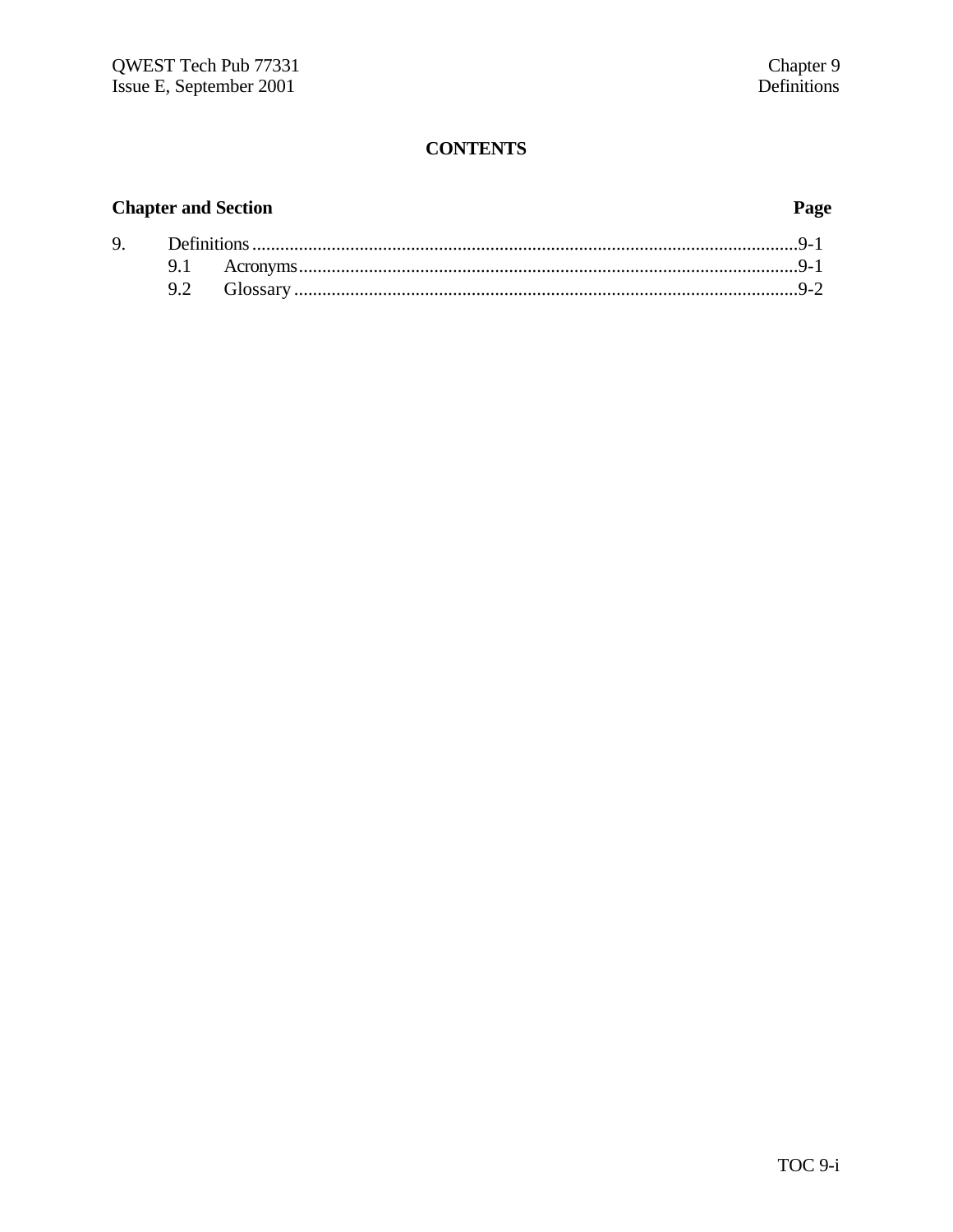# **9. Definitions**

| 9.1 | <b>Acronyms</b> |
|-----|-----------------|
|     |                 |

| AMI             | <b>Alternate Mark Inversion</b>              |
|-----------------|----------------------------------------------|
| <b>ANSI</b>     | <b>American National Standards Institute</b> |
| <b>CDVM</b>     | Central Office Data/Voice Multiplexer        |
| <b>CMI</b>      | Control Mode Idle                            |
| <b>CPE</b>      | <b>Customer Provided Equipment</b>           |
| <b>CSU</b>      | <b>Channel Service Unit</b>                  |
| <b>CTS</b>      | Clear-To-Send                                |
| DC              | <b>Direct Current</b>                        |
| <b>DCE</b>      | Data Circuit-Terminating Equipment           |
| <b>DDS</b>      | <b>Digital Data Services</b>                 |
| <b>DDOV</b>     | Digital Data Over Voice                      |
| D <sub>S0</sub> | Digital Signal Zero                          |
| <b>DSR</b>      | <b>DCE</b> Ready                             |
| <b>DSU</b>      | Data Service Unit                            |
| <b>DTE</b>      | Data Terminal Equipment                      |
| <b>DTR</b>      | <b>DTE</b> Ready                             |
| <b>EFS</b>      | <b>Error-Free Seconds</b>                    |
| <b>EIA</b>      | <b>Electronic Industries Association</b>     |
| <b>ERL</b>      | <b>Echo Return Loss</b>                      |
| ES              | <b>Errored Seconds</b>                       |
| EU              | End-User                                     |
| <b>FDX</b>      | <b>Full Duplex</b>                           |
| <b>IAL</b>      | <b>Immediate Action Limit</b>                |
| <b>INC</b>      | <b>Integrated Network Corporation</b>        |
| <b>LATA</b>     | <b>Local Access and Transport Area</b>       |
| LL              | Local Loopback                               |
| <b>MDF</b>      | <b>Main Distributing Frame</b>               |
| <b>MLT</b>      | <b>Mechanized Loop Testing</b>               |
| NC              | <b>Network Channel</b>                       |
| <b>NCI</b>      | <b>Network Channel Interface</b>             |
| N <sub>I</sub>  | Network Interface                            |
| OCU             | <b>Office Channel Unit</b>                   |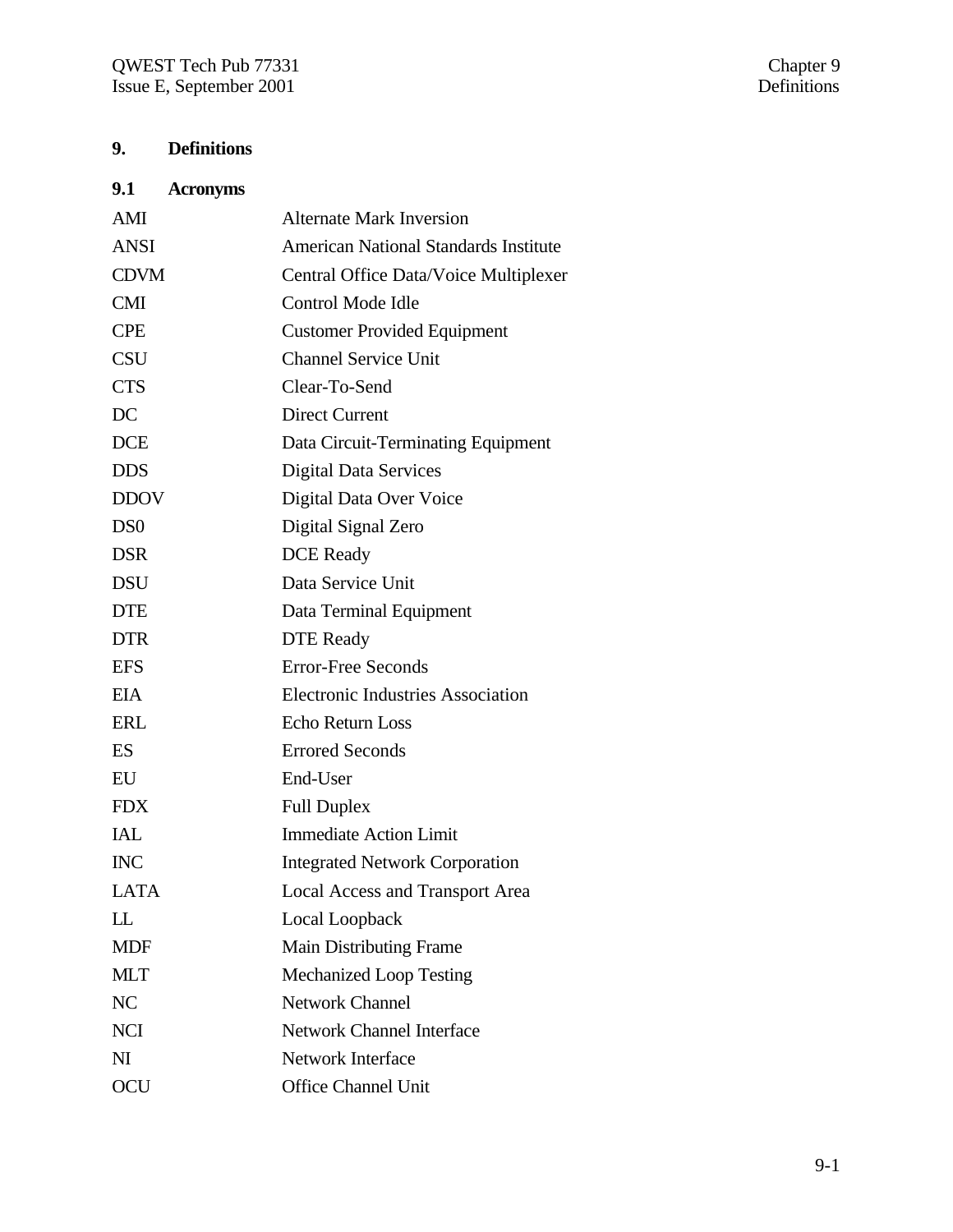| <b>PAD</b>  | Packet Assembler/Dissembler                   |
|-------------|-----------------------------------------------|
| <b>PAM</b>  | <b>Pulse Amplitude Modulation</b>             |
| <b>POS</b>  | Point of Sale                                 |
| <b>RDVM</b> | Remote Data/Voice Multiplexer                 |
| <b>RTS</b>  | Request-To-Send                               |
| SAL         | Service Acceptance Limit                      |
| <b>SRL</b>  | <b>Singing Return Loss</b>                    |
| <b>SCA</b>  | Secondary Request-To-Send (Received Channel)  |
| <b>SCB</b>  | Secondary Clear-To-Send (Transmitted Channel) |
| <b>SVDS</b> | Simultaneous Voice Data Service               |
| <b>TCM</b>  | <b>Time Compression Multiplexing</b>          |
| <b>VF</b>   | Voice Frequency                               |

# **9.2 Glossary**

# **Alternate Mark Inversion (AMI)**

A one (mark) pulse which is the opposite polarity as its predecessor.

# **American National Standards Institute (ANSI)**

An organization supported by the telecommunications industry to establish performance and interface standards.

### **Asynchronous Transmission**

Not synchronous: Data transmission in which the time of occurrence of specified significant instant of a data bit (usually the leading edge) is arbitrary, and occurs without necessarily having a fixed time relationship to preceding comparable instants.

### **Attenuation Distortion**

The change in attenuation with frequency relative to the attenuation at a reference frequency; the reference frequency is 1004 Hz unless otherwise specified.

### **Bandwidth**

The range of frequencies that contain most of the energy or power of a signal; also, the range of frequencies over which a circuit of system is designed to operate.

# **Bit (Binary Digit)**

A binary unit of information. It is represented by one of two possible conditions, such as the value 0 or 1, on or off, high potential or low potential, conducting or not conducting, magnetized or demagnetized. A Bit is the smallest unit of information, by definition.

**Byte**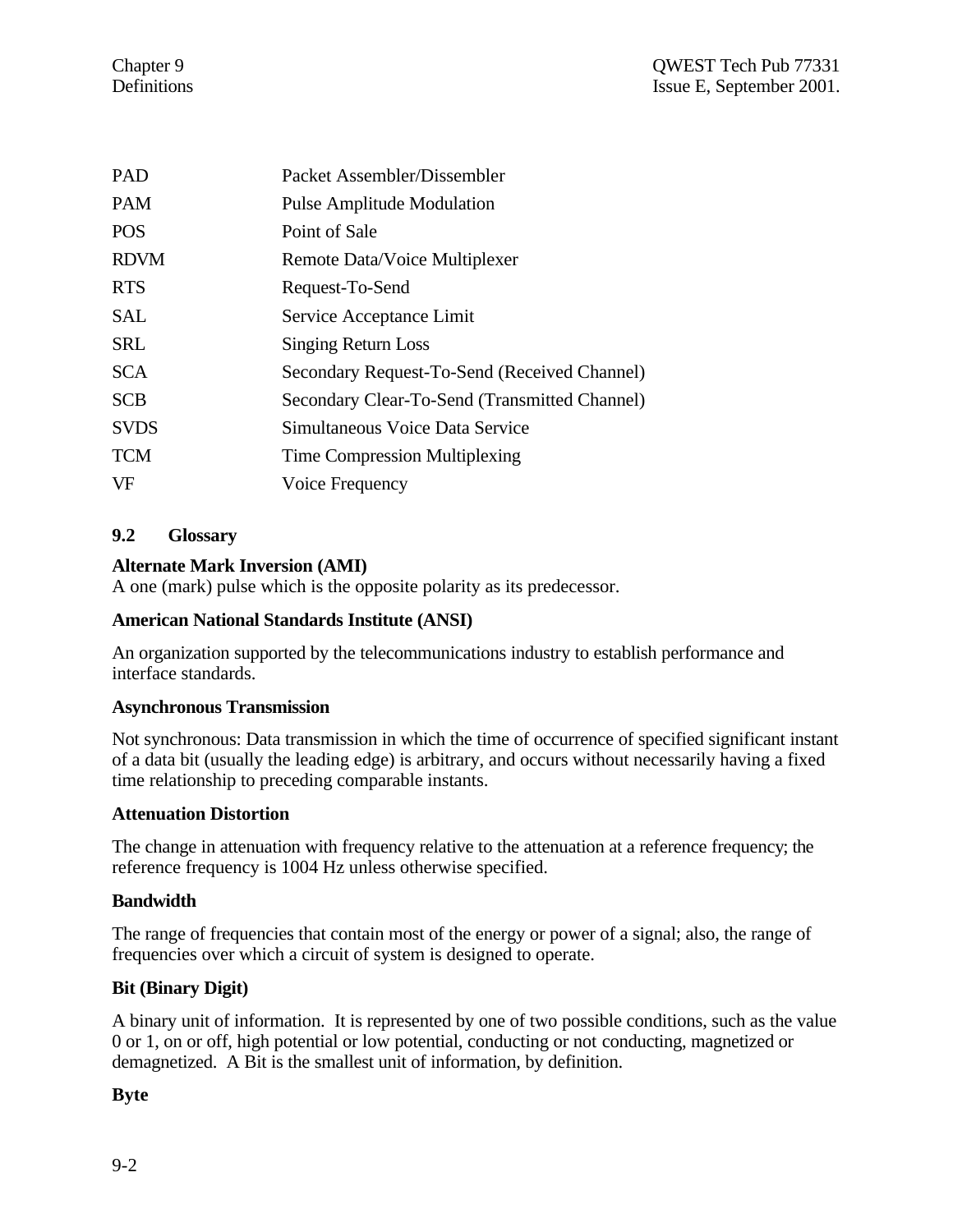A consecutive number of bits usually constituting a complete character or symbol. If the length of the byte is not specified, it is conventionally assumed to have a length of 8-bits. In the Digital Data System, a byte refers to an arbitrary group of 8 consecutive bits; it does not correspond to a byte of customer data.

# **Carrier**

An organization whose function is to provide telecommunications services. Examples are: Local Exchange Carriers, Interexchange Carriers, Cellular Carriers, etc.

### **Central Office (CO)**

A local switching system (or a portion thereof) and its associated equipment located at a wire center.

# **CCITT**

An abbreviation for Consultative Committee on International Telephone and Telegraph; an international standards group now known as the International Telecommunications Union.

# **CDVM**

An abbreviation for the data/voice multiplexer located in the central office.

### **Channel**

An electrical or photonic, in the case of fiber optic based transmission systems, communications path between two or more points of termination.

### **Channel Service Unit (CSU)**

This unit provides regeneration of the signal received from the network, controls the pulse shape and amplitude for transmission of the signal into the network, and possibly provides loop-back. The CSU function is frequently found within a Data Service Unit (DSU).

### **Control Mode Idle (CMI)**

A bipolar violation sequence used to indicate that a terminal does not have data to transmit.

### **Customer**

Denotes any individual, partnership or corporation who subscribes to the services provided by QWEST Communications, Inc. Customers are divided into two distinct and separate categories: (1) carriers, who provide interexchange services for hire for others, and (2) end-users, who request services only for their own use.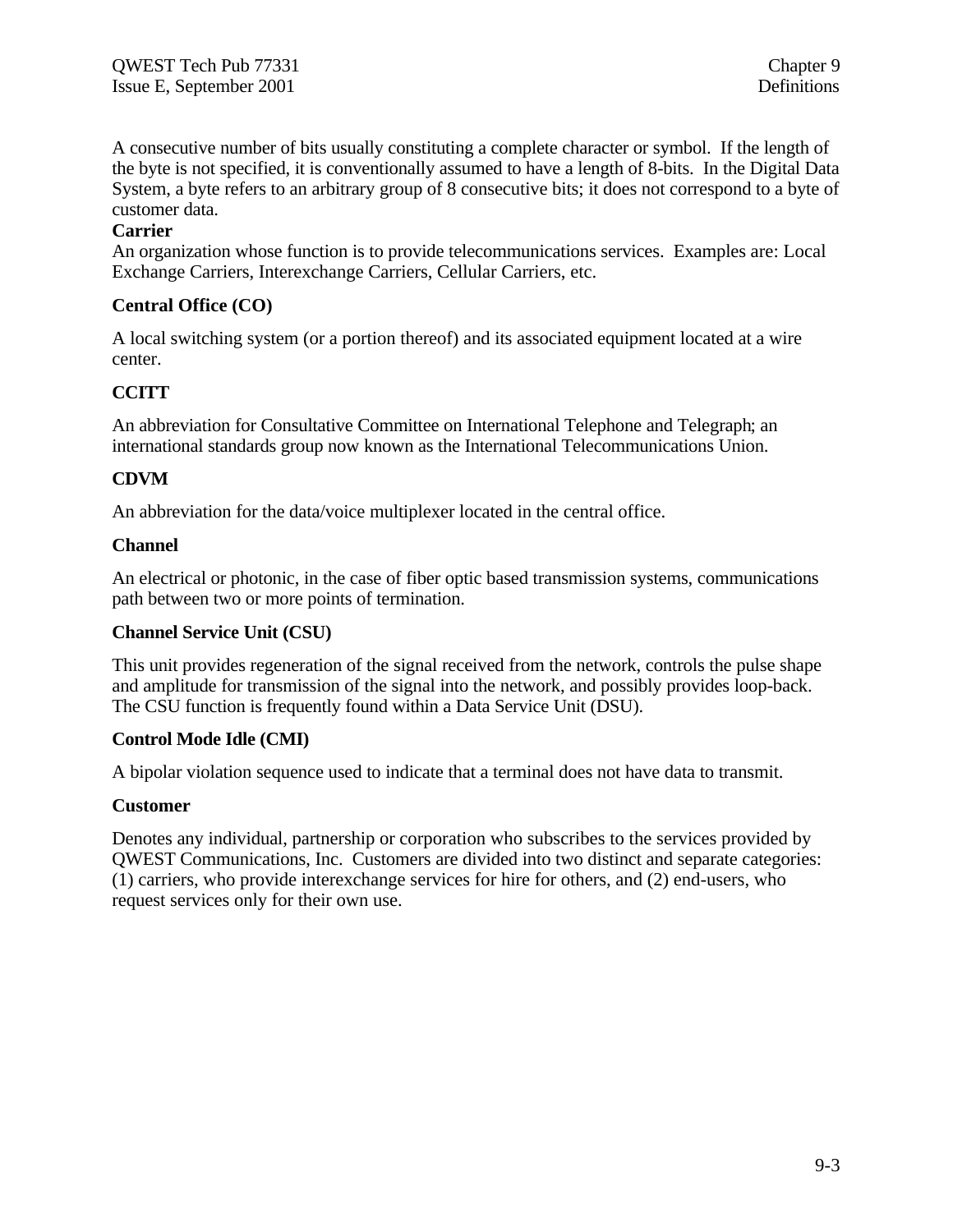# **Customer Premises**

Denotes a building or portion(s) of a building occupied by a single customer or end-user either as a place of business or residence. Adjacent buildings and the buildings on the same continuous property occupied by the customer and not separated by a public thoroughfare, are also considered the customer's premises.

# **Customer Provided Equipment (CPE)**

Equipment owned and maintained by the customer and located on their side of the End-User Point of Termination (EU-POT) network interface.

# **dBm**

A decibel in which the reference power is one milliwatt.

# **dBrnC**

Weighted noise power in dBrn measured by a noise measuring set with C-Message weighting.

# **DS0-A**

A DS0 signal that carries data for only one signal.

# **DS0-B**

A DS0 signal that carries data multiplexed from several subrate signals.

# **Data Circuit-Terminating Equipment (DCE)**

Equipment that provides the functions required to establish, maintain and terminate data transmission connections; e.g., a modem, as well as the signal conversion and coding required for communications between data terminal equipment and data circuit.

# **Data Service Unit (DSU)**

Digital, customer premises equipment used to recover timing from a baseband BPRZ signal, and which converts from BPRZ line signals to a business machine interface signal such as V.35. The DSU usually contains circuitry to recognize, and respond to, loop-back commands from the serving test center.

# **Data Terminal Equipment (DTE)**

A generic term for customer terminal equipment that connects to the network through a modem or through digital Network Channel Terminating Equipment (NTCE), i.e., a computer or a PBX.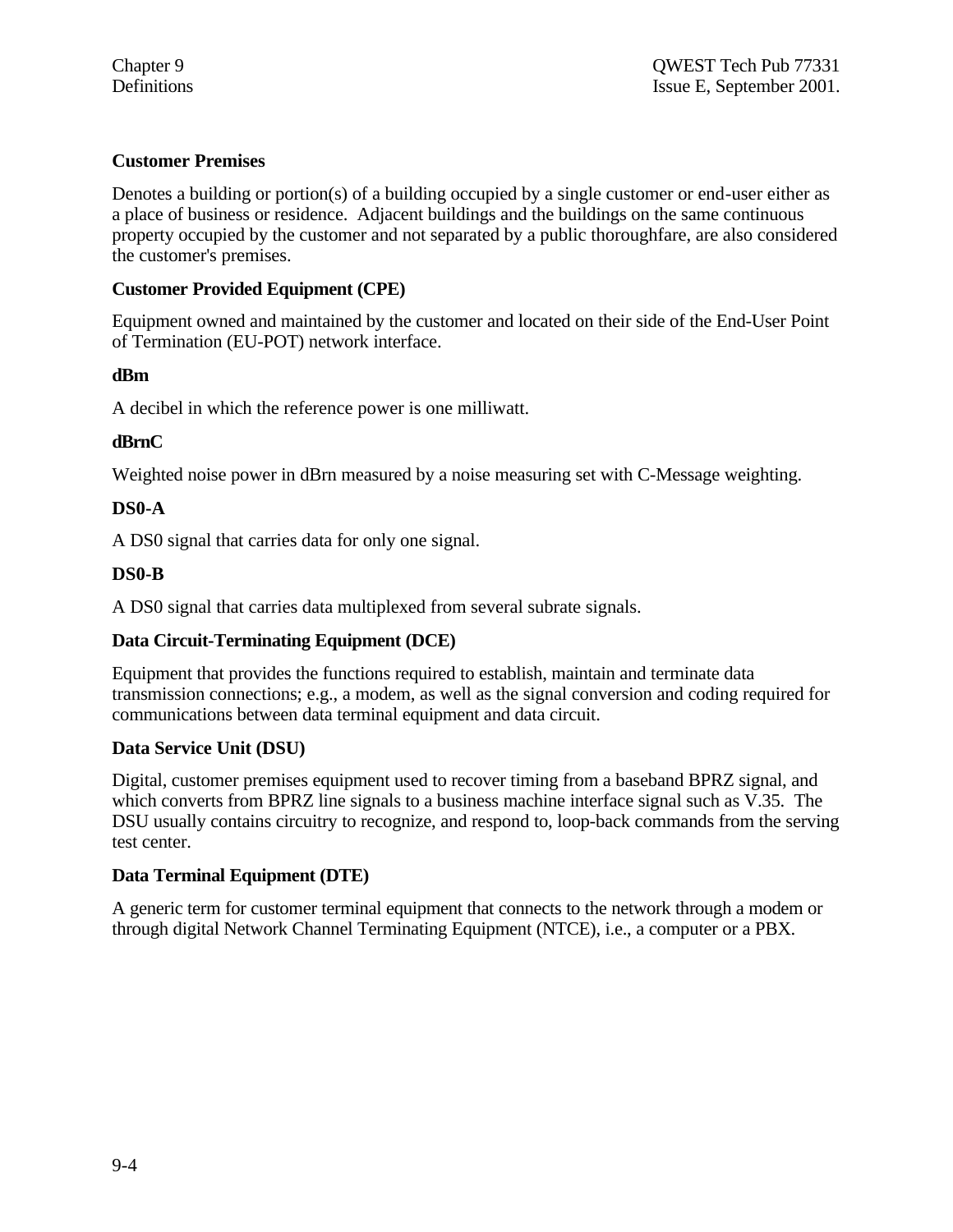### **Decibel (dB)**

A unit measurement of transmission loss, gain, or relative level. It is the logarithmic unit of signal power ratio most commonly used in telephony. It is used to express the relationship between two signal powers, usually between two acoustic, electrical, or optical signals; it is equal to ten times the common logarithm of the ratio of the two signal powers.

### **Digital Data Hub**

A QWEST designated serving wire center at which bridging, multiplexing, test access, crossconnecting functions are performed.

### **Digital Data Service (DDS)**

Generically describes digital data service offering at 64 kbit/s and below.

### **End Office Switch**

The term "End Office Switch" denotes a QWEST switching system where local exchange services are terminated for purposes of interconnection to other exchange services or trunks. Included are Remote Switching modules and Remote Switching Systems served by a host office in a different wire center.

### **End-User (EU)**

The term "end-user" denotes any customer of telecommunications service that is not a carrier, except that a carrier shall be deemed to be an "end-user" to the extent that such carrier uses a telecommunications service for administrative purposes without making such service available to others, directly or indirectly. The term is frequently used to denote the difference between a Carrier interface and an interface subject to unique regulatory requirements at non-Carrier customer premises (FCC Part 68, etc.).

### **Error Free Second (EFS)**

A one-second interval which does not contain any bit-errors; usually expressed as a percentage over a consecutive 24-hour period.

### **Full Duplex (FDX)**

Simultaneous transmission in both directions between two points.

### **Immediate Action Limit (IAL)**

The bound of acceptable performance and the threshold beyond which QWEST Communications, Inc. will accept a customer's trouble report and take immediate corrective action.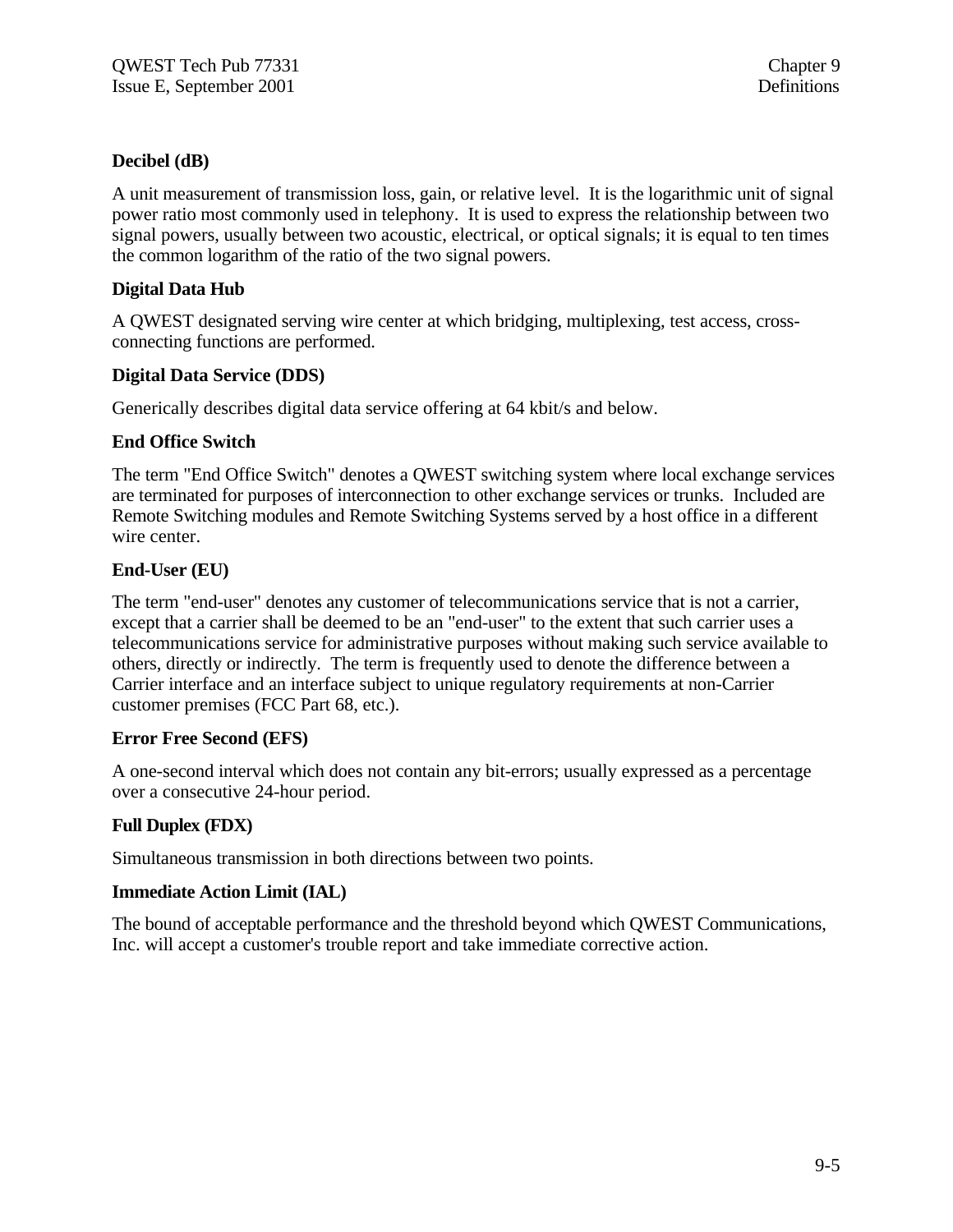### **Insertion Loss**

Insertion loss is the ratio (expressed in dB) of the power delivered to a specified load at the receiving interface by a specified source at the transmitting interface to the power delivered by the same source directly to an identical load.

### **Line**

The transport facility (cable pair or carrier channel) between the Central Office and Network Channel Interface.

### **Line-Side Connection**

Denotes a connection of a transmission path to the dial tone side of a switching system.

### **Local Access and Transport Area (LATA)**

A geographic area for the provision and administration of communications service. It encompasses designated exchanges that are grouped to serve common social, economic and other purposes.

### **Longitudinal Balance (Longitudinal-to-Metallic)**

The Longitudinal balance of any circuit is an expression, in dB, of the ratio of the longitudinal voltage (E1) to the metallic voltage (Em): Balance (dB) =  $20\log$  (E1/Em) where E1 is the voltage measured "tip and ring to ground", and Em is the voltage measured across the tip and ring.

### **Loopback**

An out-of-service test procedure applied to a full duplex channel that causes a received signal to be returned to the source.

### **Map**

Map or mapped is to establish a correspondence between the elements of one set and the elements of another set.

# **Multiplexer (Mux)**

An equipment unit that performs multiplexing which is a technique of modulating (analog) or interleaving (digital) multiple, relatively narrow bandwidth channels into a single channel having a wider bandwidth (analog) or higher bit-rate (digital). The term Multiplexer implies the demultiplexing function is present to reverse the process.

### **Network Channel (NC) Code**

The Network Channel (NC) code is an encoded representation used to identify both switched and non-switched channel services. Included in this code set are customer options associated with individual channel services, or feature groups and other switched services.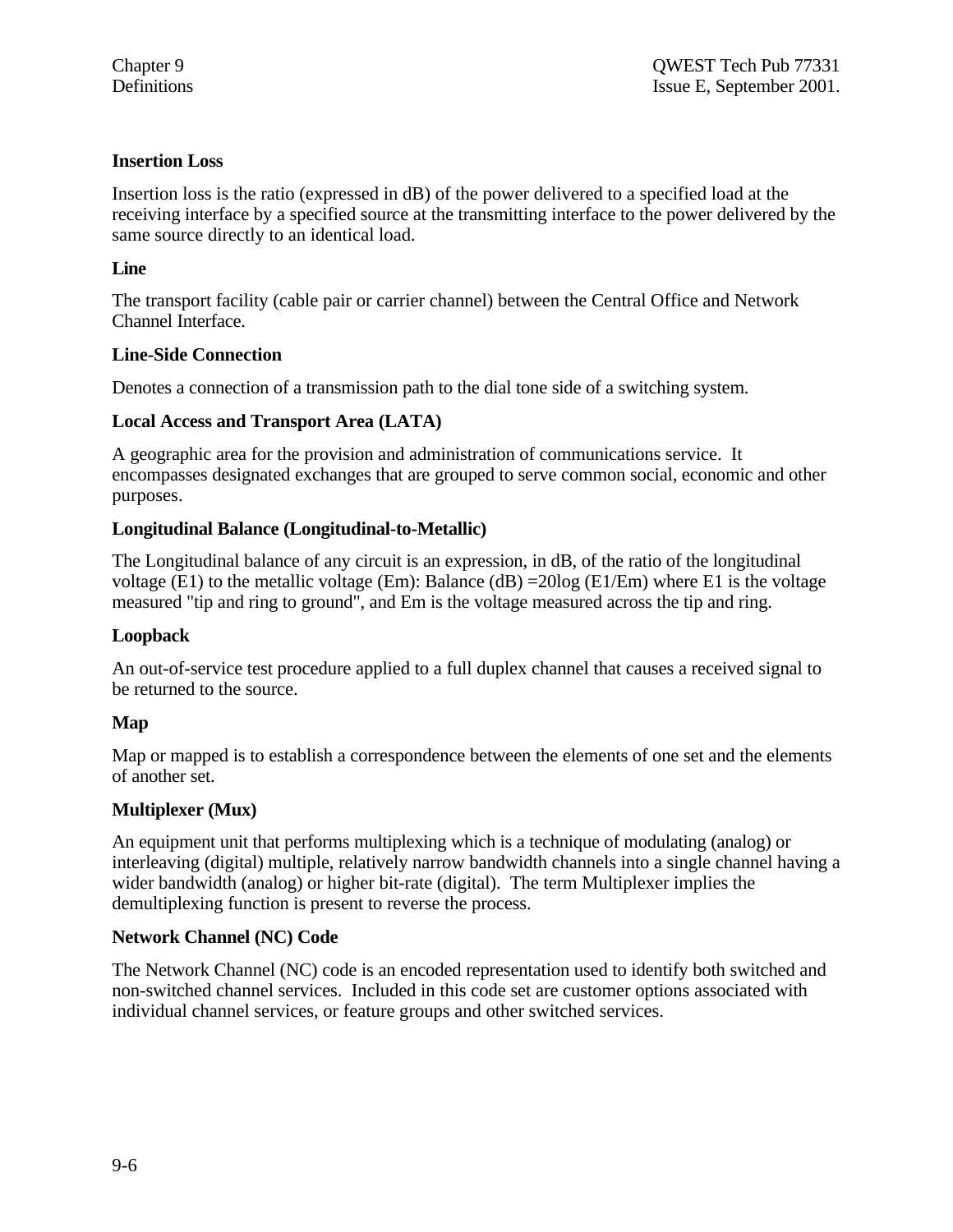# **Network Channel Interface (NCI) Code**

The Network Channel Interface (NCI) code is an encoded representation used to identify five (5) interface elements located at a Point of Termination (POT) at a central office or at the Network Interface at a customer location. The Interface code elements are: Total Conductors, Protocol, Impedance, Protocol Options, and Transmission Level Points (TLP). (At a digital interface, the TLP element is not used.)

### **Network Interface (NI)**

The point of demarcation on the customer's premises at which QWEST's responsibility for the provision of service ends.

# **Off-Hook**

The supervisory state indicative of the active (in use) condition.

### **On-Hook**

The supervisory state indicative of the idle condition.

### **Packet Switched Network**

A switched network that provides connection for forwarding standard data packets between user parties.

### **Parity**

Parity is a coding scheme that adds a bit so that the total of all "one" or "mark" bits in an array will always be either even (even parity) or odd (odd parity). This permits detection of bit groups that contain single errors. It may be applied to characters or blocks.

### **Parity Check**

The process of checking received data to determine if the correct parity has been received. If the total of "one" or "mark" bits is not odd or even depending on the system being used, an error has occurred.

### **Premises**

Denotes a building or portion(s) of a building occupied by a single customer or end-user either as a place of business or residence.

### **Pulse Amplitude Modulation (PAM)**

Modulation in which the modulating wave is caused to amplitude modulate a pulse carrier.

### **Return Loss**

Denotes a measure of the similarity between the two impedances at the junction of two transmission paths. The higher the return loss, the higher the similarity.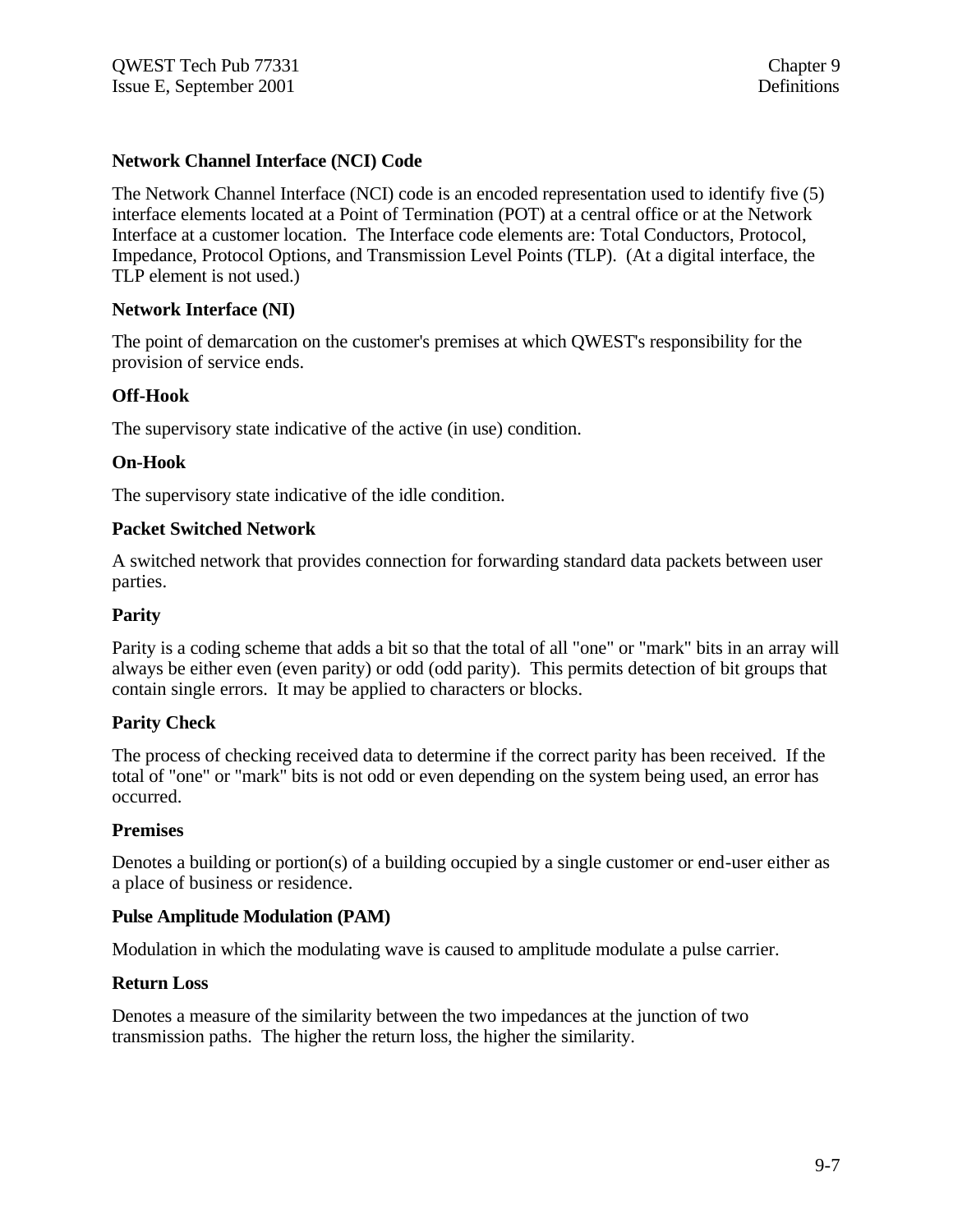# **Ringer Equivalence**

A numeric indicator which is an inverse function of on-hook impedance and resistance, called the Ringer Equivalence Number (REN). All registered terminal equipment which can affect on-hook impedance and resistance is assigned a REN. The sum of all such REN's on a given telephone line shall not exceed 5, but may be fewer depending on the ringer voltage source and the facility serving the line. (FCC Part 68.321)

### **Service Acceptance Limit (SAL)**

The maximum deviation from a design parameter that is allowed at service turn-up or customer acceptance.

# **Serving Wire Center**

The term "Serving Wire Center" denotes a QWEST Communications, Inc. Central Office from which dial tone for the local Exchange Service would normally be provided to the demarcation point on the property at which the customer is served.

### **Signaling**

The transmission of information to establish, monitor, or release connections and/or provide Network Control.

### **Start Bit**

In asynchronous transmission, the first bit in a character, normally a space, which prepares the receiving equipment for the reception and registration of the character.

# **Stop Bit**

In asynchronous transmission, the last bit of character, normally a mark condition, which serves to return the line to its idle or rest state.

### **Synchronous Transmission**

A transmission process such that between any two significant instants in the overall bit-stream there is always an integral number of unit intervals.

# **Time Compression Multiplexing (TCM)**

A process of interleaving two or more bit streams. As defined for the SVDS application, the TCM is used to transfer the signaling plus data information by alternately time interleaving bursts of data in the transmit and receive directions (sometimes called Ping-Pong scheme).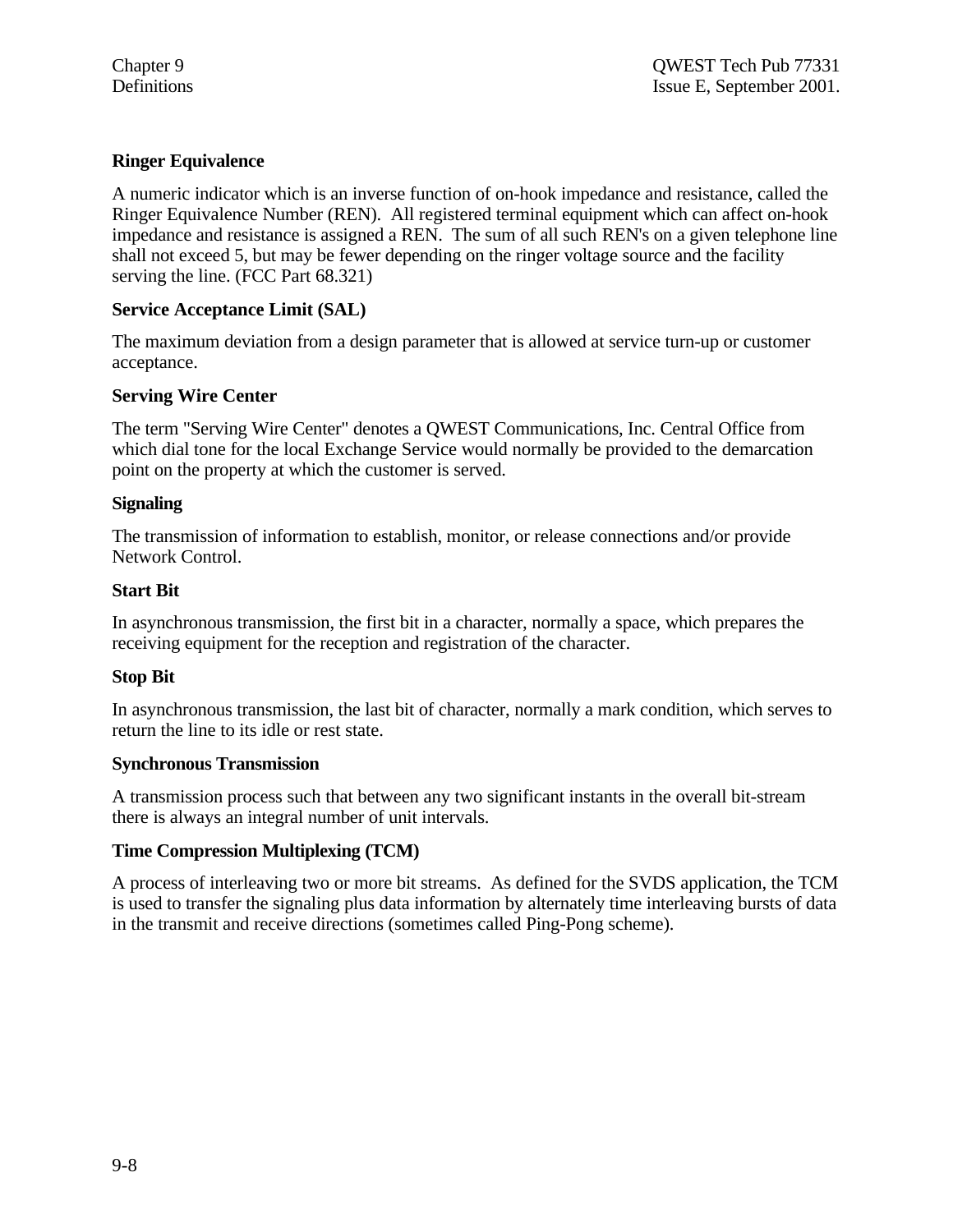# **CONTENTS**

# **Chapter and Section Page**

| 10. |      |  |
|-----|------|--|
|     |      |  |
|     |      |  |
|     | 103  |  |
|     | 104  |  |
|     |      |  |
|     |      |  |
|     |      |  |
|     | 10.8 |  |
|     |      |  |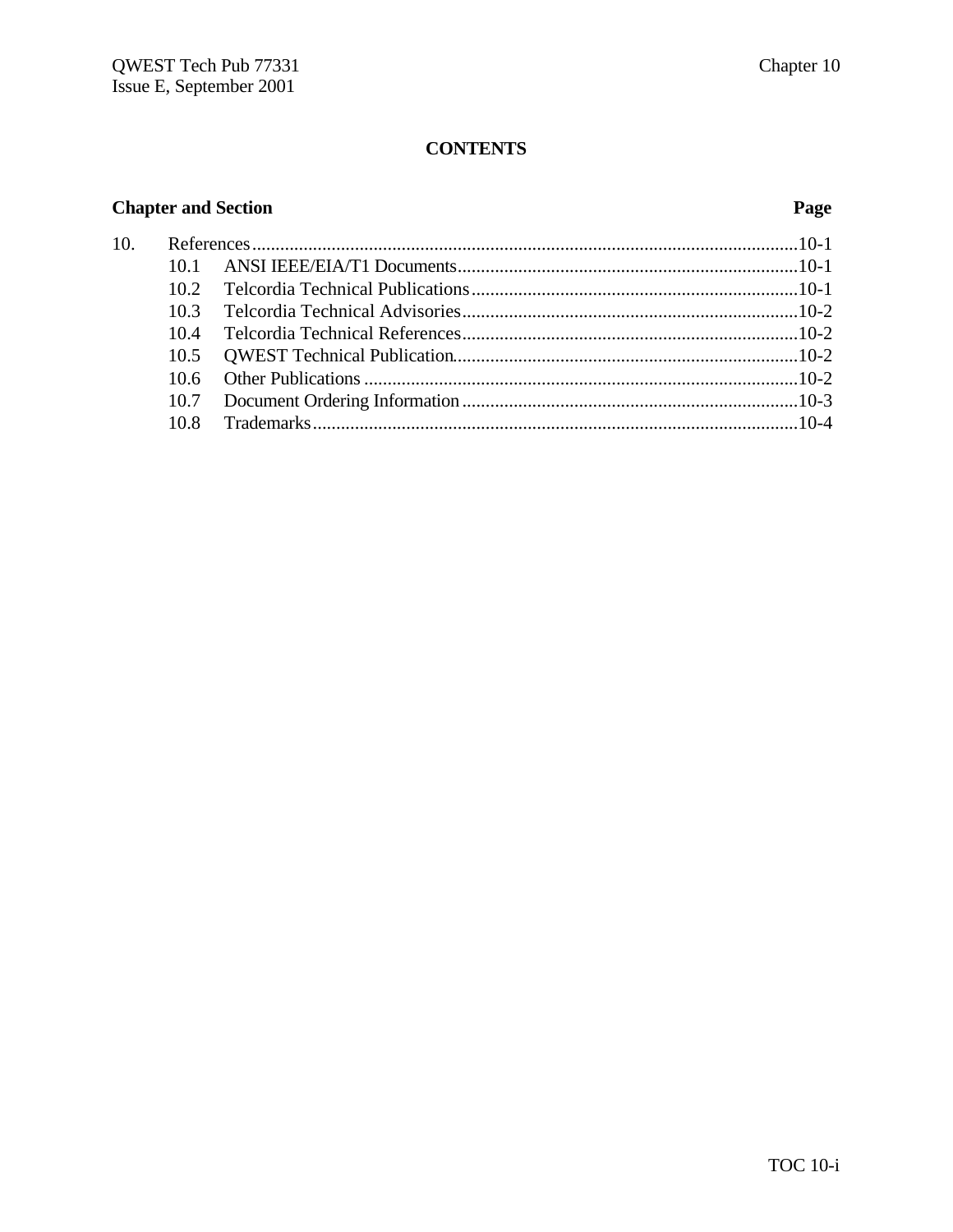# **10. References**

### **10.1 ANSI IEEE/EIA/T1 Documents**

| ANSI T1.101-1987                 | American National Standards Institute (ANSI) Telecommunications -<br>Synchronization Interface Standards for Digital Networks                                                                                                          |
|----------------------------------|----------------------------------------------------------------------------------------------------------------------------------------------------------------------------------------------------------------------------------------|
| ANSI T1.107b-1991                | American National Standards Institute (ANSI) Digital Hierarchy -<br>Supplement to Formats Specifications (synchronous digital data format)<br>A supplement to ANSI T1.107-1988                                                         |
| ANSI T1.223-1991                 | American National Standards Institute (ANSI) Information Interchange -<br>Structure and Representation of Network Channel (NC) and Network<br>Channel Interface (NCI) Codes for the North American<br><b>Telecommunications System</b> |
| ANSI T1.401-1993                 | American National Standards Institute (ANSI) Interface Between Carriers<br>and Customers Installations - Analog Voice Grade Switched Access Lines<br>Using Loop-start and Ground-start Signaling                                       |
| ANSI T1.410-1992                 | American National Standards Institute (ANSI) Carrier-to Customer<br>Metallic Interface – Digital Data at $64$ kbit/s and Subrates                                                                                                      |
| <b>ANSI/IEEE</b><br>Std 455-1985 | <b>IEEE Standard Test Procedure for Measuring Longitudinal Balance of</b><br>Telephone Equipment Operating in the Voice Band                                                                                                           |
| <b>ANSI/EIA-</b><br>232-D-1986   | Interface Between Data Terminal Equipment and Data Circuit -<br>Terminating Equipment Employing Serial Binary Data Interchange<br>November 1986                                                                                        |
| <b>ANSI/EIA-</b><br>422-A-1978   | Electrical Characteristics of Balanced Voltage Digital Interface Circuits                                                                                                                                                              |

# **10.2 Telcordia Technical Publications**

- PUB 41005 *Data Communications Using The Switched Telecommunications Network,* May 1971.
- PUB 47102 *Miniature Plugs and Jacks,* December 1982.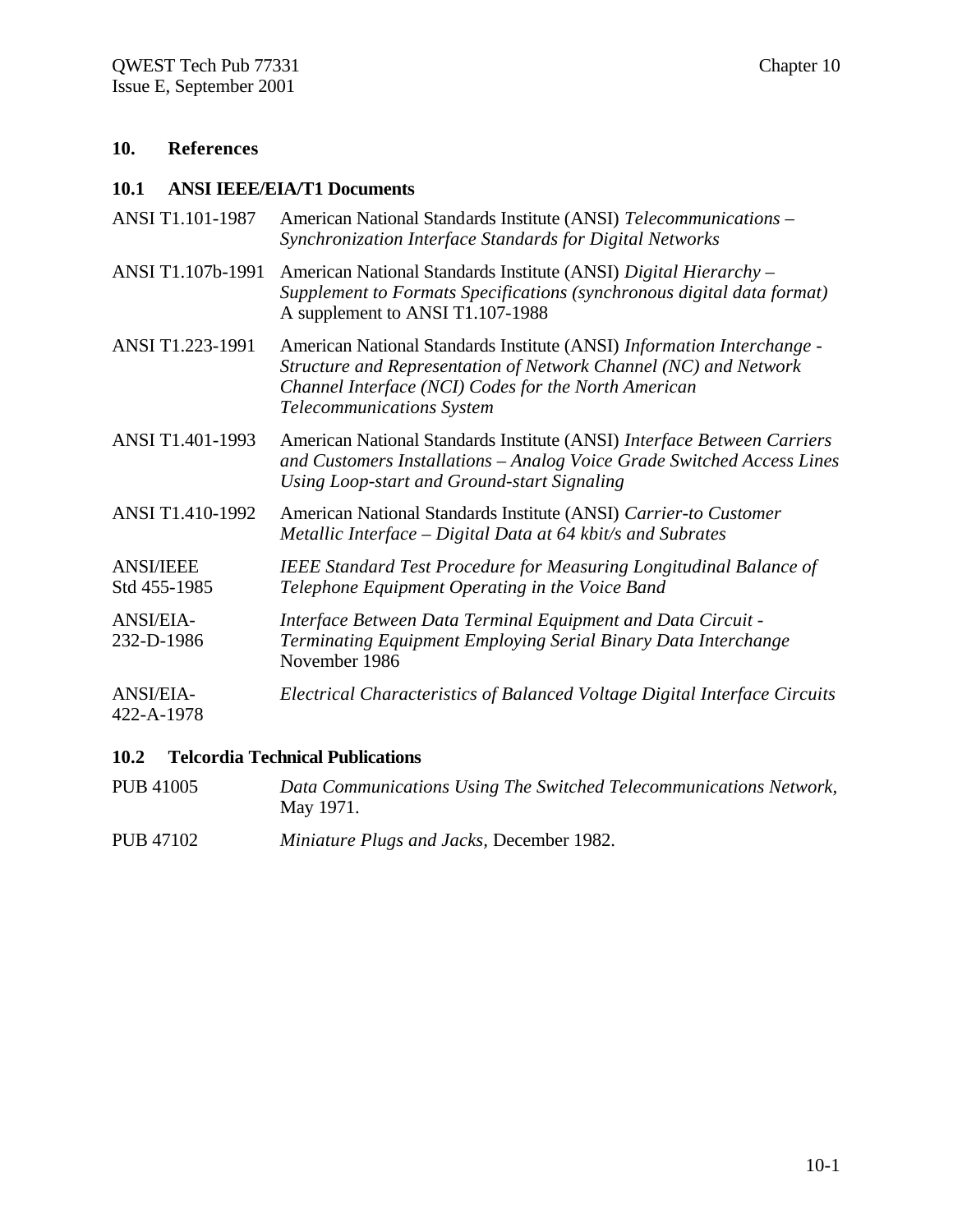# **10.3 Telcordia Technical Advisories**

Technical Advisories (TA) are documents that describe preliminary view of proposed generic requirements. These preliminary views are subject to change and are likely to be superseded by revised versions known as Technical References (TRs).

| TA-NPL-000912 | Compatibility Information for Telephone Exchange Service<br>Issue 1, February 1989                                                                            |
|---------------|---------------------------------------------------------------------------------------------------------------------------------------------------------------|
| 10.4          | <b>Telcordia Technical References</b>                                                                                                                         |
| TR-TSY-000189 | Generic Requirements For The Subrate Multiplexer, Issue 1, April 1986                                                                                         |
| TR-NWT-000393 | Generic Requirements for ISDN Basic Access Digital Subscriber Lines<br>Issue 2, January 1991.                                                                 |
| TR-TSY-000458 | Digital Signal Zero, "A" (DS-0A 64 kb/s) Systems Interconnection<br>Issue 1, December 1989                                                                    |
| TR-TSY-000476 | Network Maintenance: Access and Testing OTGR: Section 6.5<br><b>Issue 1, May 1992</b>                                                                         |
| TR-TSY-000507 | <i>Transmission LSSGR - Section 7, Issue 4, June 1990.</i>                                                                                                    |
| <b>10.5</b>   | <b>QWEST Technical Publication</b>                                                                                                                            |
| 77200         | QWEST DS1 Service, Network Channel and Network Channel Interface<br>Code Combinations, Issue F, September 2001.                                               |
| 77312         | <b>QWEST Digital Data Services, Technical Product Description,</b><br>Transmission Parameters Limits, and Interface Combinations. Issue G,<br>September 2001. |

77324 *QWEST DS3 Services,* Issue D, September 2001.

# **10.6 Other Publications**

Federal Communications Commission *Code of Federal Regulations 47, Part 68*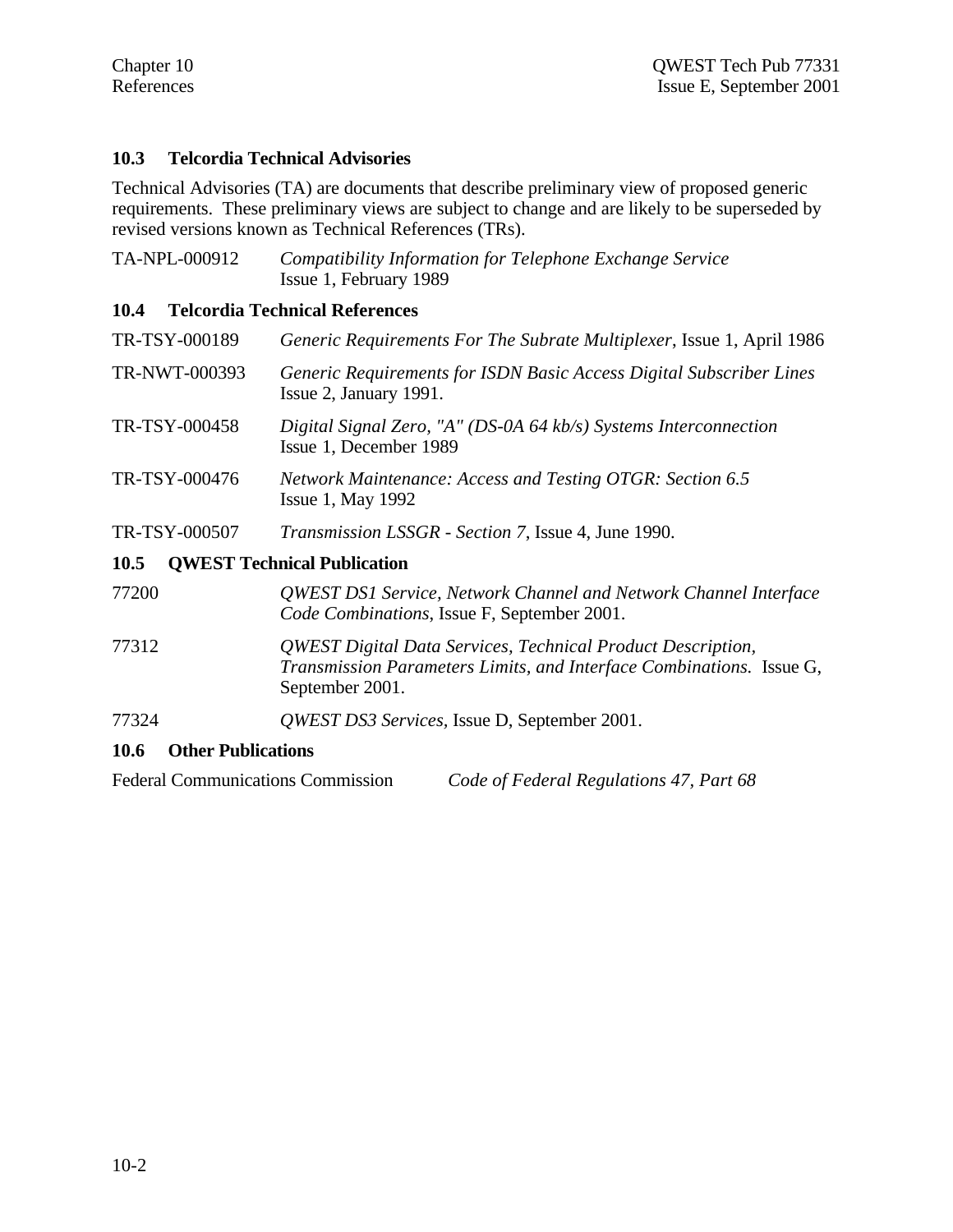### **10.7 Document Ordering Information**

All documents are subject to change and their citation in this document reflects the most current information available at the time of printing. Readers are advised to check status and availability of all documents.

ANSI/EIA and T1 documents may be obtained from:

American National Standards Institute Attn: Customer Service 11 West 42nd Street New York, NY 10036 Phone: (212) 642-4900 Fax: (212) 302-1286

IEEE Documents may be obtained from:

Institute of Electrical and Electronics Engineers, Inc. 345 East 47th Street New York, NY 10017-2394

Telcordia documents from:

Telcordia Customer Relations 8 Corporate Place, PYA 3A-184 Piscataway, NJ 08854-4156 Fax: (908) 336-2559 Phone: (800) 521-CORE (2673) (U.S. and Canada) Phone: (908) 699-5800 (Others) Web: www.telcordia.com

FCC "Rules and Regulations" may be purchased from:

Superintendent of Documents Government Printing Office Washington, D.C. 20402 Phone: (202) 738-3238

QWEST Technical Publications may be obtained from:

http://www.qwest.com/techpub

Employees of QWEST Communications International Inc. may order publications by submitting form RG 31-0033 to:

> Central Distribution Center (CDC) 1005 17th St., S-30 Denver, CO 80202 Phone: (303) 896-9446 Fax: (303) 965-8652

Most QWEST publications are available to QWEST employees on the company network (E\*MEDIA). Call the (303) 624-4796 or email: emedia@qwest.com for further information.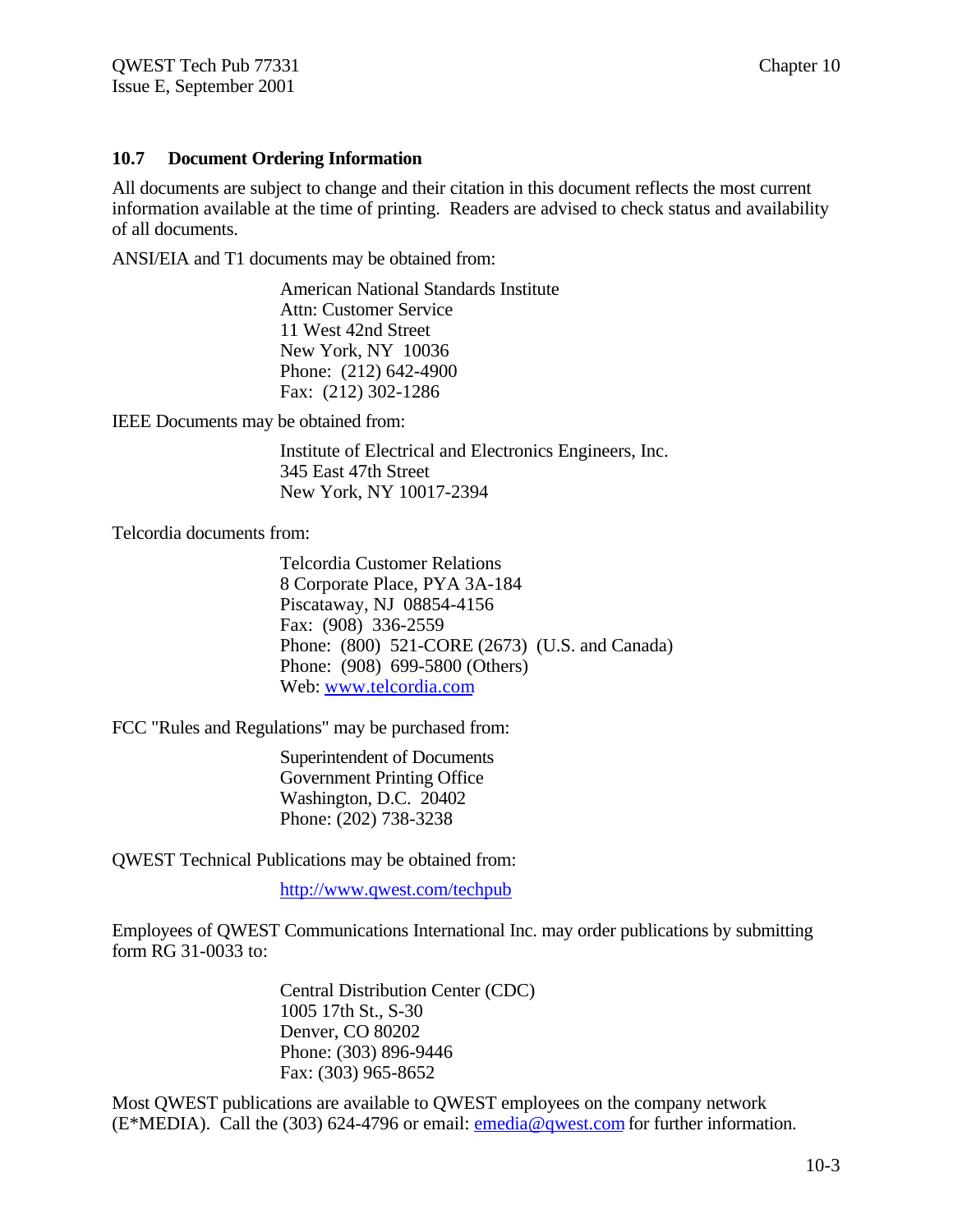# **10.8 Trademarks**

QWEST® Registered Trademark of QWEST Communications International Inc.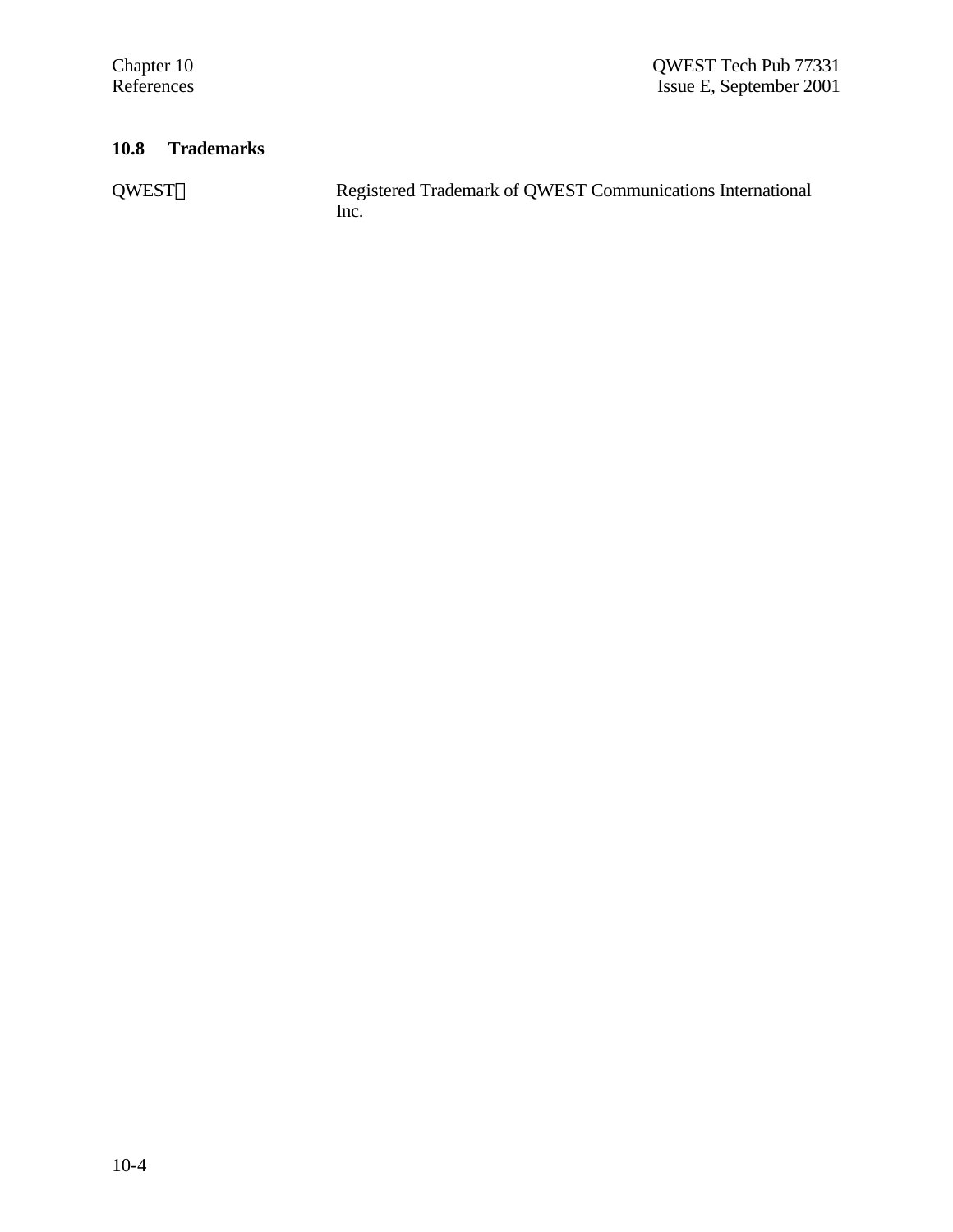# **CONTENTS**

| <b>Chapter and Section</b> | Page |
|----------------------------|------|
|                            |      |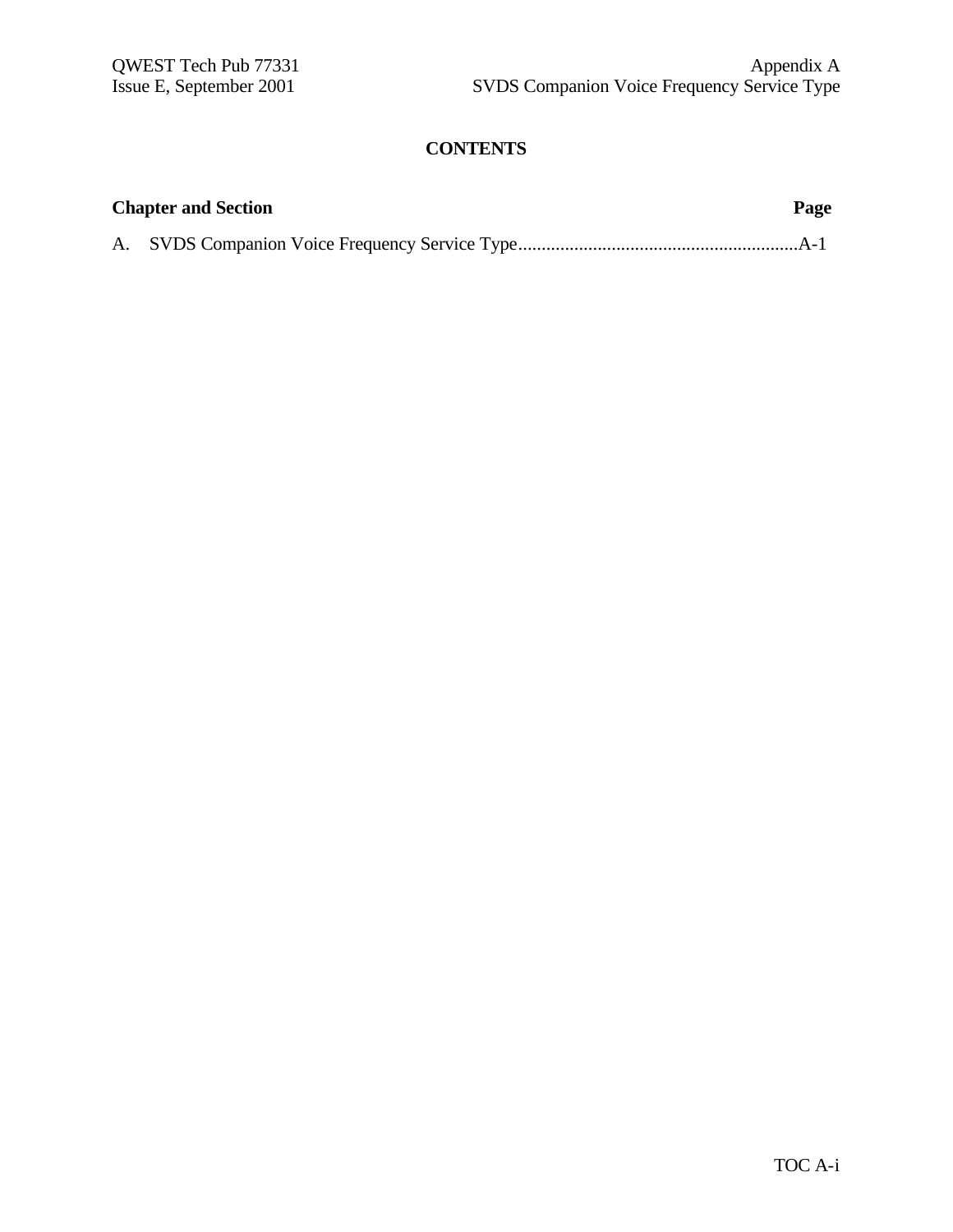# **A. SVDS Companion Voice Frequency Service Type**

Listed in Table A-1 are the Service Types, and there associated cable limits, suitable for deployment of digital data over voice technology.

### **Loop Facility Requirements**

- A single, non-loaded, twisted cable pair, single or mixed 26, 24, 22 or 19 gauge wire.
- Maximum allowable cumulative bridged tap: 6000 feet. A single bridged tap may not exceed 2000 feet.

# **Voice Frequency (VF) Service Requirements**

- Maximum cable loss is based on intra-exchange service except for foreign exchange service.
- Maximum cable loss reduced by 0.5 dB to compensate for the data/voice multiplexer loss.
- Expected loss objective for each Service Type not exceeded.
- VF service code and first modifier is LVS, when interconnected to a *inter*-state tariffed access service.
- VF service code and first modifier is HVS, when interconnected to a *intra*-state tariffed service.

### **Simultaneous Voice and Data Service (SVDS) Requirements**

- Maximum non-load cable loss, plus bridged tap between the Central Office data/voice multiplexer and the Network Interface (NI): 37 dB at 28 kHz into 135 ?.
- Two decibels at 28 kHz are allocated to our customer between the NI and the customer's provided data/voice multiplexer.

# **NOTES for Table A-1 :**

- ¿ Maximum allowable non-loaded cable loss including bridged tap, between the Network Interface and Serving Central Office, measured at 1004 Hz into a 900 ohm termination. Indicated value reflects compensation for switching system and data/voice multiplexer loss, as appropriate.
- ¡ Non-loaded loop design limits: 18 kft, 1300 ohms and 8.0 dB at 1004 Hz.
- ¬ A prototypical 2-gauge (26 & 24) 1300 ohm loop design.
- v Improved or enhanced transmission performance identified by the following USOCs:

USOC: THPVD applies to Service Codes: DO, LS & TK USOC: VGA applies to Service Codes: DO, LS & TK USOC: TEN applies to Service Code: CL

- ƒ Service Code available in specific state tariffs as Basic Exchange Service.
- ˜ Circuit design limited to D4 or D5 FXS channel unit. SVDS loop connects to FXS channel unit.
- ? Service code "LS" describes a 1FB, 1MB, 1FR or 1MR with improved or enhanced transmission performance.